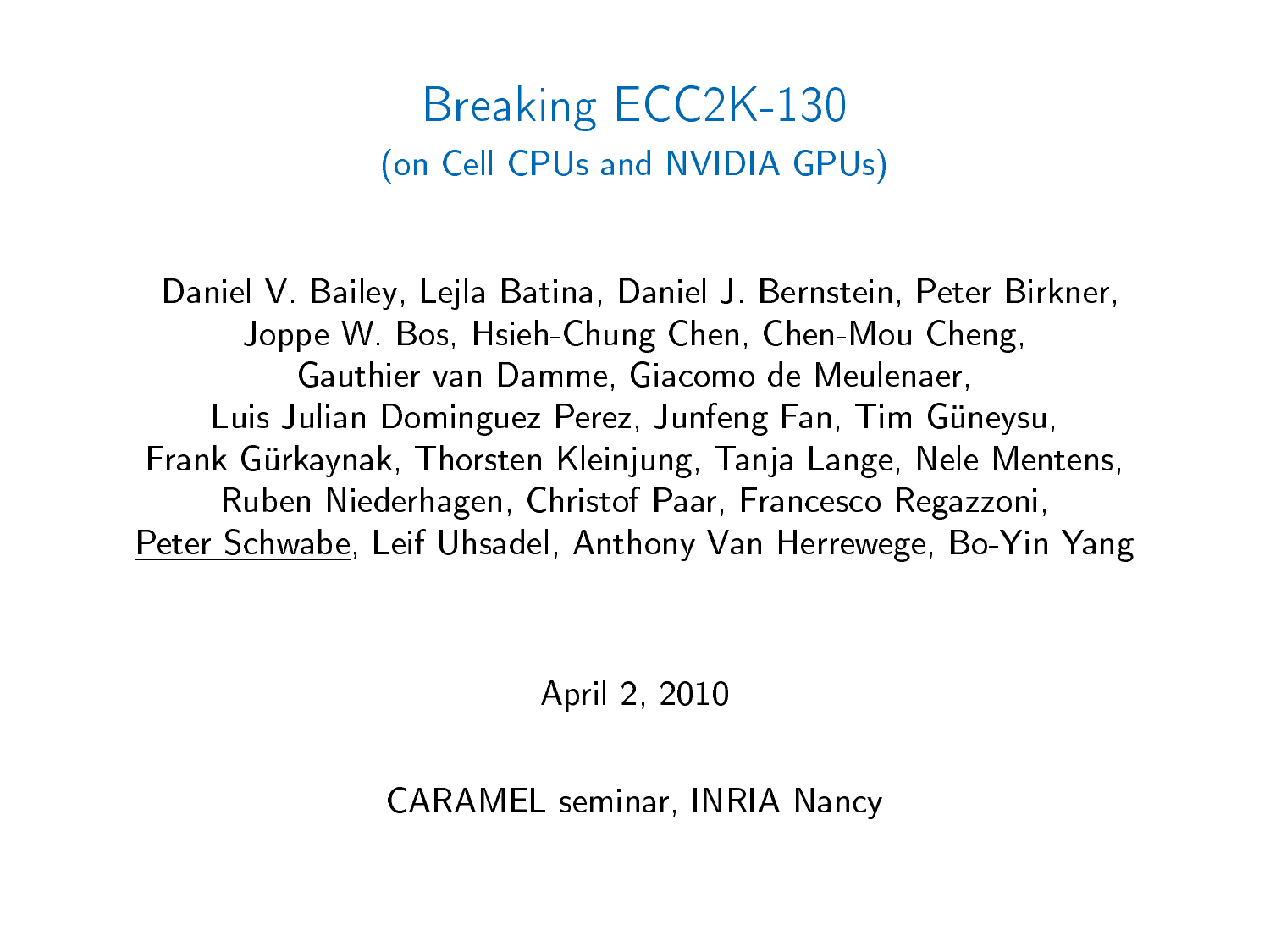### How hard is the ECDLP?

#### The ECDLP

Given an elliptic curve E over a finite field  $\mathbb{F}_q$  and two points  $P \in E(\mathbb{F}_q)$ and  $Q \in \langle P \rangle$ , find k, such that  $Q = [k]P$ .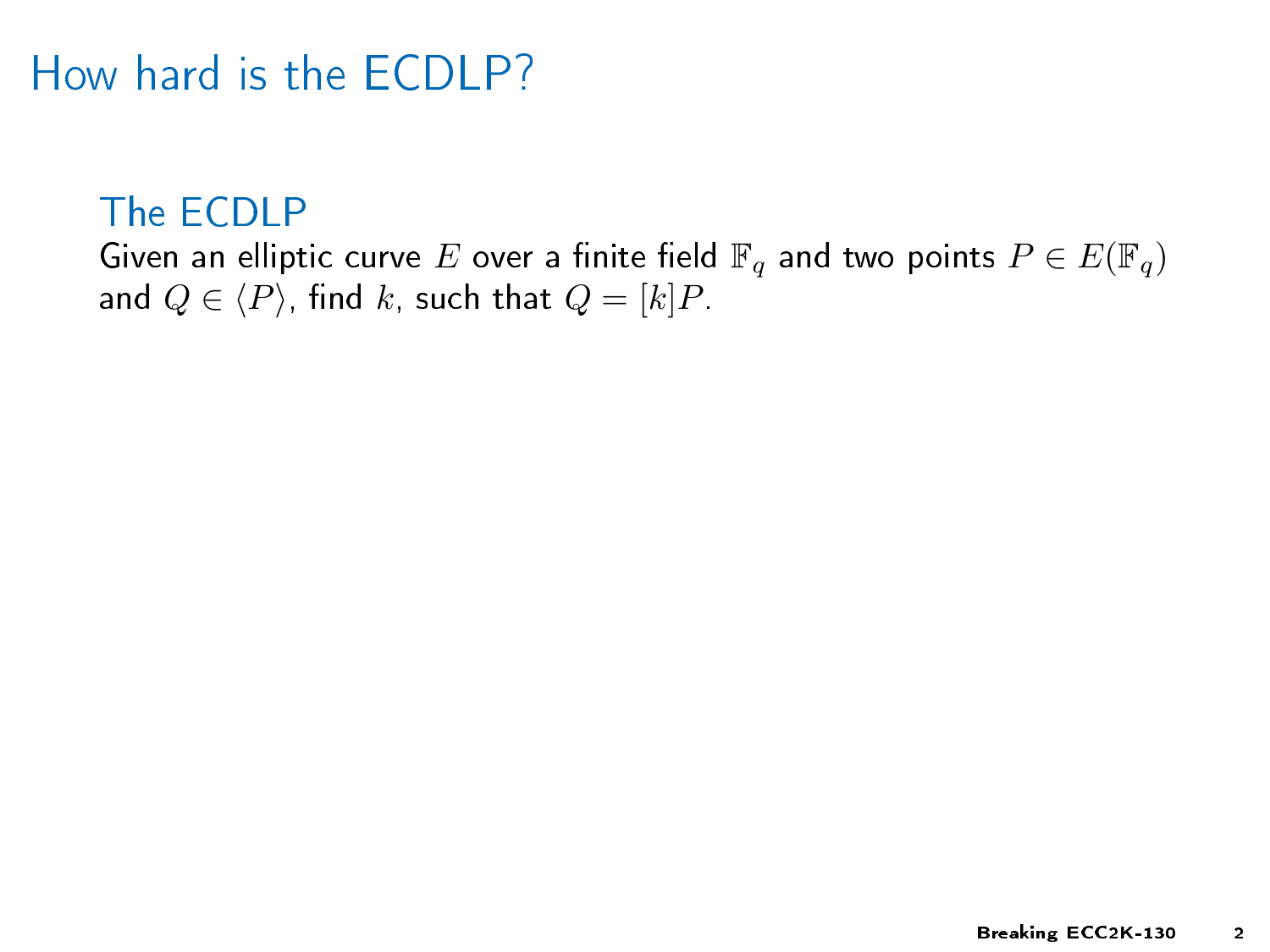# How hard is the ECDLP?

#### The ECDLP

Given an elliptic curve E over a finite field  $\mathbb{F}_q$  and two points  $P \in E(\mathbb{F}_q)$ and  $Q \in \langle P \rangle$ , find k, such that  $Q = [k]P$ .

- ► Standard answer (for most elliptic curves): Solving ECDLP takes  $O(\sqrt{n})$ , where  $n=|\langle P\rangle|$ , if  $n$  is prime
- Best known algorithm if n is prime: Pollard's rho algorithm, running  $\frac{1}{2}$  time:  $O(\sqrt{n})$
- $\triangleright$  Problem:  $\Omega$ -notation hides all linear factors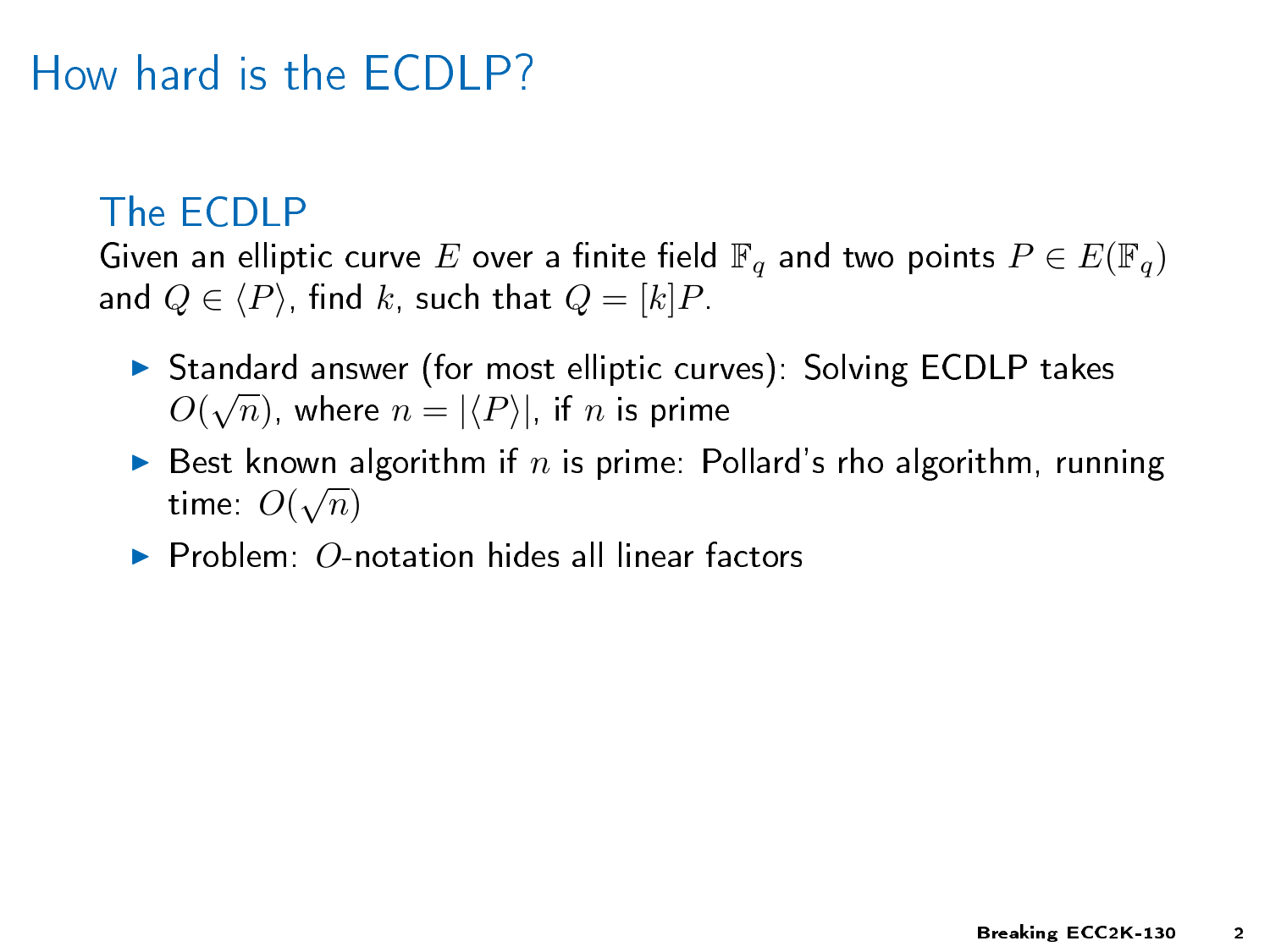# How hard is the ECDLP?

#### The ECDLP

Given an elliptic curve E over a finite field  $\mathbb{F}_q$  and two points  $P \in E(\mathbb{F}_q)$ and  $Q \in \langle P \rangle$ , find k, such that  $Q = [k]P$ .

- ► Standard answer (for most elliptic curves): Solving ECDLP takes  $O(\sqrt{n})$ , where  $n=|\langle P\rangle|$ , if  $n$  is prime
- $\triangleright$  Best known algorithm if n is prime: Pollard's rho algorithm, running  $\frac{1}{2}$  time:  $O(\sqrt{n})$
- $\blacktriangleright$  Problem: O-notation hides all linear factors

#### Rephrase the question

Given an elliptic curve  $E$  and two points  $P$  and  $Q$  as above and given a number of computers (or FPGAs, or ASICS, or money), how much time does it take to solve the specific ECDLP?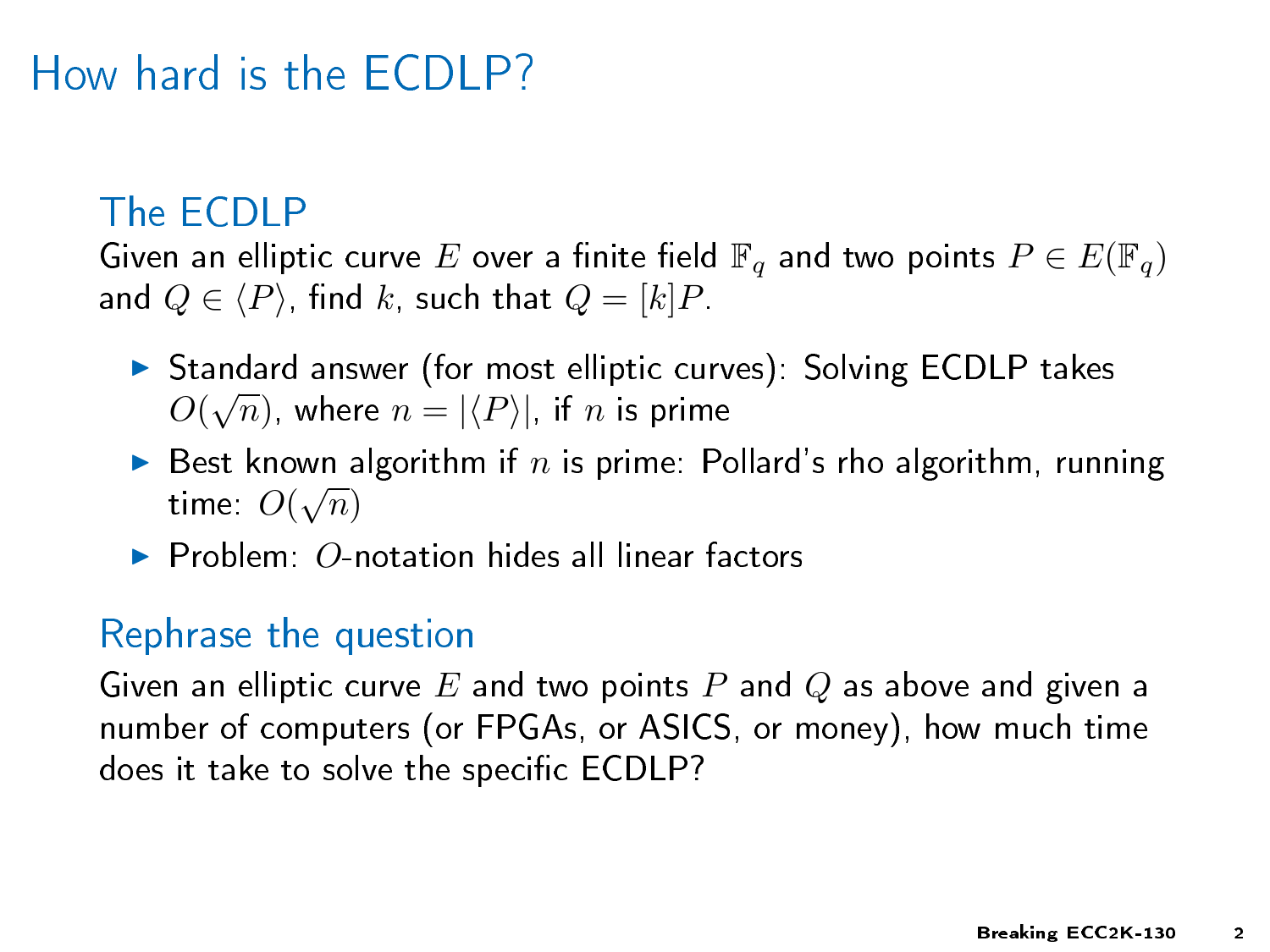### The Certicom challenges

1997: Certicom announces several ECDLP prizes:

The Challenge is to compute the ECC private keys from the given list of ECC public keys and associated system parameters. This is the type of problem facing an adversary who wishes to completely defeat an elliptic curve cryptosystem.

Objectives:

1. To increase the cryptographic community's understanding and appreciation of the difficulty of the ECDLP.

2. To confirm comparisons of the security levels of systems such as ECC, RSA and DSA that have been made based primarily on theoretical considerations.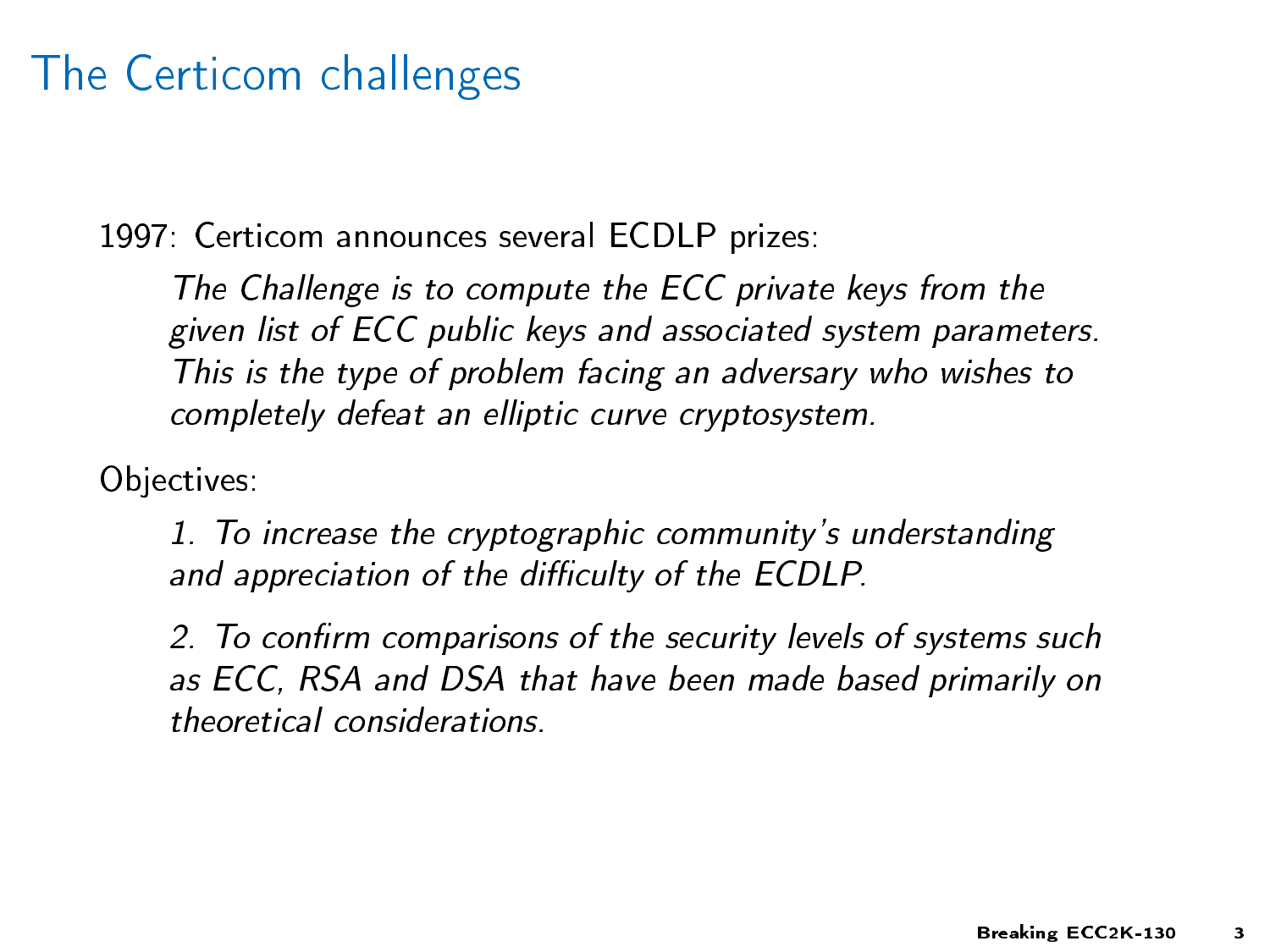# The Certicom challenges (ctd.)

3. To provide information on how users of elliptic curve public-key cryptosystems should select suitable key lengths for a desired level of security.

4. To determine whether there is any significant difference in the difficulty of the ECDLP for elliptic curves over  $\mathbb{F}_{2^m}$  and the ECDLP for elliptic curves over  $\mathbb{F}_p$ .

5. To determine whether there is any significant difference in the difficulty of the ECDLP for random elliptic curves over  $\mathbb{F}_{2^m}$ and the ECDLP for Koblitz curves.

6. To encourage and stimulate research in computational and algorithmic number theory and, in particular, the study of the ECDLP.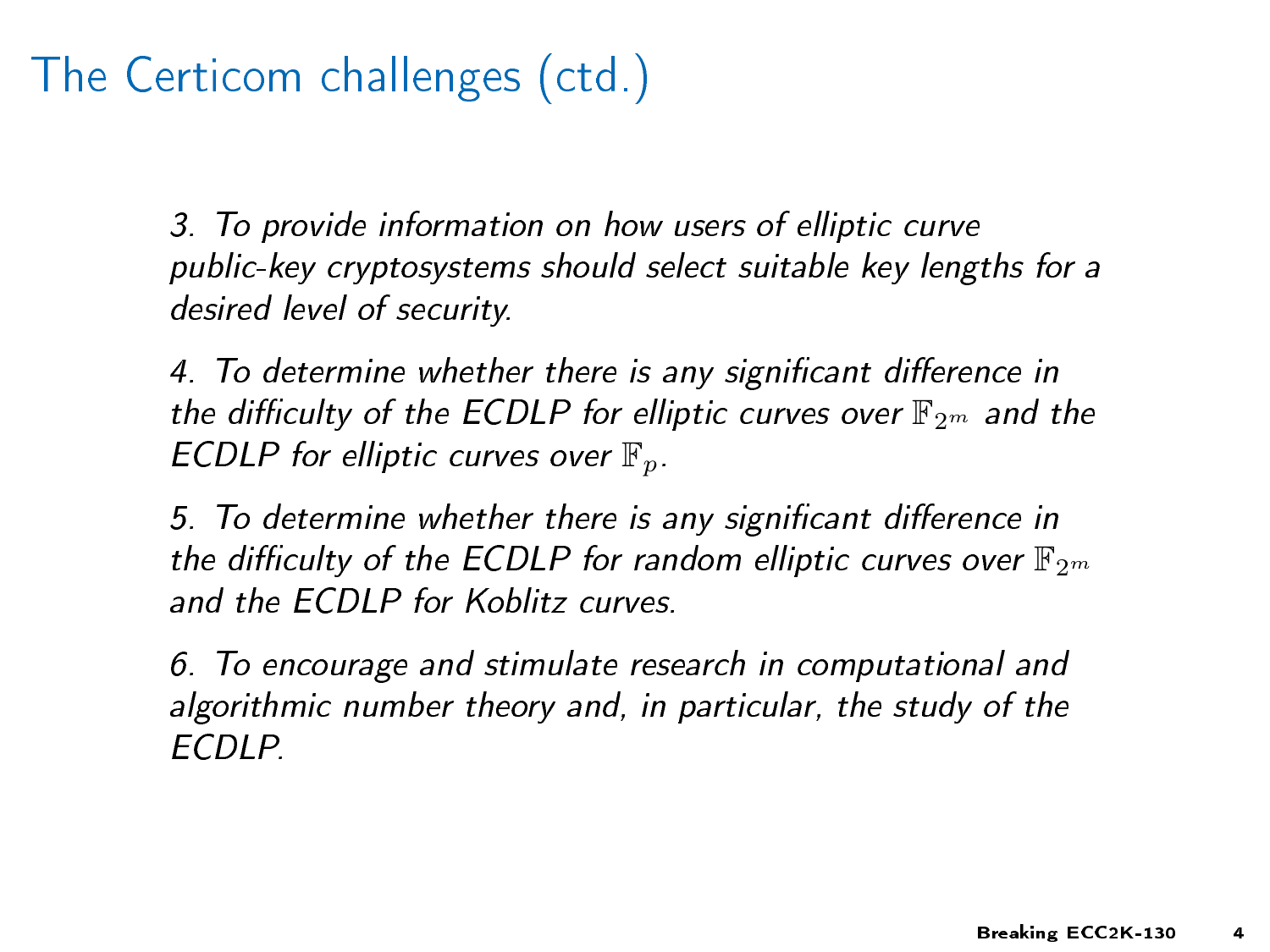### Three levels of challenges

#### Level-0 challenges  $-$  exercises

Challenges of 79 bits, 89 bits, and 97 bits (size of  $E(\mathbb{F}_q)$ ).

Level-0 challenges have all been solved

#### Level-1 challenges

Challenges of 109 bits, and 131 bits.

109-bit challenges have all been solved, 131-bit challenges have all not been solved, yet.

#### Level-2 challenges

Challenges of 163 bits, 191 bits, 239 bits, and 359 bits.

Level-2 challenges have all not been solved, yet.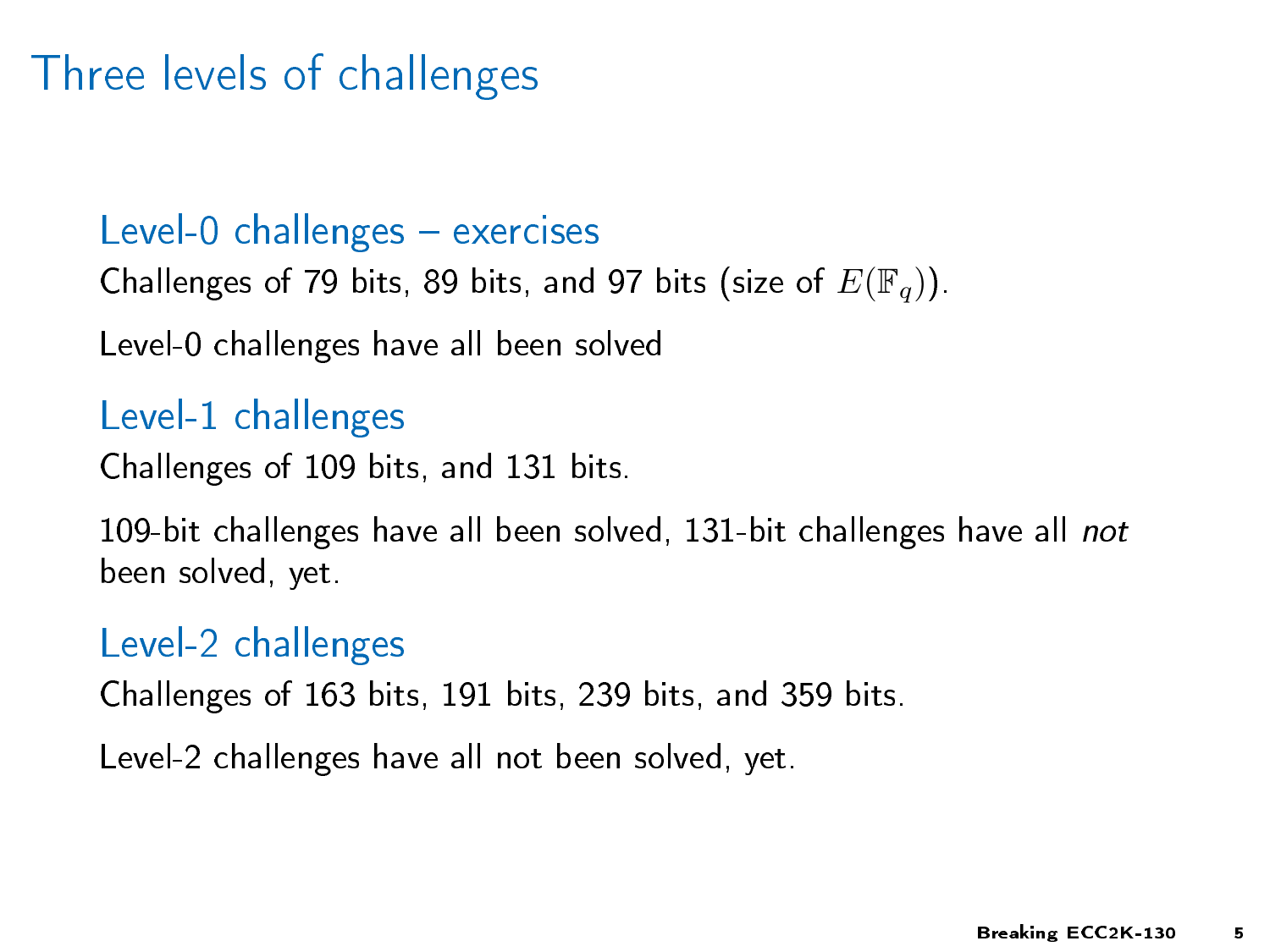# The "next" open challenge: ECC2K-130

#### ECC2K-130

Elliptic curve E is the Koblitz curve  $y^2 + xy = x^3 + 1$  over  $\mathbb{F}_{2^{131}} = \mathbb{F}_{2}[z]/(z^{131} + z^{13} + z^2 + z + 1)$ The order of P is  $680564733841876926932320129493409985129 \approx 2^{129}$ .

#### Claimed hardness of ECC2K-130

The 131-bit Level I challenges are expected to be infeasible against realistic software and hardware attacks, unless of course, a new algorithm for the ECDLP is discovered.

(from Certicom's description of the challenges)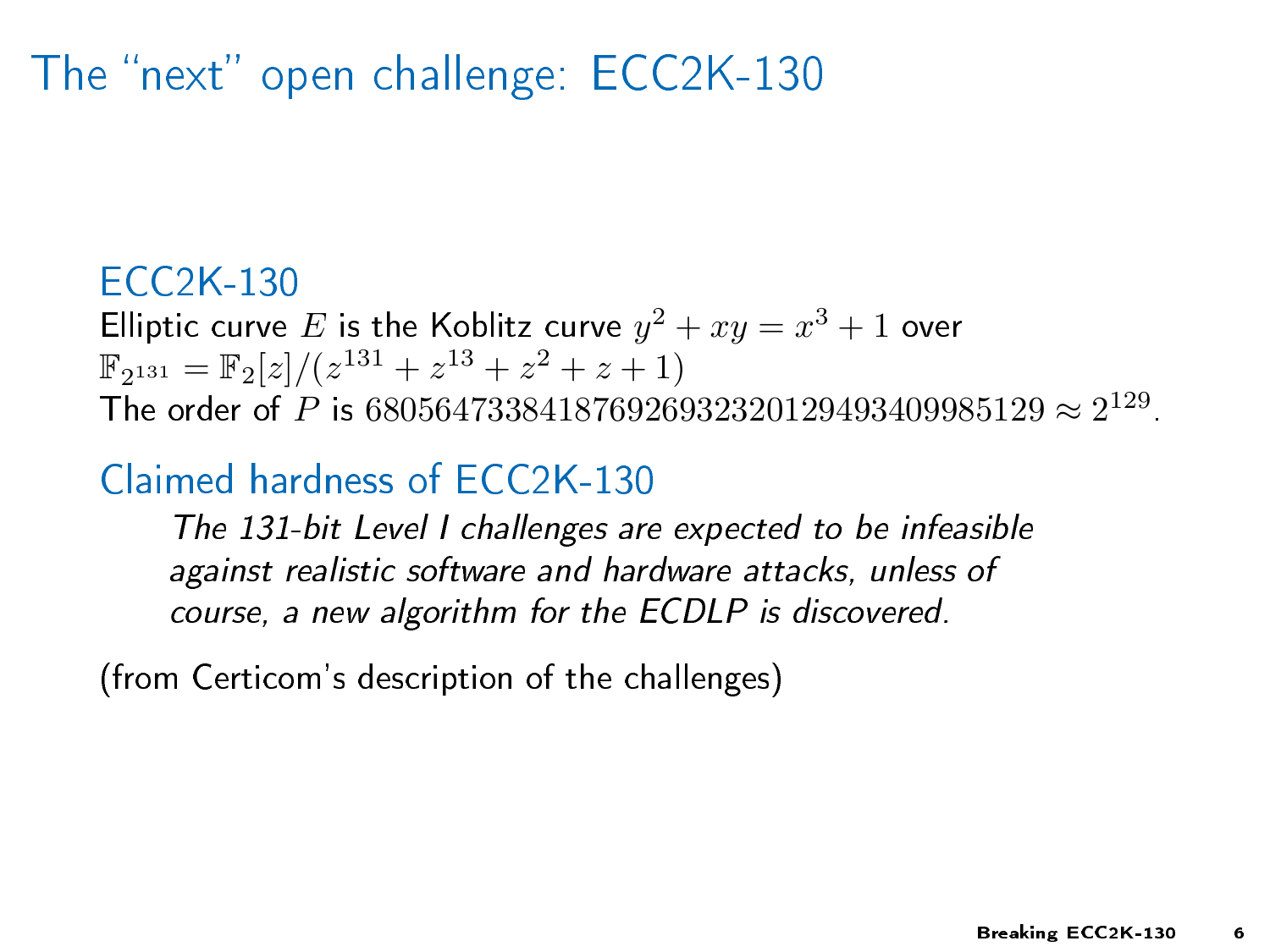- $\blacktriangleright$  Algorithm by van Oorschot and Wiener
- $\blacktriangleright$  Declare an easy-to-recognize subset of  $|\langle P\rangle|$  as distinguished
- $\blacktriangleright$  Use client-server infrastructure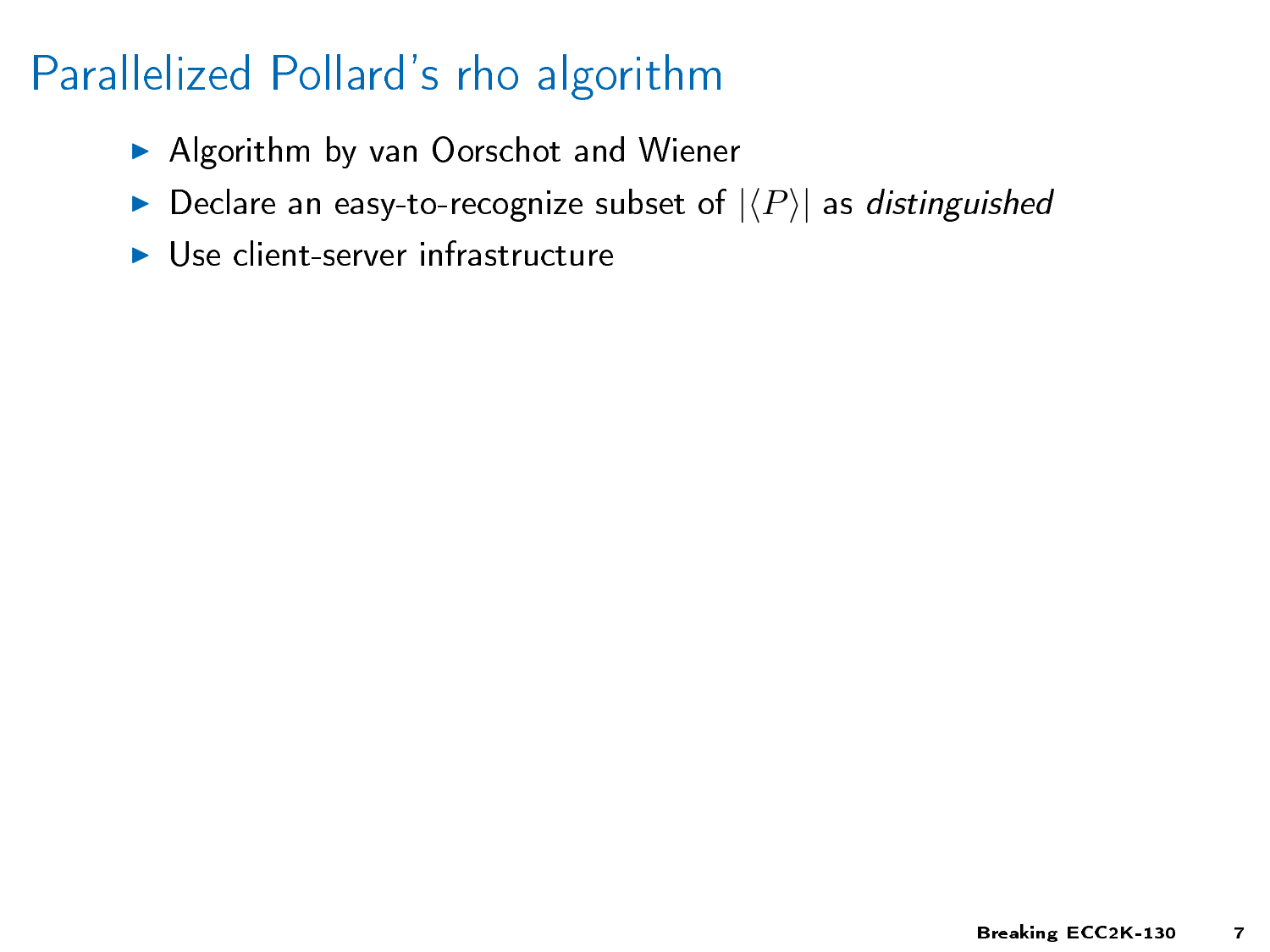- ▶ Algorithm by van Oorschot and Wiener
- $\blacktriangleright$  Declare an easy-to-recognize subset of  $|\langle P\rangle|$  as distinguished
- $\blacktriangleright$  Use client-server infrastructure
- $\blacktriangleright$  Client:
	- Generate random point  $R_0 = [a_0]P + [b_0]Q$  from random seed s
	- Apply pseudo-random iteration function f to obtain  $R_{i+1} = f(R_i)$
	- $\blacktriangleright$  When a distinguished point  $R_d$  is reached: Send  $(s, R_d)$  to the server
	- $\triangleright$  Generate new random input point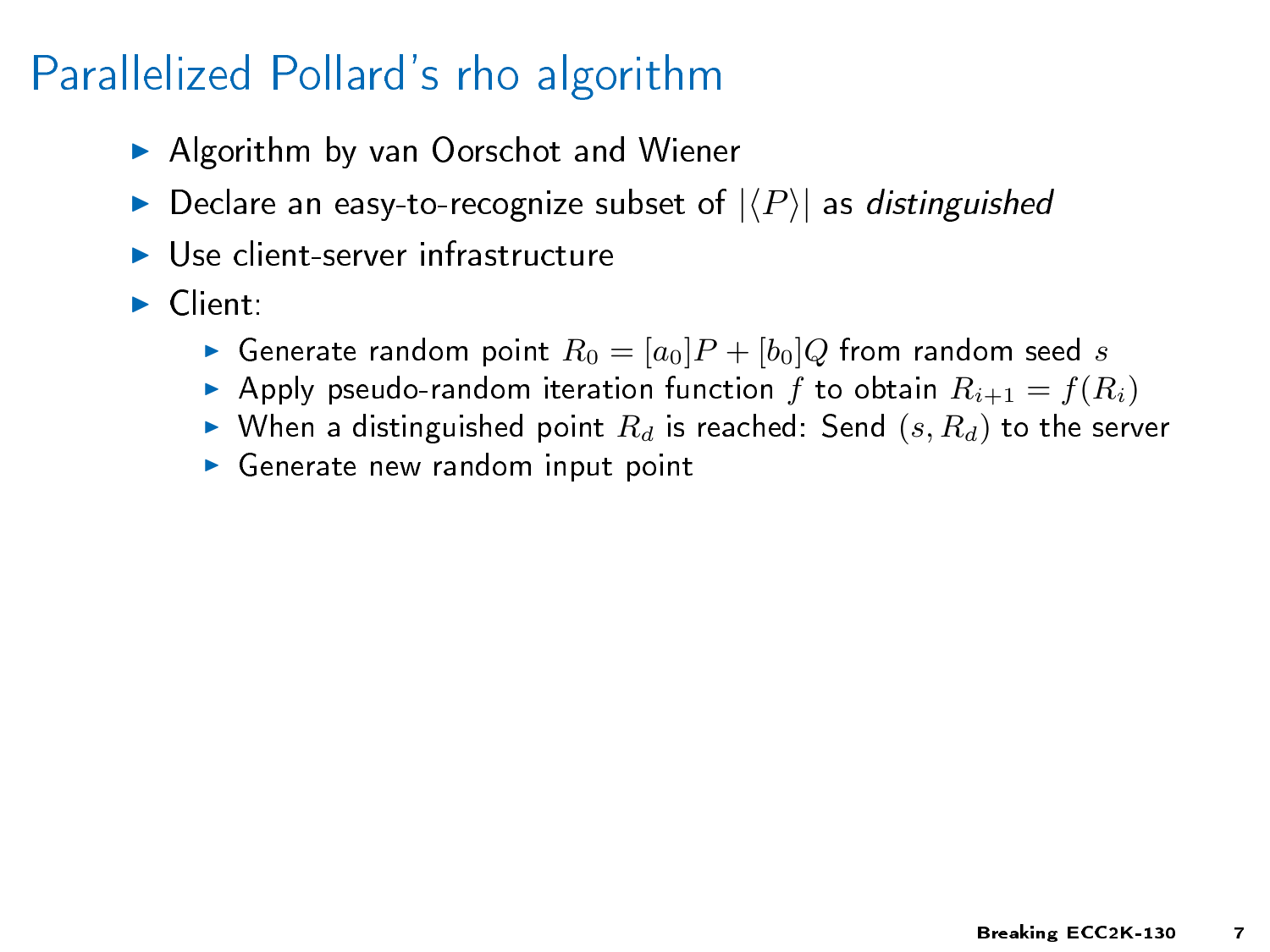- ▶ Algorithm by van Oorschot and Wiener
- $\blacktriangleright$  Declare an easy-to-recognize subset of  $|\langle P\rangle|$  as distinguished
- $\blacktriangleright$  Use client-server infrastructure
- $\blacktriangleright$  Client:
	- Generate random point  $R_0 = [a_0]P + [b_0]Q$  from random seed s
	- Apply pseudo-random iteration function f to obtain  $R_{i+1} = f(R_i)$
	- $\blacktriangleright$  When a distinguished point  $R_d$  is reached: Send  $(s, R_d)$  to the server
	- $\triangleright$  Generate new random input point
- $\blacktriangleright$  Server:

.

- $\triangleright$  Search incoming distinguished points for duplicates (collision)
- $\triangleright$  Use the information about the starting points (random seed) to obtain  $R_d = [a_d]P + [b_d]Q$  and  $R_d = [c_d]P + [d_d]Q$
- $\blacktriangleright$  Compute solution

$$
Q=\frac{c_d-a_d}{d_d-b_d}P
$$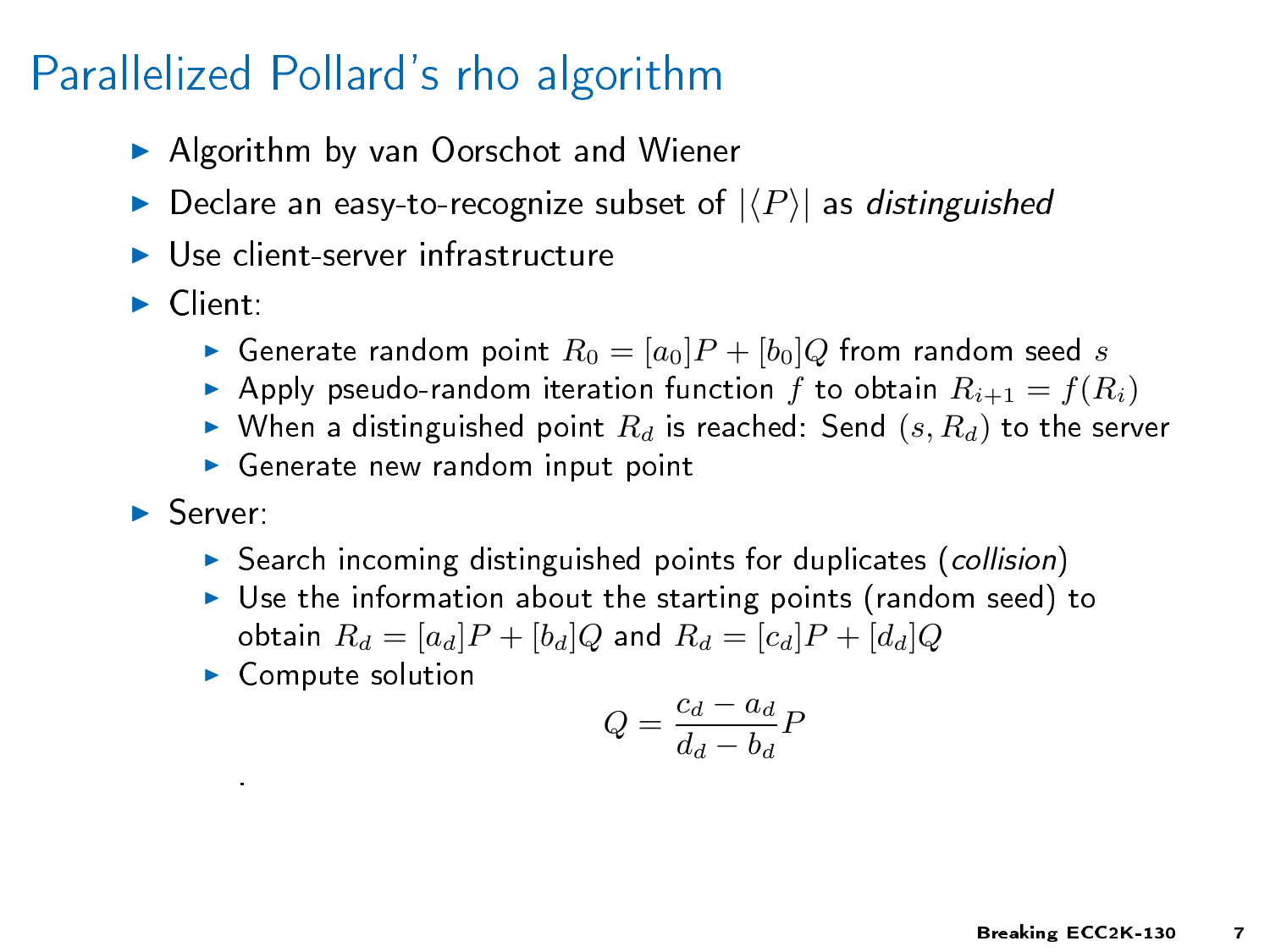- ▶ Algorithm by van Oorschot and Wiener
- $\blacktriangleright$  Declare an easy-to-recognize subset of  $|\langle P\rangle|$  as distinguished
- $\blacktriangleright$  Use client-server infrastructure
- $\blacktriangleright$  Client:
	- Generate random point  $R_0 = [a_0]P + [b_0]Q$  from random seed s
	- Apply pseudo-random iteration function f to obtain  $R_{i+1} = f(R_i)$
	- $\blacktriangleright$  When a distinguished point  $R_d$  is reached: Send  $(s, R_d)$  to the server
	- $\triangleright$  Generate new random input point
- $\blacktriangleright$  Server:

.

- $\triangleright$  Search incoming distinguished points for duplicates (collision)
- $\triangleright$  Use the information about the starting points (random seed) to obtain  $R_d = [a_d]P + [b_d]Q$  and  $R_d = [c_d]P + [d_d]Q$
- $\blacktriangleright$  Compute solution

$$
Q=\frac{c_d-a_d}{d_d-b_d}P
$$

 $\triangleright$  Requires iteration function to preserve knowledge about the linear combination in  $P$  and  $Q$ .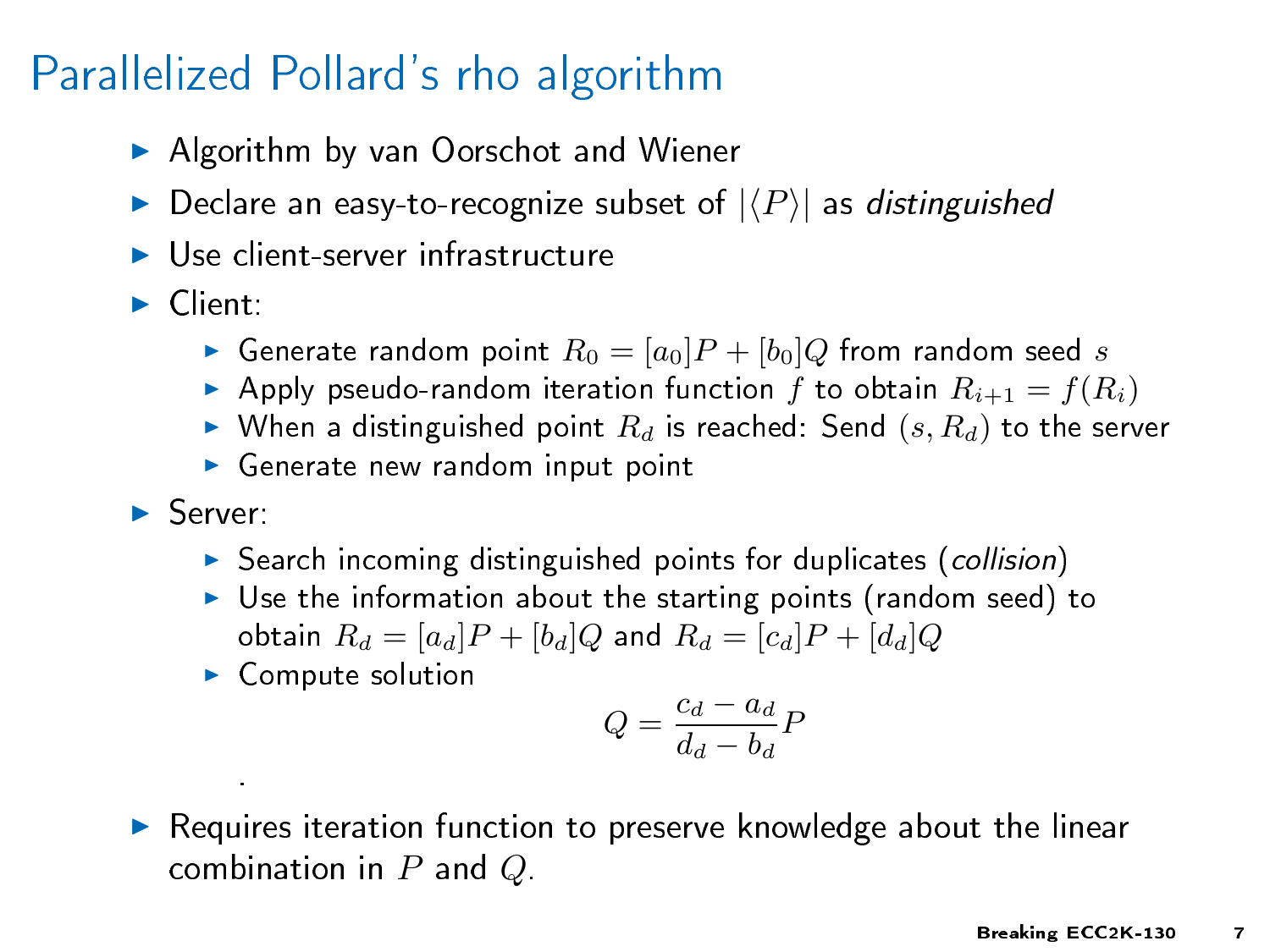### How do we choose f?

"Adding walks" Define  $f(R_i) = R_i + [c_r]P + [d_r]Q$  where  $r = h(R_i)$ .

#### Iteration modulo negation

- $\triangleright$  P and  $-P$  have same x-coordinate. Search for x-coordinate collision.
- ► Halves the size of the search space, thus factor- $\sqrt{2}$  speedup
- **►** Requires that  $f(P_i) = f(-P_i)$ .
- $\blacktriangleright$  For example use:  $f(R_i)=|R_i|+ [c_r]P + [d_r]Q$  with  $|R_i|$  as, e.g., lexicographic minimum of  $R_i, -R_i$
- $\triangleright$  Comes with some problems (fruitless cycles), not exactly factor- $\sqrt{2}$ speedup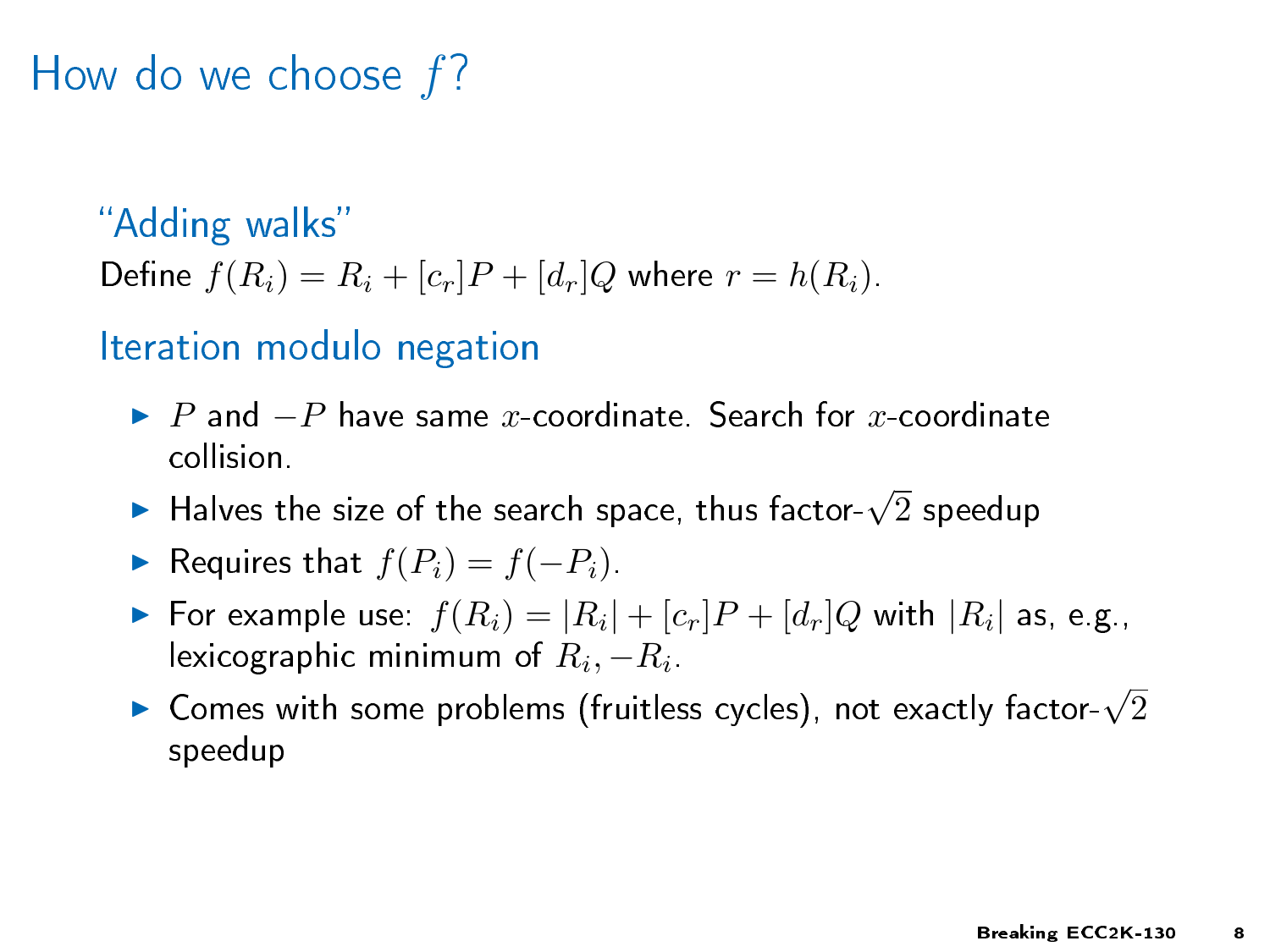# How do we choose  $f$  (Part II)

- $\triangleright$  Negation is an efficiently computable endomorphism
- $\triangleright$  Koblitz curves have other efficiently computable endomorphisms: powers of the Frobenius  $\sigma^j(x,y) = (x^{2^j}, y^{2^j})$
- $\blacktriangleright$  In our case 130 such endomorphisms
- $\blacktriangleright$  Idea: Let  $f$  operate on equivalence classes modulo  $\pm \sigma^j$
- In total: Save a factor of  $\sqrt{2.131}$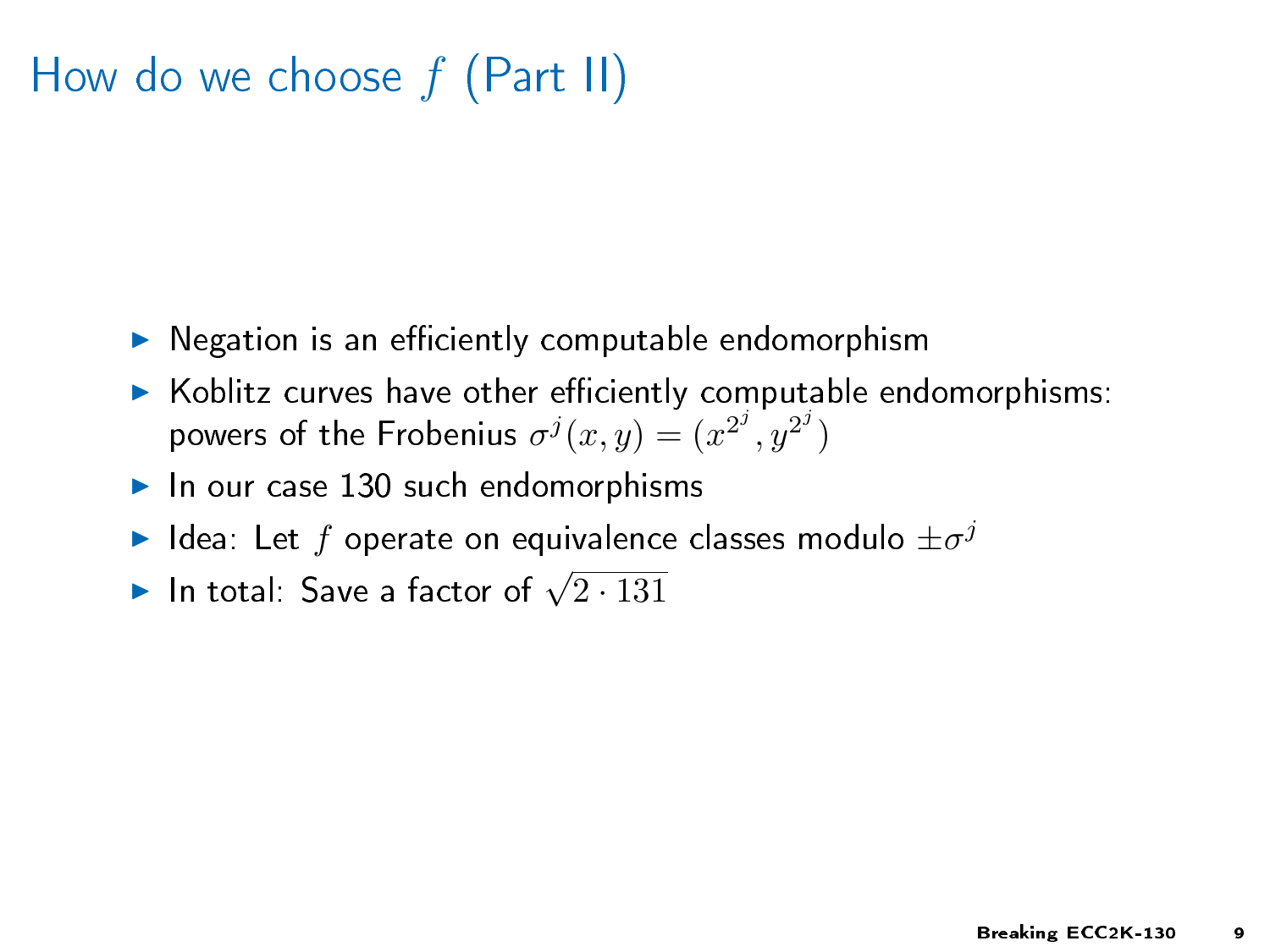### Our choice

#### Distinguished points

We call a point  $R = (x_R, y_R)$  distinguished, if HW( $x_R$ ) (the Hamming weight of  $x_R$  in normal-basis representation) is  $\leq 34$ .

Iteration function Our iteration function is

$$
R_{i+1} = f(R_i) = \sigma^j(R_i) + R_i,
$$

where  $\sigma$  is the Frobenius endomorphism and

$$
j = ((HW(x_{R_i})/2) \pmod{8}) + 3.
$$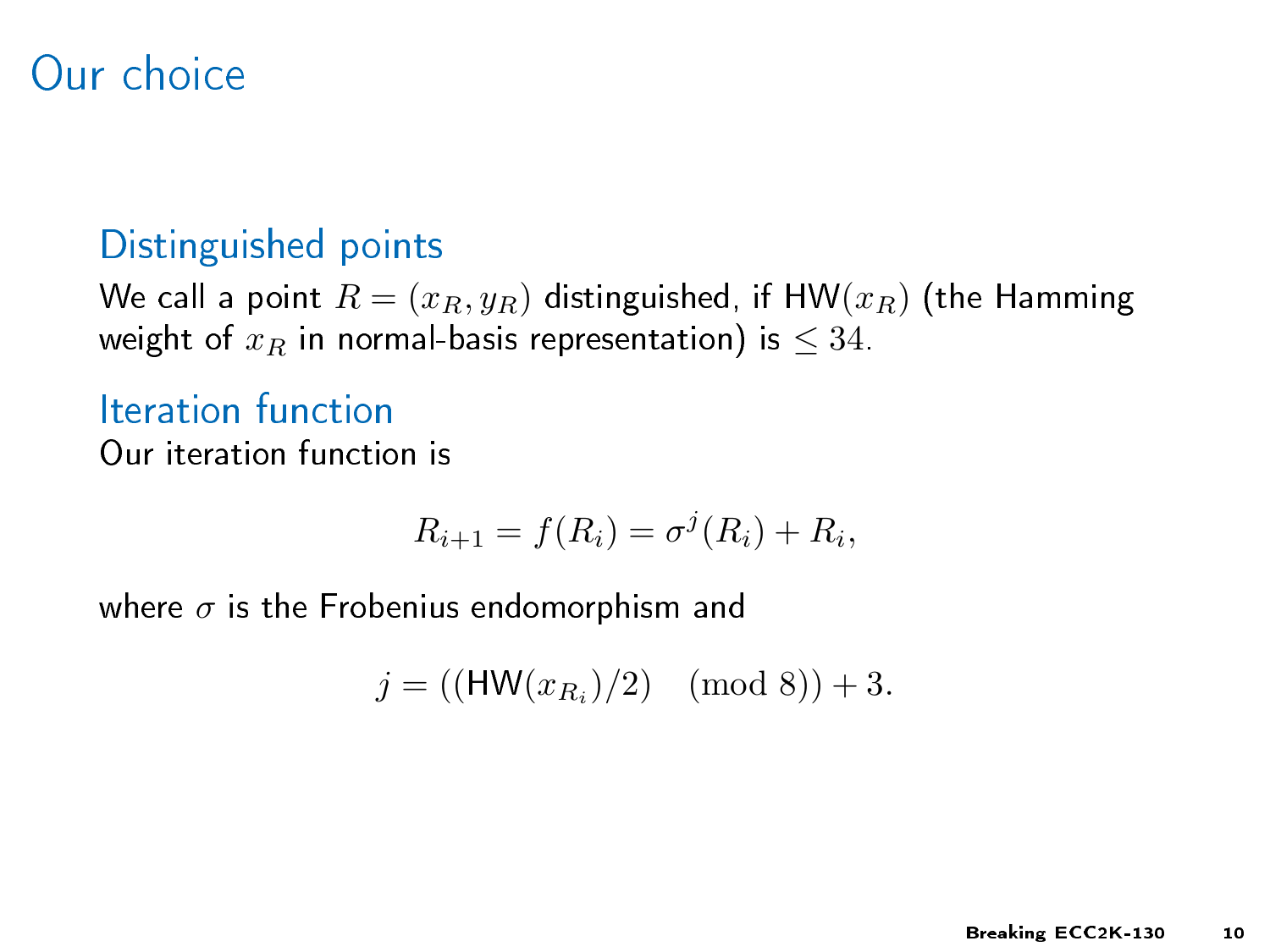$$
R_{i+1} = f(R_i) = \sigma^j(R_i) + R_i,
$$

- $\triangleright$  One elliptic curve addition
- $\blacktriangleright$  One application of  $\sigma^j$
- $\triangleright$  One conversion to normal-basis representation
- $\triangleright$  One Hamming-weight computation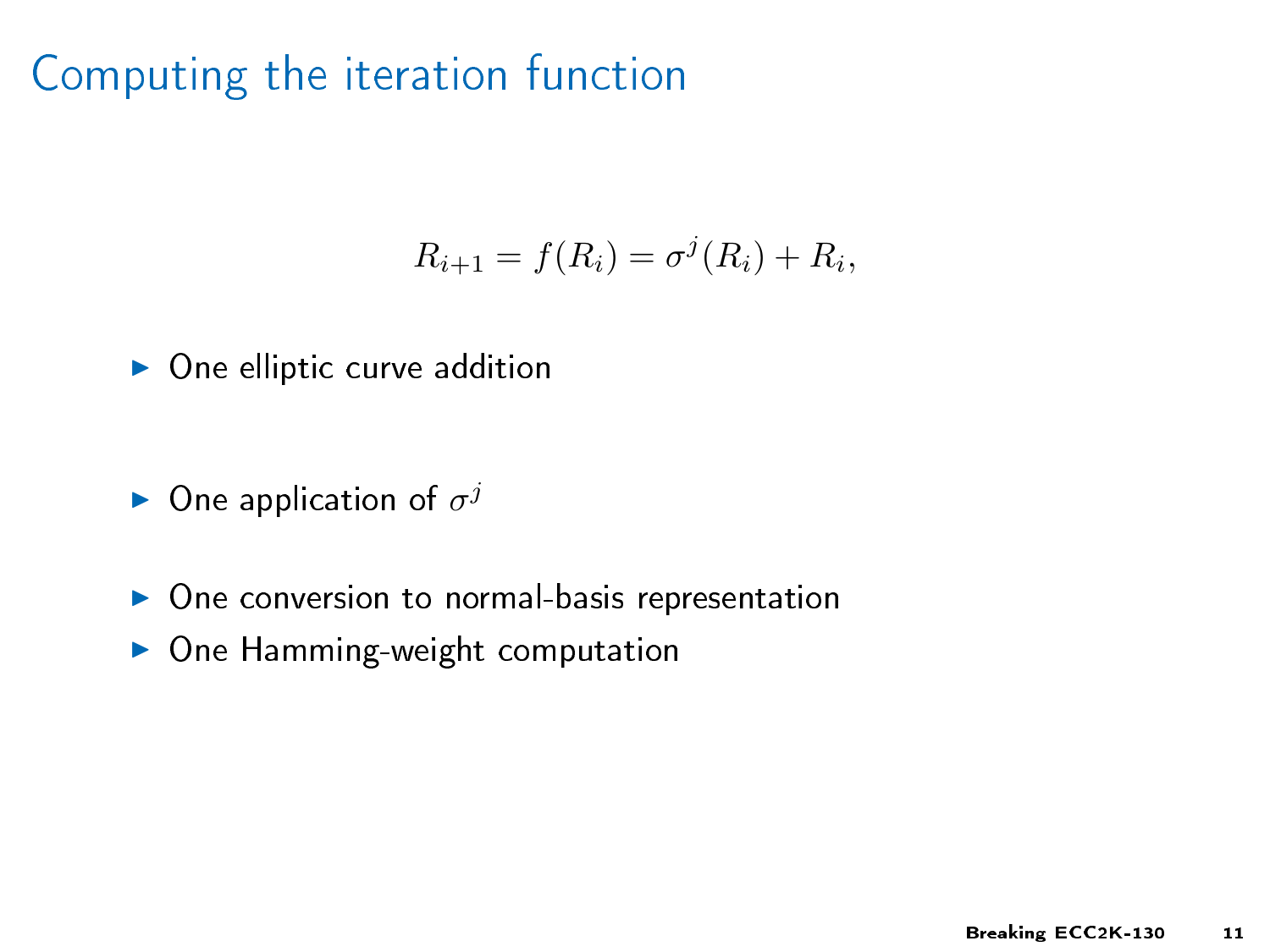$$
R_{i+1} = f(R_i) = \sigma^j(R_i) + R_i,
$$

- $\triangleright$  One elliptic curve addition
	- $\blacktriangleright$  we use affine coordinates
	- $\blacktriangleright$  2 multiplications, 1 squaring, 6 additions and 1 inversion
- $\blacktriangleright$  One application of  $\sigma^j$
- $\triangleright$  One conversion to normal-basis representation
- $\triangleright$  One Hamming-weight computation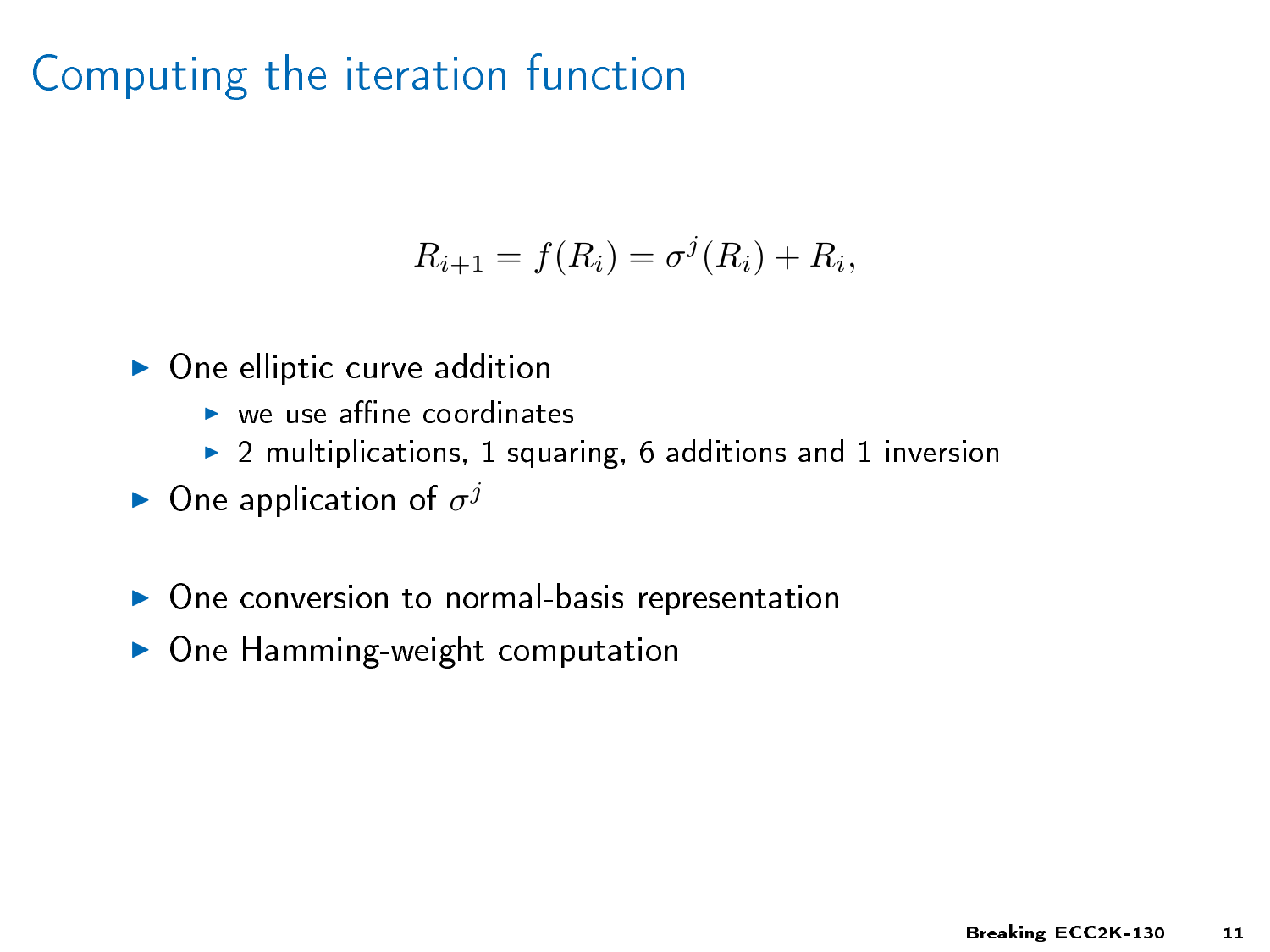$$
R_{i+1} = f(R_i) = \sigma^j(R_i) + R_i,
$$

- $\triangleright$  One elliptic curve addition
	- $\blacktriangleright$  we use affine coordinates
	- $\blacktriangleright$  2 multiplications, 1 squaring, 6 additions and 1 inversion
- $\blacktriangleright$  One application of  $\sigma^j$ 
	- $\blacktriangleright$  Two computations of the form  $x^{2^m}$  for  $3\leq m\leq 10$   $(m$ -squaring)
- $\triangleright$  One conversion to normal-basis representation
- $\triangleright$  One Hamming-weight computation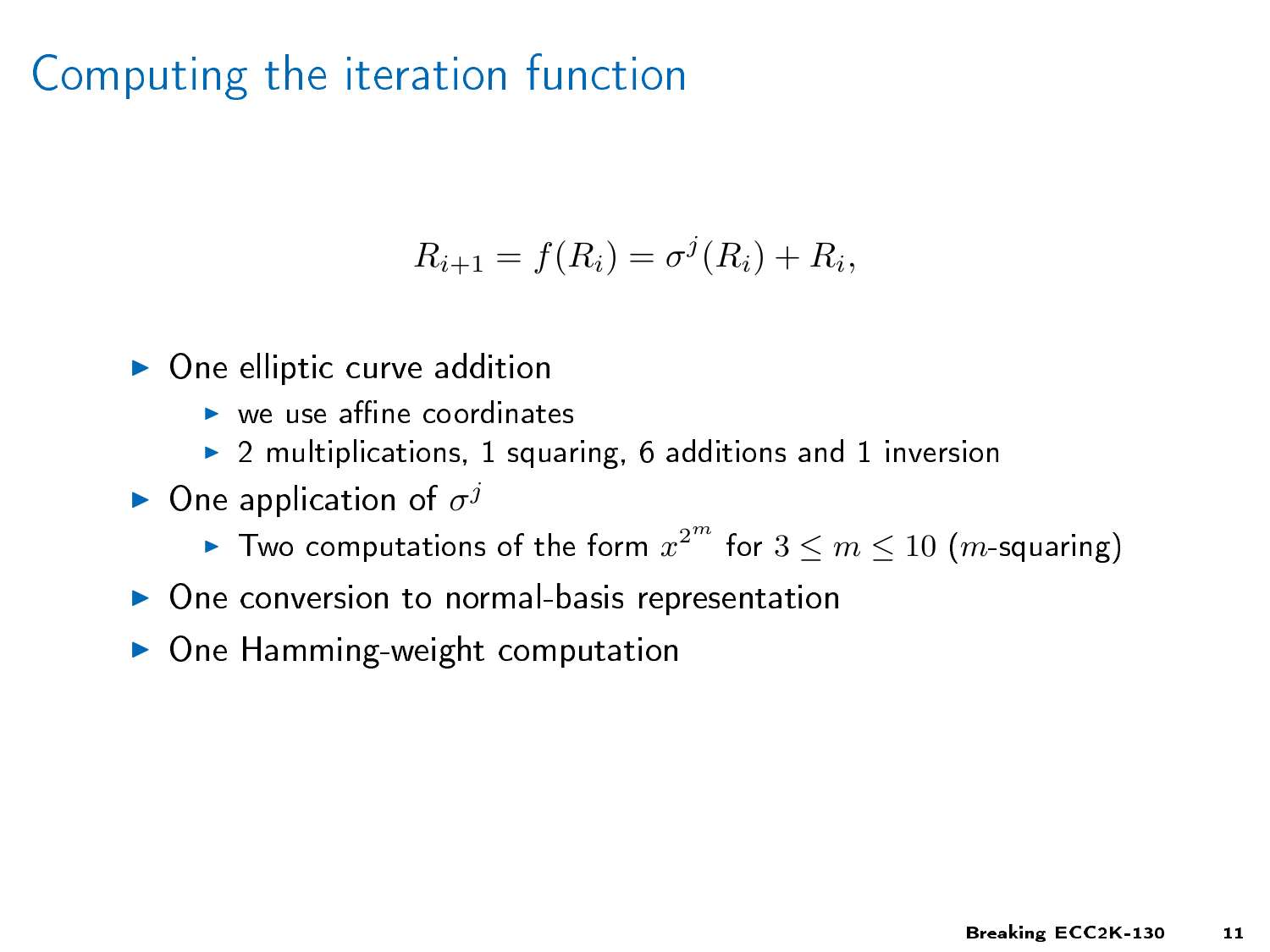$$
R_{i+1} = f(R_i) = \sigma^j(R_i) + R_i,
$$

- $\triangleright$  One elliptic curve addition
	- $\blacktriangleright$  we use affine coordinates
	- $\triangleright$  2 multiplications, 1 squaring, 6 additions and 1 inversion
- $\blacktriangleright$  One application of  $\sigma^j$ 
	- $\blacktriangleright$  Two computations of the form  $x^{2^m}$  for  $3\leq m\leq 10$   $(m$ -squaring)
- $\triangleright$  One conversion to normal-basis representation
- $\triangleright$  One Hamming-weight computation
- Inversions can be batched and performed using Montgomery's trick
- $\triangleright$  For large batch: Trade one inversion for 3 multiplications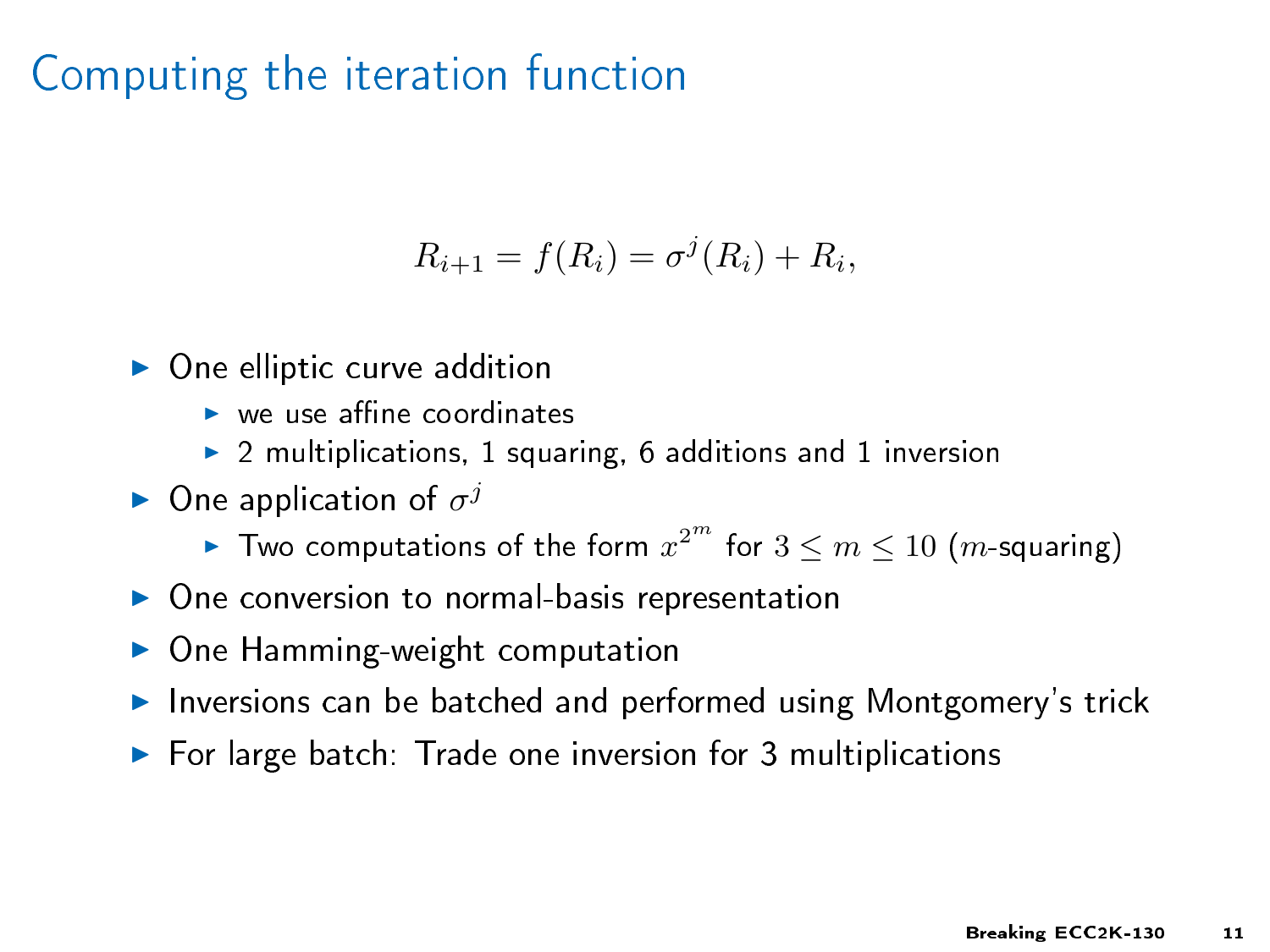#### Implementing the iteration function on the Cell Broadband Engine (Playstation 3)

#### The technique of bitslicing

- $\triangleright$  Bernstein set new software speed records for batched binary-field arithmetic using bitslicing (CRYPTO 2009)
- $\blacktriangleright$  Elements of  $\mathbb{F}_{2^{131}}$  can be represented as a sequence of 131 bits
- Instead of putting these 131 bits in ,e.g., two 128-bit register, put them in 131 registers, one register per bit
- $\triangleright$  Perform arithmetic by simulating a hardware implementation using bit-logical instructions such as AND and XOR
- Inefficient for one field operation, but can process 128 batched operations in parallel (for 128-bit registers).
- $\triangleright$  Use spills to the stack to overcome lack of registers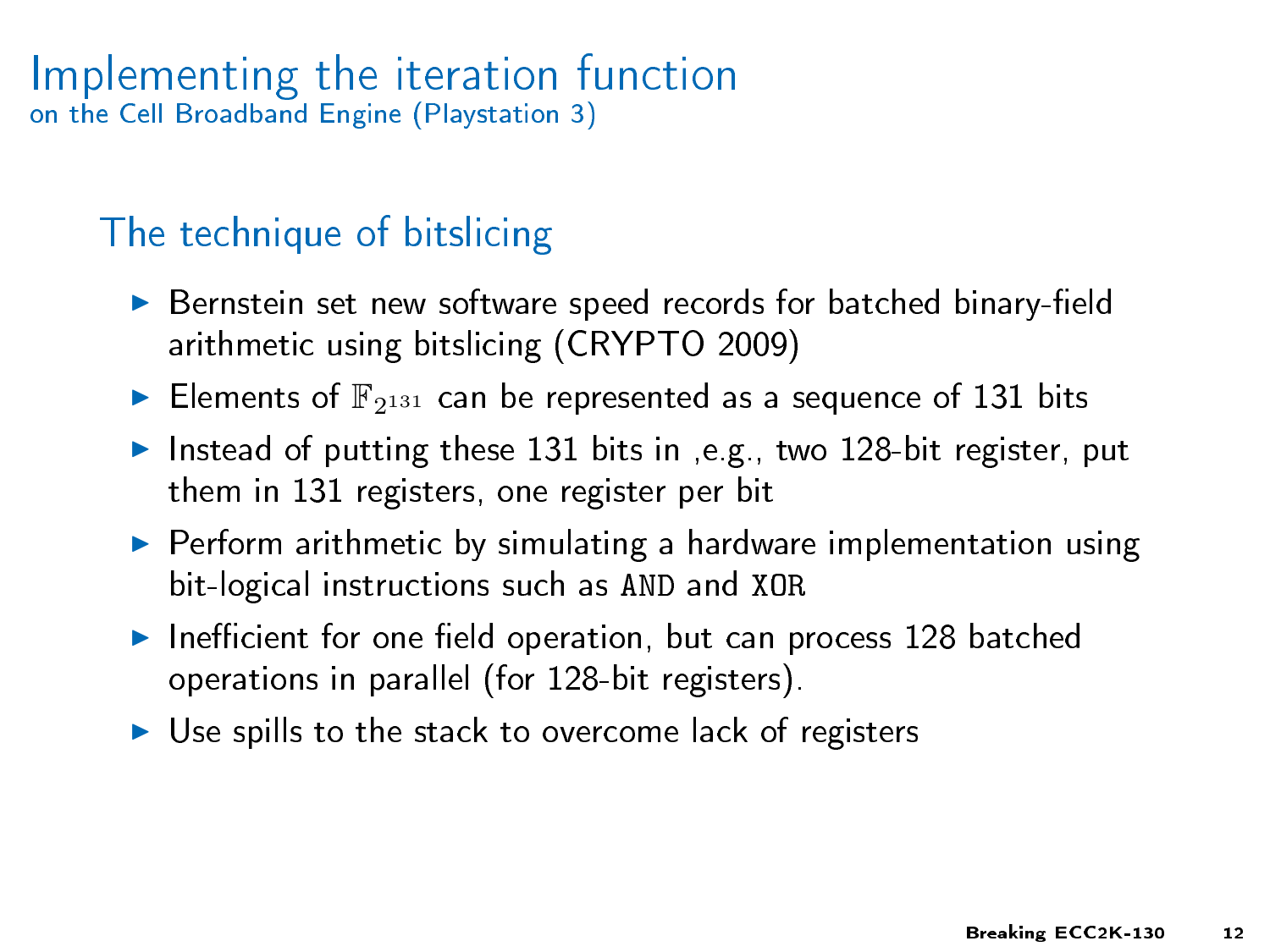#### Implementing the iteration function on the Cell Broadband Engine (Playstation 3)

#### Is bitslicing really better?

- $\triangleright$  Bernstein's record was on the Intel Core 2, the Cell is different
- ► Cell SPU: Only 1 bit-logical operation per cycle (Core 2: 3 operations per cycle)
- ▶ Cell SPU: 128 128-bit registers (Core 2: 16 128-bit registers)
- ▶ Cell SPU can do one load or store per bit operation (Core 2: 1 load per 3 bit operations)
- $\triangleright$  Cell SPU has to fit all code and active data set in only 256 KB of local storage. Bitslicing requires more memory (because of the high level of parallelism)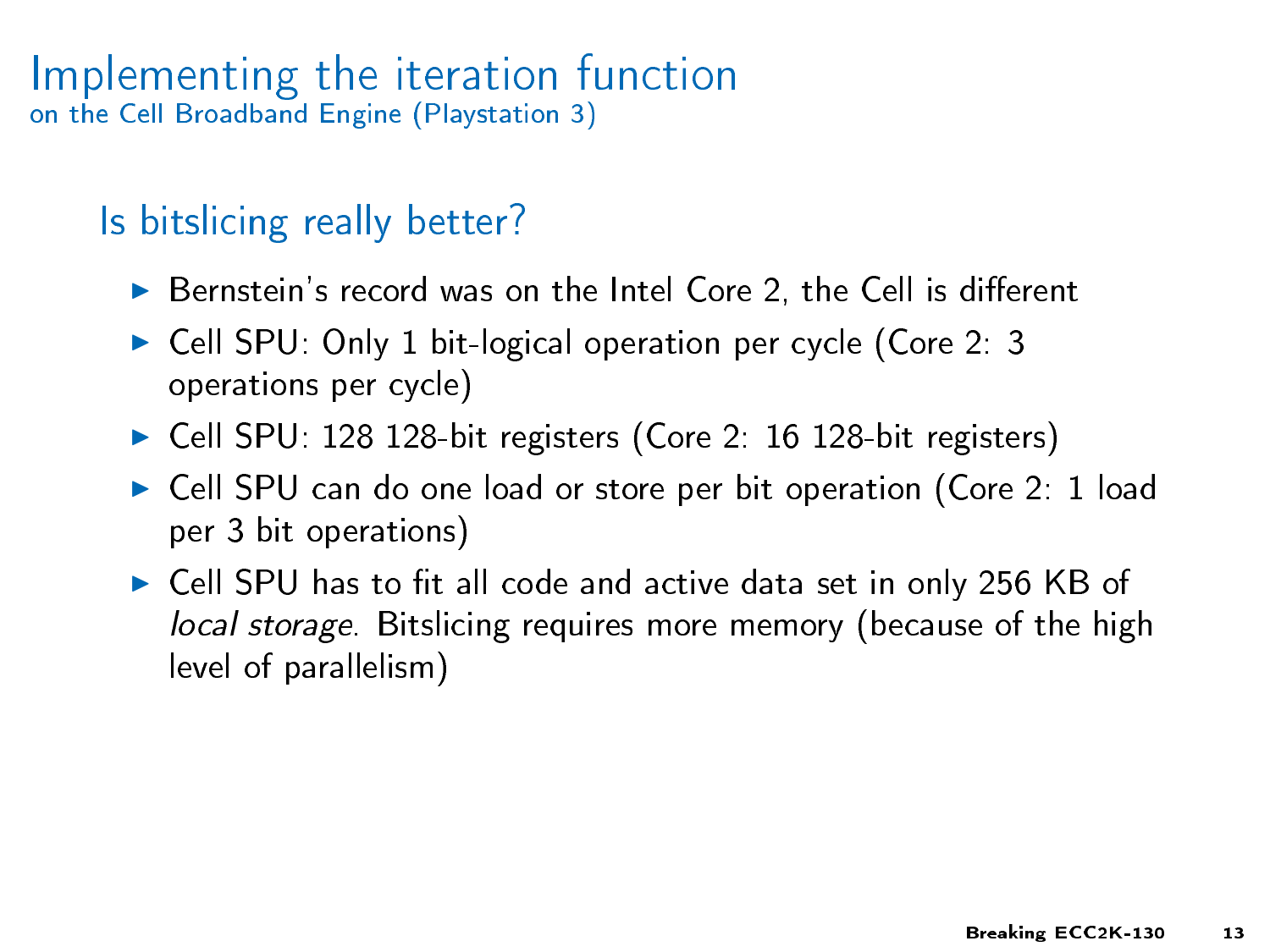#### Implementing the iteration function on the Cell Broadband Engine (Playstation 3)

#### Is bitslicing really better?

- $\triangleright$  Bernstein's record was on the Intel Core 2, the Cell is different
- ► Cell SPU: Only 1 bit-logical operation per cycle (Core 2: 3 operations per cycle)
- ▶ Cell SPU: 128 128-bit registers (Core 2: 16 128-bit registers)
- ► Cell SPU can do one load or store per bit operation (Core 2: 1 load per 3 bit operations)
- $\triangleright$  Cell SPU has to fit all code and active data set in only 256 KB of local storage. Bitslicing requires more memory (because of the high level of parallelism)

Decision: Let's figure out what's best by implementing both, bitsliced and non-bitsliced, independently by two groups.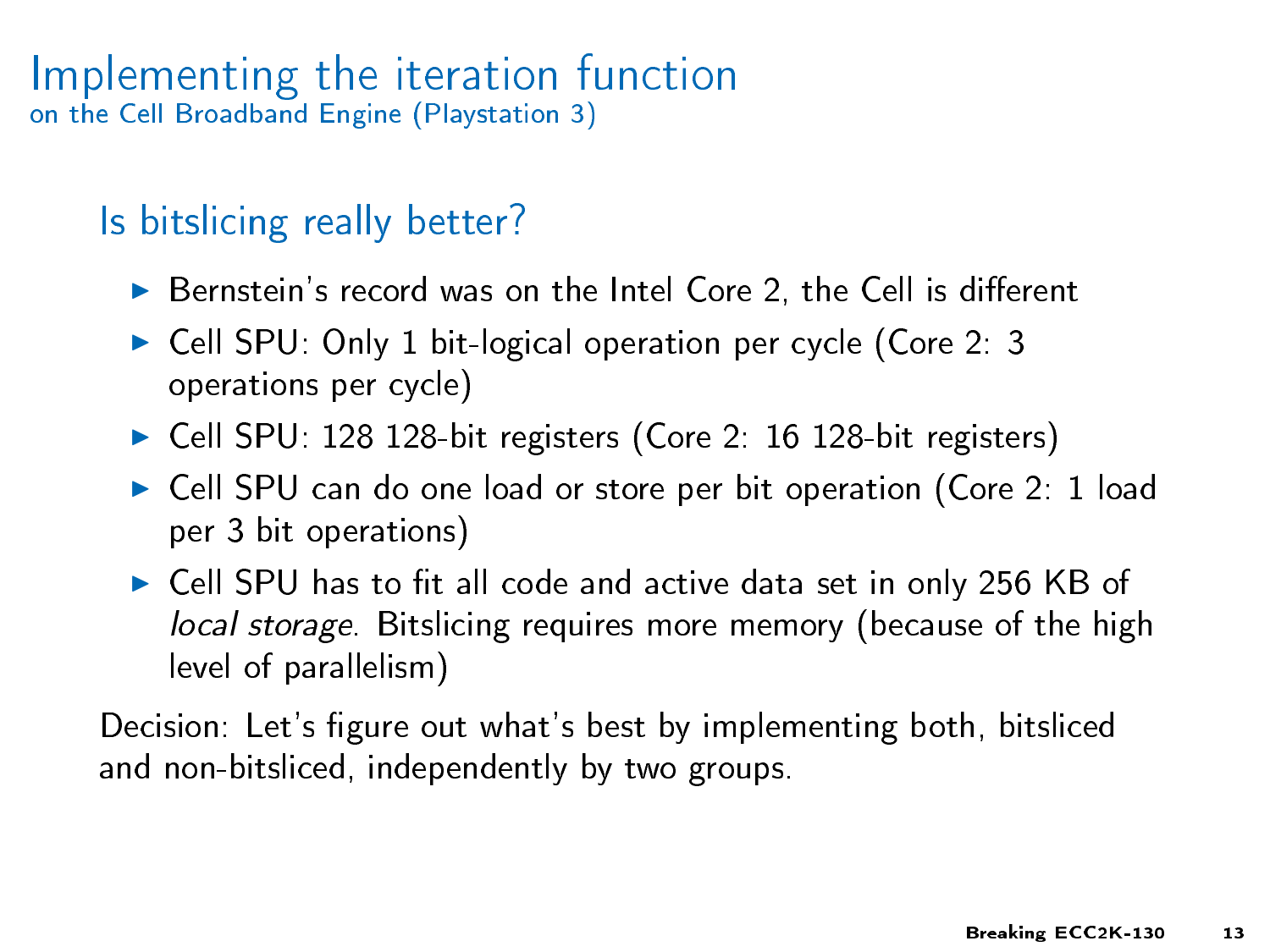$\blacktriangleright$  31 Jul: 2565 (non-bitsliced)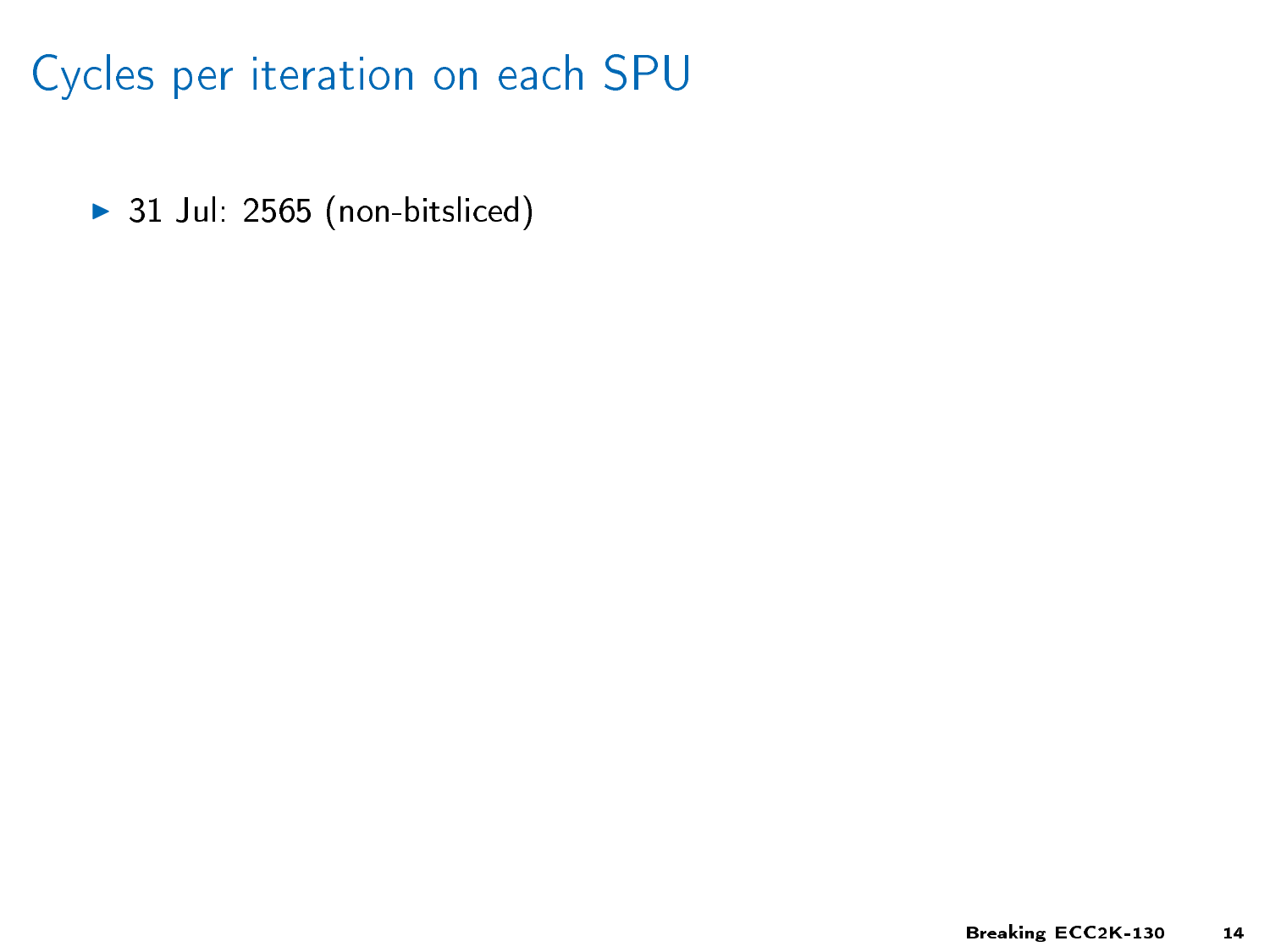- $\blacktriangleright$  31 Jul: 2565 (non-bitsliced)
- $\triangleright$  03 Aug: 1735 (non-bitsliced)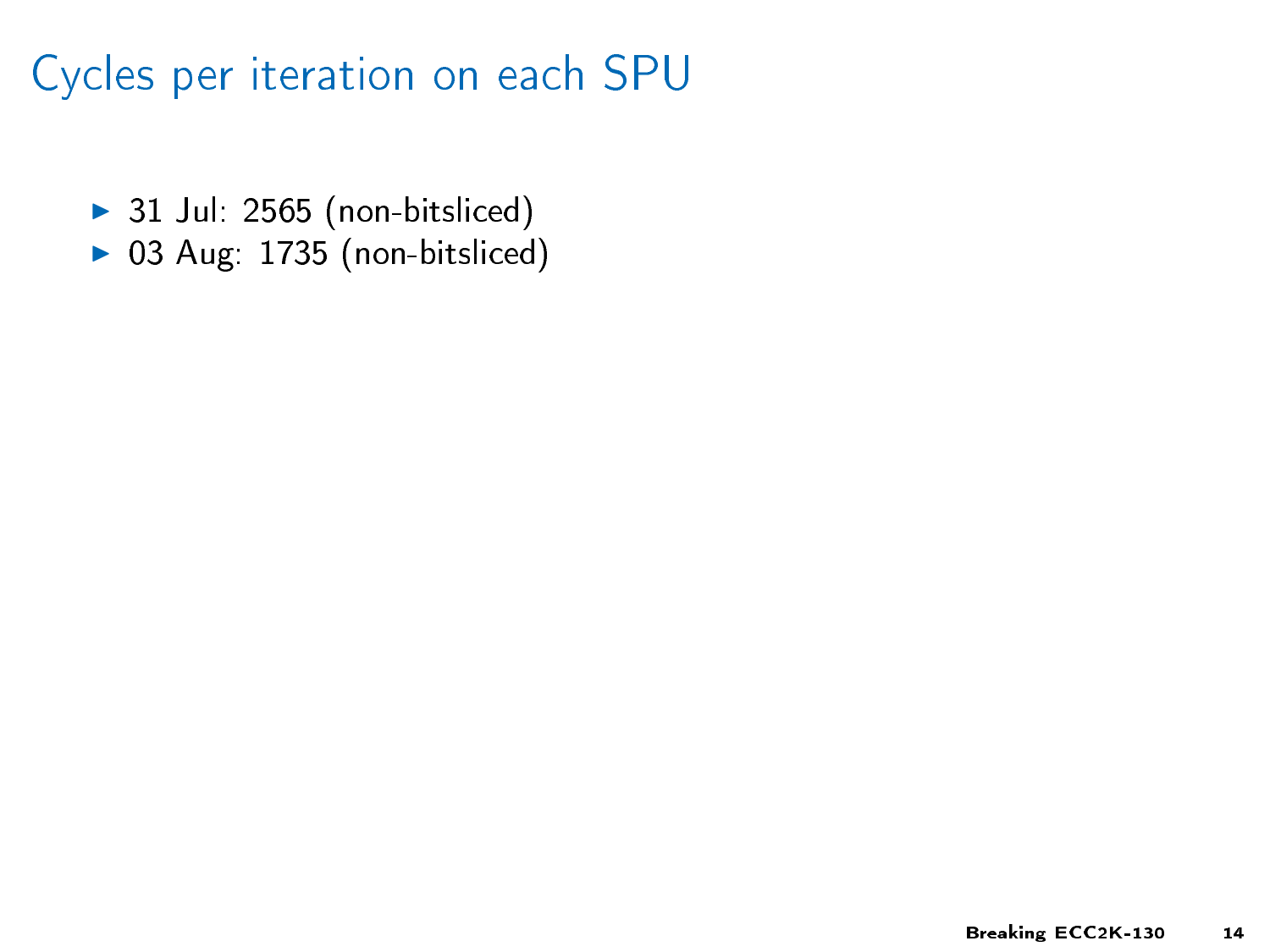- $\blacktriangleright$  31 Jul: 2565 (non-bitsliced)
- $\triangleright$  03 Aug: 1735 (non-bitsliced)

 $\triangleright$  06 Aug: 6488 (bitsliced)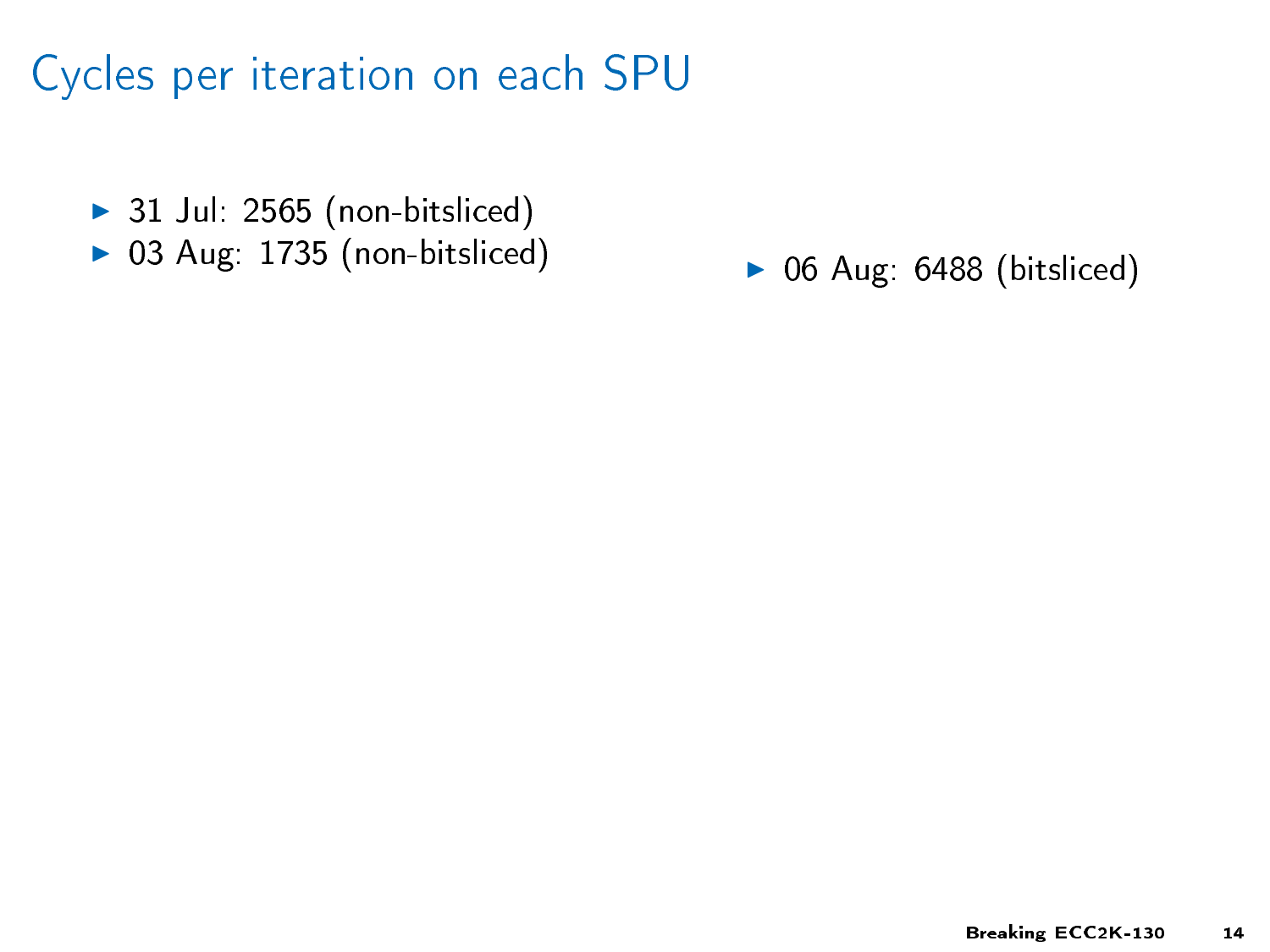- $\blacktriangleright$  31 Jul: 2565 (non-bitsliced)
- $\triangleright$  03 Aug: 1735 (non-bitsliced)

 $\triangleright$  06 Aug: 6488 (bitsliced)  $\blacktriangleright$  10 Aug: 1587 (bitsliced)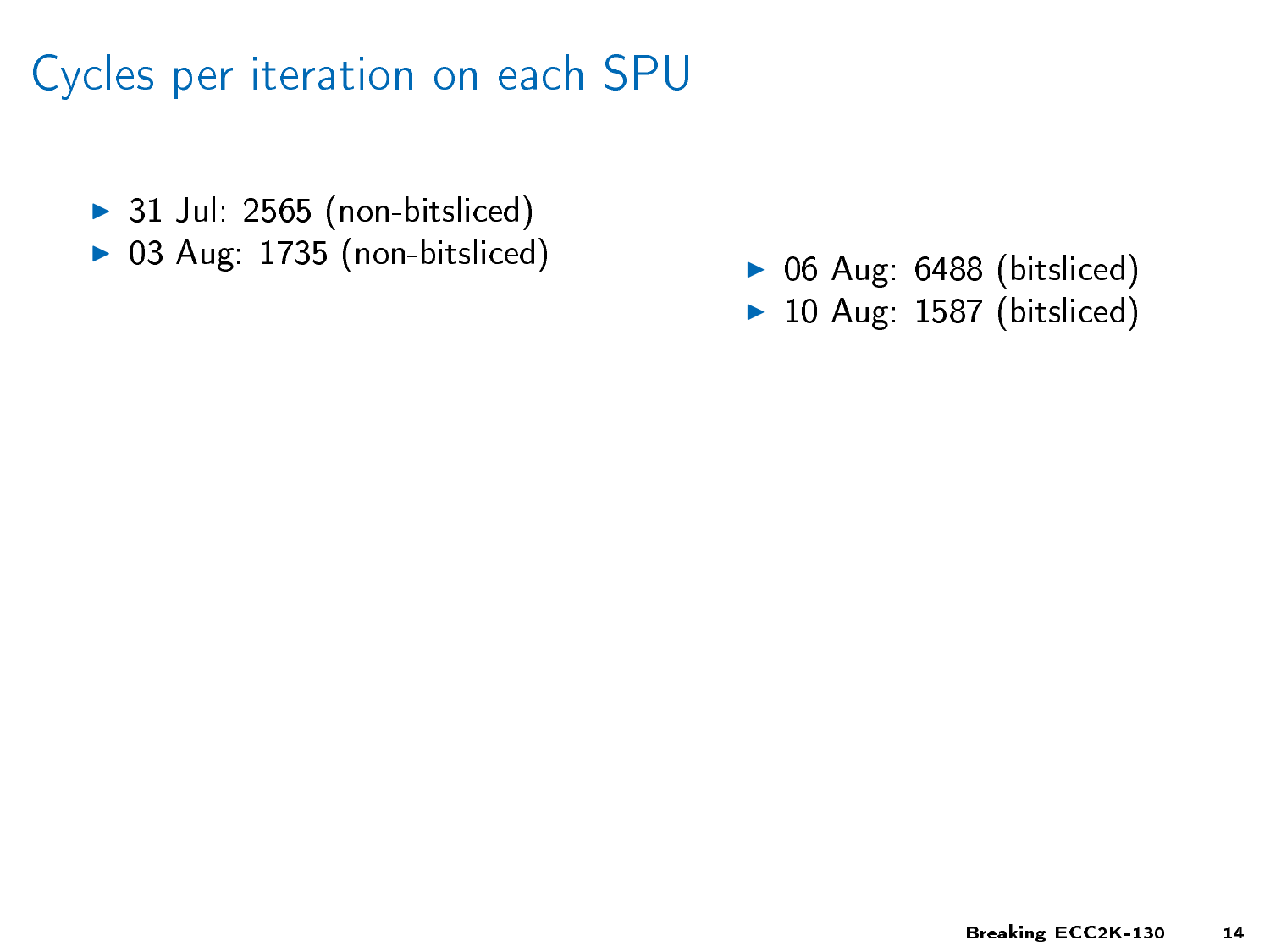- $\blacktriangleright$  31 Jul: 2565 (non-bitsliced)
- $\triangleright$  03 Aug: 1735 (non-bitsliced)
- $\triangleright$  06 Aug: 6488 (bitsliced)
- $\blacktriangleright$  10 Aug: 1587 (bitsliced)
- $\blacktriangleright$  13 Aug: 1389 (bitsliced)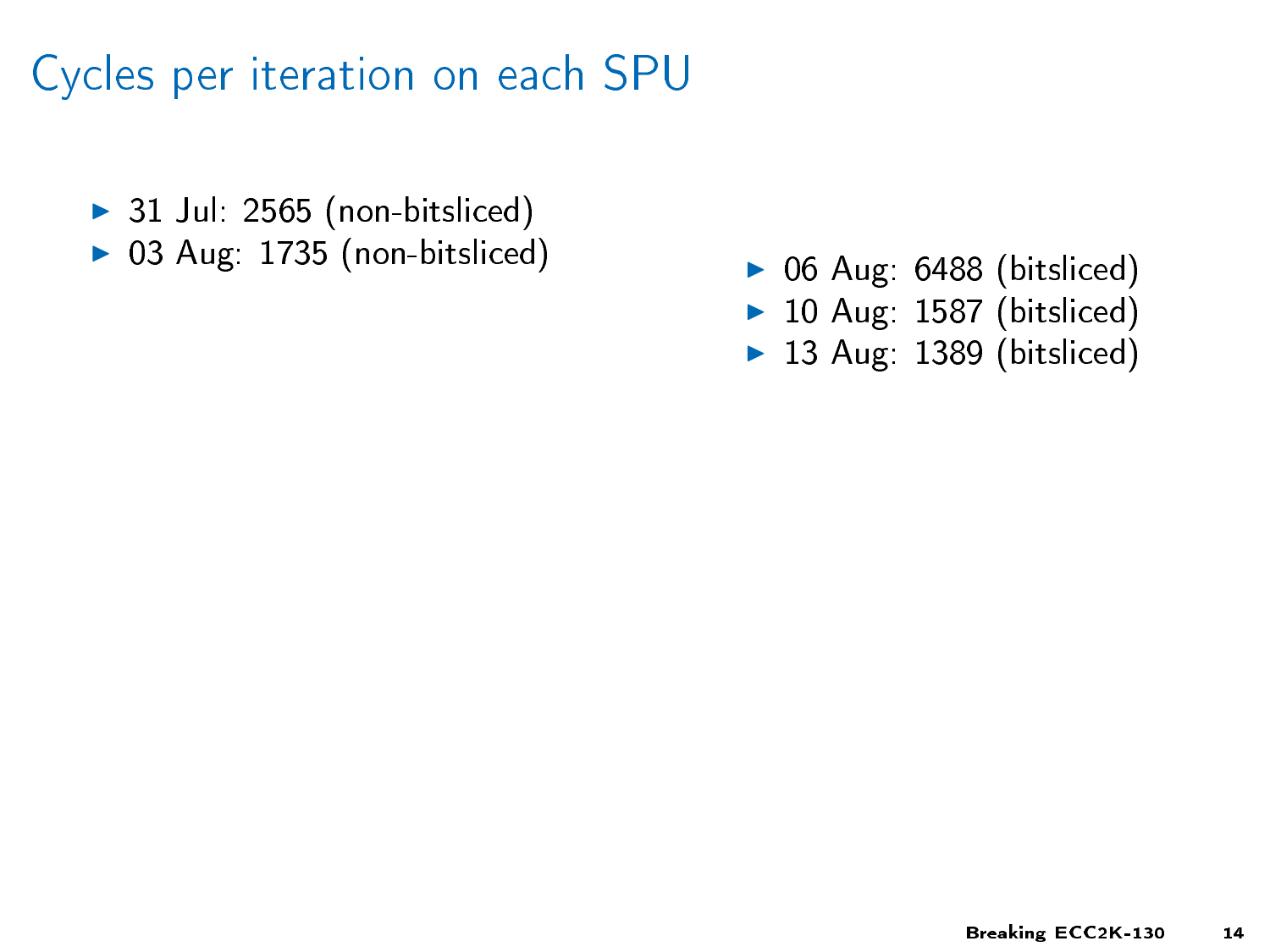- $\blacktriangleright$  31 Jul: 2565 (non-bitsliced)
- $\triangleright$  03 Aug: 1735 (non-bitsliced)
- $\blacktriangleright$  19 Aug: 1426 (non-bitsliced)
- $\triangleright$  06 Aug: 6488 (bitsliced)
- $\blacktriangleright$  10 Aug: 1587 (bitsliced)
- $\blacktriangleright$  13 Aug: 1389 (bitsliced)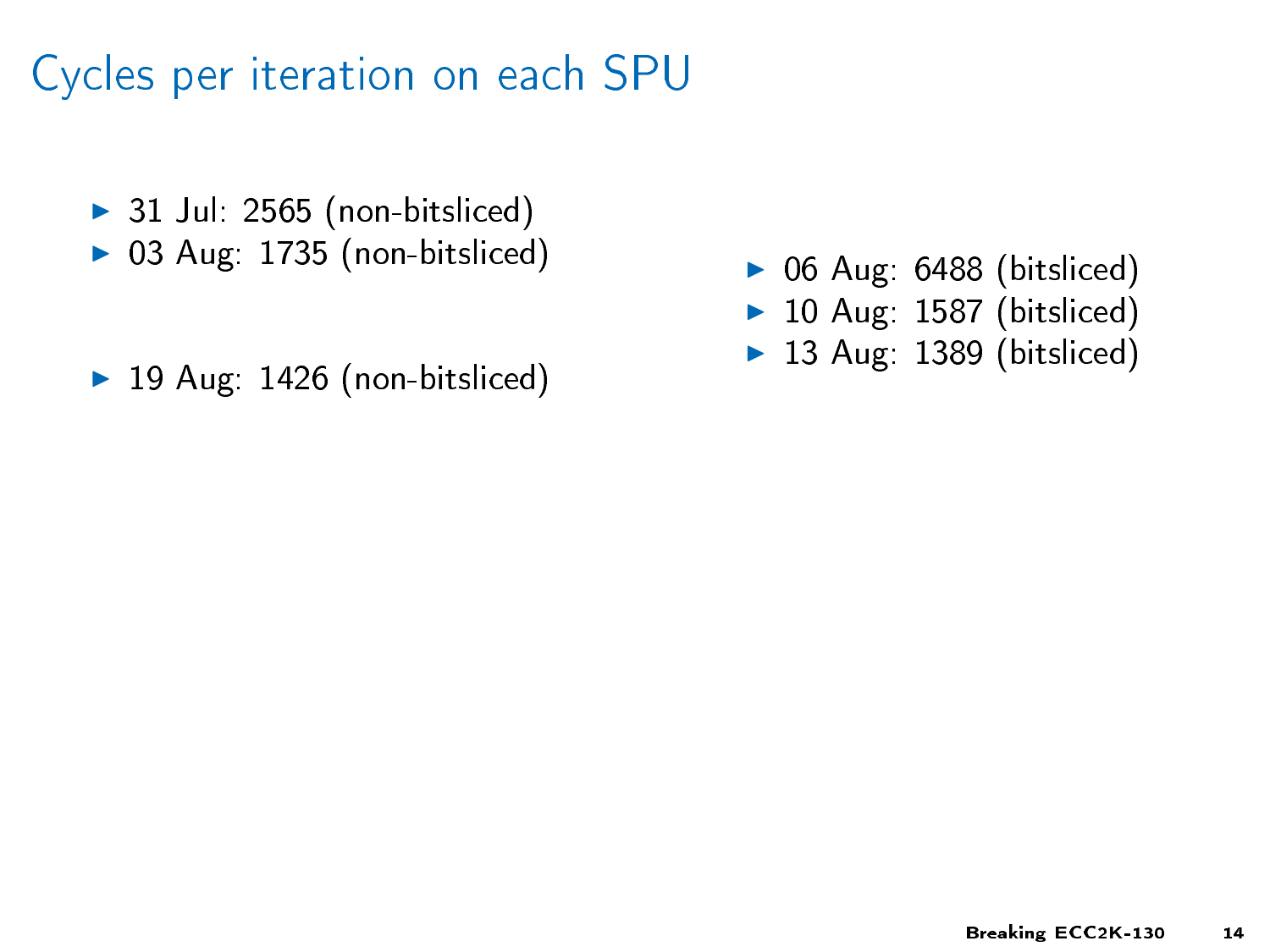- $\blacktriangleright$  31 Jul: 2565 (non-bitsliced)
- $\triangleright$  03 Aug: 1735 (non-bitsliced)
- $\blacktriangleright$  19 Aug: 1426 (non-bitsliced)
- $\blacktriangleright$  19 Aug: 1293 (non-bitsliced)
- $\triangleright$  06 Aug: 6488 (bitsliced)
- $\blacktriangleright$  10 Aug: 1587 (bitsliced)
- $\blacktriangleright$  13 Aug: 1389 (bitsliced)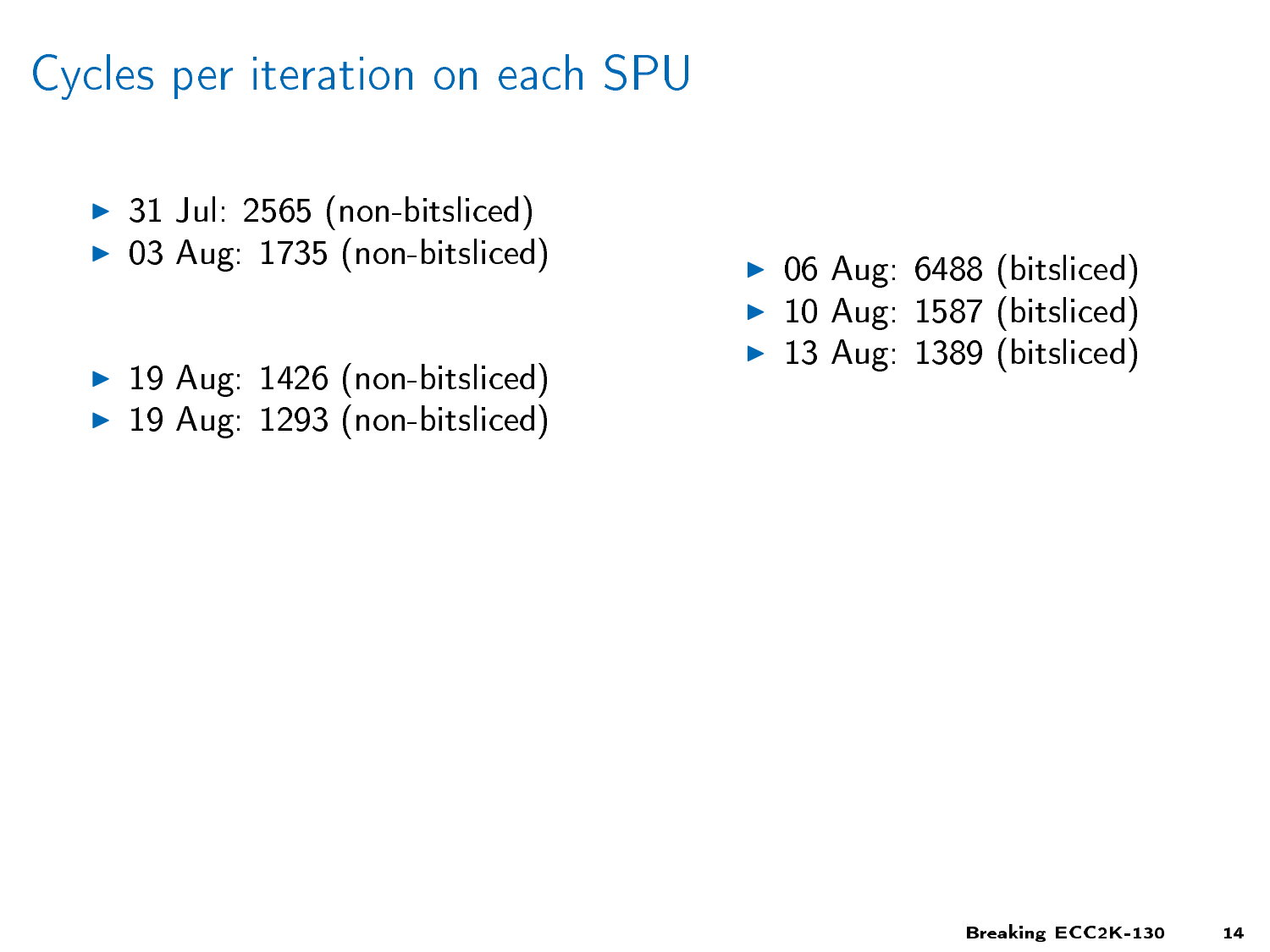- $\blacktriangleright$  31 Jul: 2565 (non-bitsliced)
- $\triangleright$  03 Aug: 1735 (non-bitsliced)
- $\blacktriangleright$  19 Aug: 1426 (non-bitsliced)
- $\blacktriangleright$  19 Aug: 1293 (non-bitsliced)
- $\triangleright$  06 Aug: 6488 (bitsliced)
- $\blacktriangleright$  10 Aug: 1587 (bitsliced)
- $\blacktriangleright$  13 Aug: 1389 (bitsliced)
- $\triangleright$  30 Aug: 1180 (bitsliced)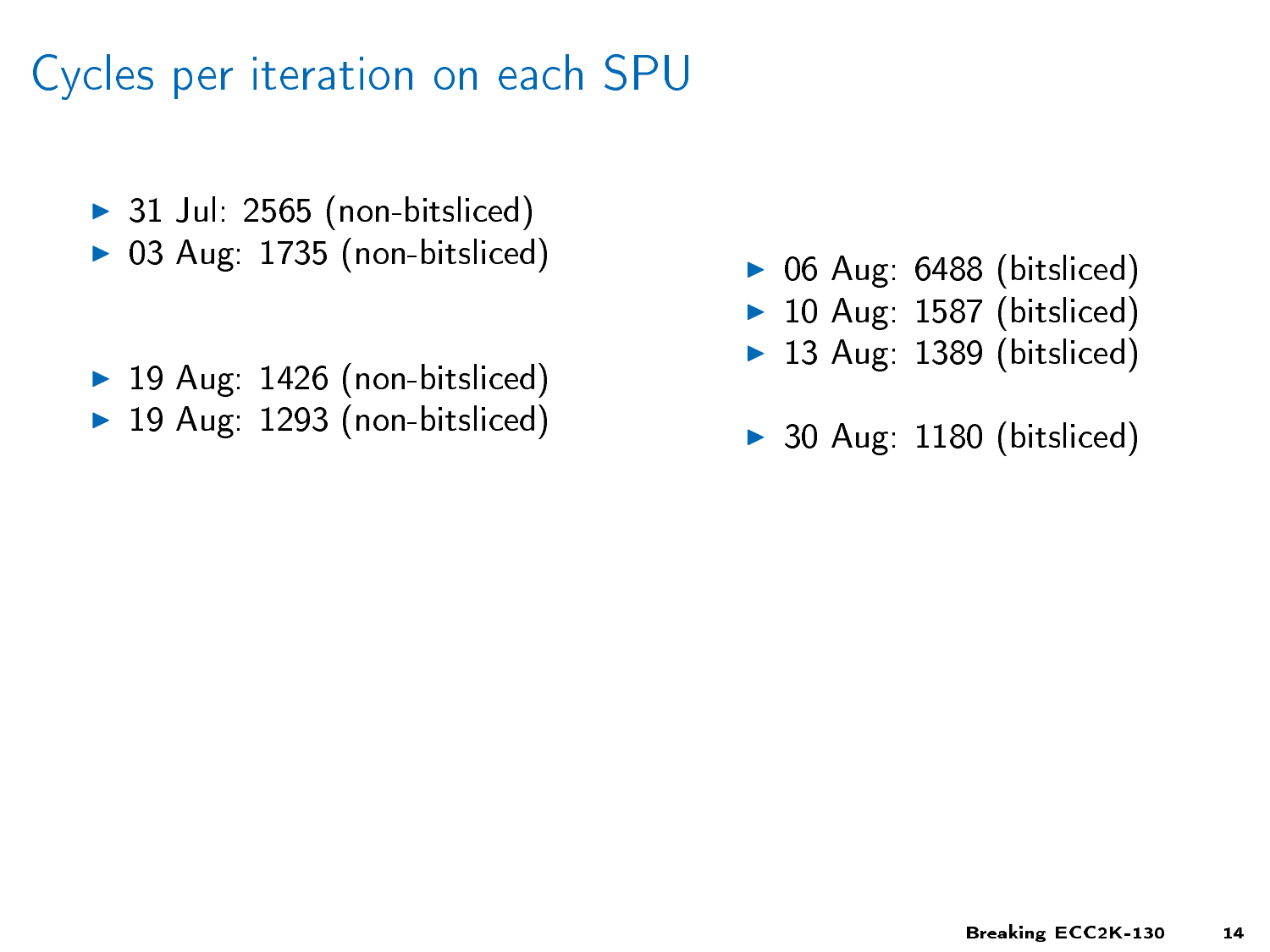- $\blacktriangleright$  31 Jul: 2565 (non-bitsliced)
- $\triangleright$  03 Aug: 1735 (non-bitsliced)
- $\blacktriangleright$  19 Aug: 1426 (non-bitsliced)
- $\blacktriangleright$  19 Aug: 1293 (non-bitsliced)
- $\triangleright$  04 Sep: 1157 (non-bitsliced)
- $\triangleright$  06 Aug: 6488 (bitsliced)
- $\blacktriangleright$  10 Aug: 1587 (bitsliced)
- $\blacktriangleright$  13 Aug: 1389 (bitsliced)
- $\triangleright$  30 Aug: 1180 (bitsliced)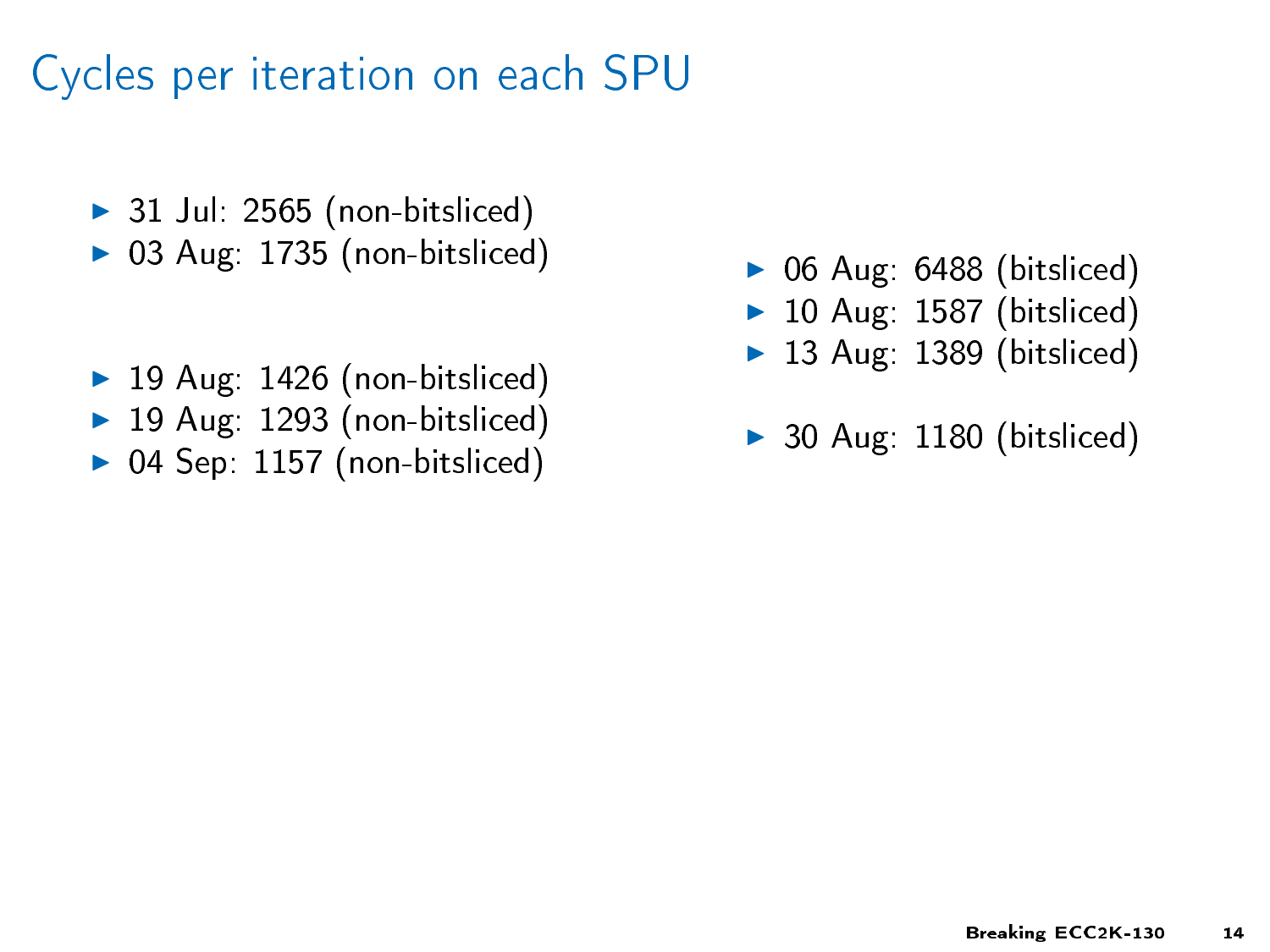- $\triangleright$  31 Jul: 2565 (non-bitsliced)
- $\triangleright$  03 Aug: 1735 (non-bitsliced)
- $\blacktriangleright$  19 Aug: 1426 (non-bitsliced)
- $\blacktriangleright$  19 Aug: 1293 (non-bitsliced)
- $\triangleright$  04 Sep: 1157 (non-bitsliced)
- $\triangleright$  06 Aug: 6488 (bitsliced)
- $\blacktriangleright$  10 Aug: 1587 (bitsliced)
- $\blacktriangleright$  13 Aug: 1389 (bitsliced)
- $\triangleright$  30 Aug: 1180 (bitsliced)
- $\triangleright$  05 Sep: 1051 (bitsliced)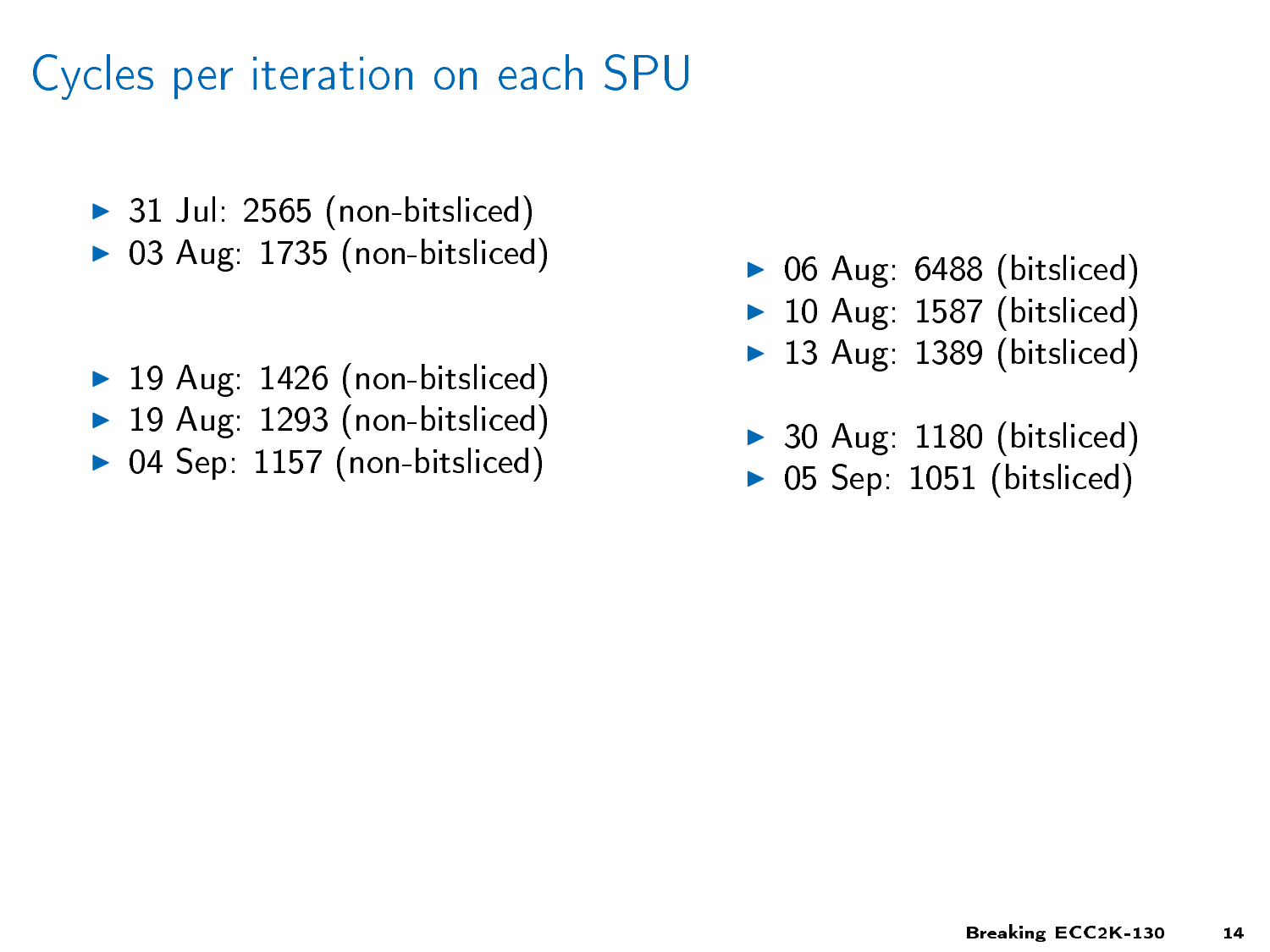- $\triangleright$  31 Jul: 2565 (non-bitsliced)
- $\triangleright$  03 Aug: 1735 (non-bitsliced)
- $\blacktriangleright$  19 Aug: 1426 (non-bitsliced)
- $\blacktriangleright$  19 Aug: 1293 (non-bitsliced)
- $\triangleright$  04 Sep: 1157 (non-bitsliced)
- $\triangleright$  06 Aug: 6488 (bitsliced)
- $\blacktriangleright$  10 Aug: 1587 (bitsliced)
- $\blacktriangleright$  13 Aug: 1389 (bitsliced)
- $\triangleright$  30 Aug: 1180 (bitsliced)
- $\triangleright$  05 Sep: 1051 (bitsliced)
- $\triangleright$  07 Sep: 1047 (bitsliced)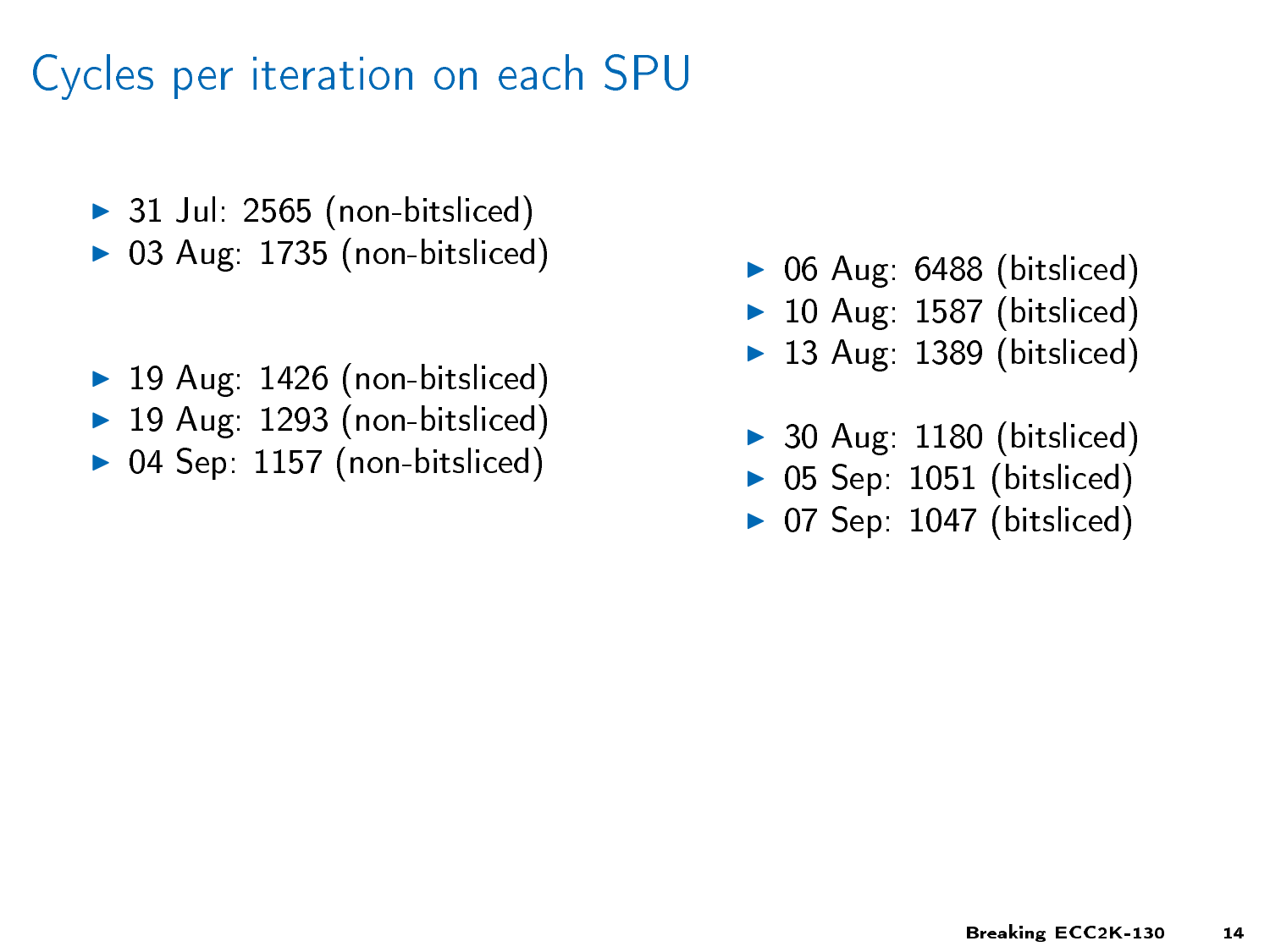- $\triangleright$  31 Jul: 2565 (non-bitsliced)
- $\triangleright$  03 Aug: 1735 (non-bitsliced)
- $\blacktriangleright$  19 Aug: 1426 (non-bitsliced)
- $\blacktriangleright$  19 Aug: 1293 (non-bitsliced)
- $\triangleright$  04 Sep: 1157 (non-bitsliced)
- $\triangleright$  06 Aug: 6488 (bitsliced)
- $\blacktriangleright$  10 Aug: 1587 (bitsliced)
- $\blacktriangleright$  13 Aug: 1389 (bitsliced)
- $\triangleright$  30 Aug: 1180 (bitsliced)
- $\triangleright$  05 Sep: 1051 (bitsliced)
- $\triangleright$  07 Sep: 1047 (bitsliced)
- $\triangleright$  07 Oct: 956 (bitsliced)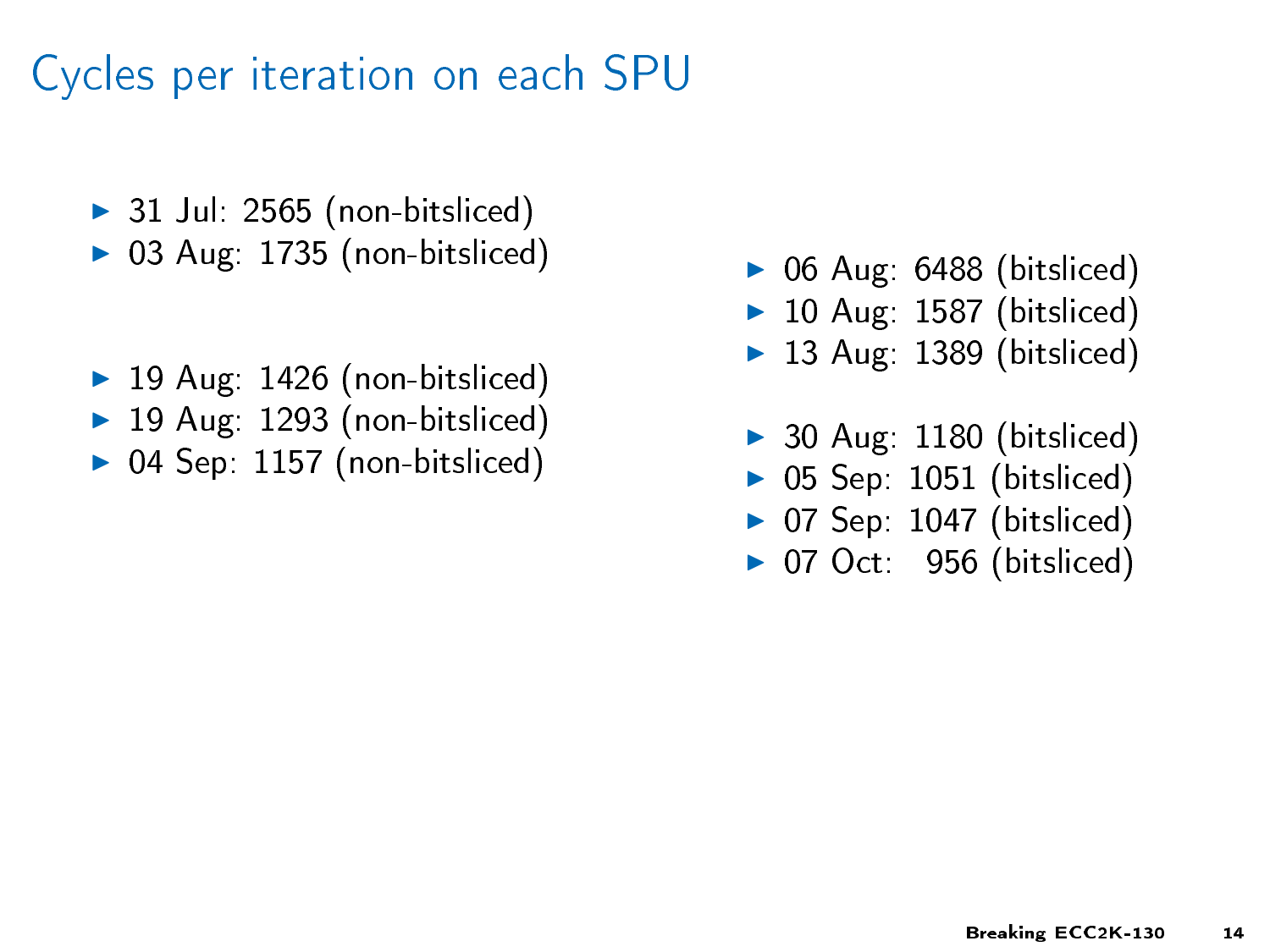- $\triangleright$  31 Jul: 2565 (non-bitsliced)
- $\triangleright$  03 Aug: 1735 (non-bitsliced)
- $\blacktriangleright$  19 Aug: 1426 (non-bitsliced)
- $\blacktriangleright$  19 Aug: 1293 (non-bitsliced)
- $\triangleright$  04 Sep: 1157 (non-bitsliced)
- $\blacktriangleright$  We surrender!
- $\triangleright$  06 Aug: 6488 (bitsliced)
- $\blacktriangleright$  10 Aug: 1587 (bitsliced)
- $\blacktriangleright$  13 Aug: 1389 (bitsliced)
- $\triangleright$  30 Aug: 1180 (bitsliced)
- $\triangleright$  05 Sep: 1051 (bitsliced)
- $\triangleright$  07 Sep: 1047 (bitsliced)
- $\triangleright$  07 Oct: 956 (bitsliced)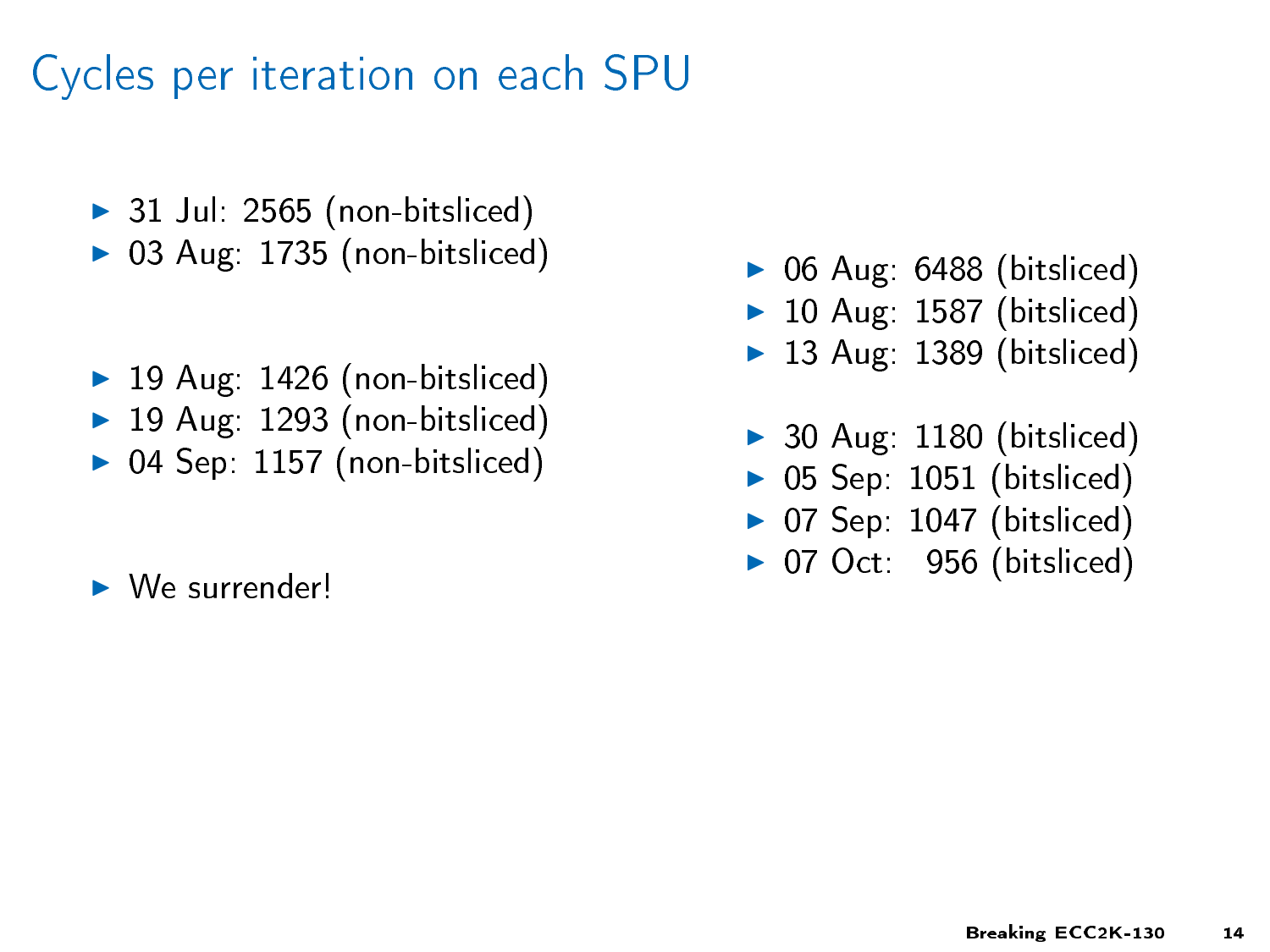- $\triangleright$  31 Jul: 2565 (non-bitsliced)
- $\triangleright$  03 Aug: 1735 (non-bitsliced)
- $\blacktriangleright$  19 Aug: 1426 (non-bitsliced)
- $\blacktriangleright$  19 Aug: 1293 (non-bitsliced)
- $\triangleright$  04 Sep: 1157 (non-bitsliced)
- $\blacktriangleright$  We surrender!
- $\triangleright$  06 Aug: 6488 (bitsliced)
- $\blacktriangleright$  10 Aug: 1587 (bitsliced)
- $\blacktriangleright$  13 Aug: 1389 (bitsliced)
- $\triangleright$  30 Aug: 1180 (bitsliced)
- $\triangleright$  05 Sep: 1051 (bitsliced)
- $\triangleright$  07 Sep: 1047 (bitsliced)
- $\triangleright$  07 Oct: 956 (bitsliced)
- $\blacktriangleright$  12 Oct: 903 (bitsliced)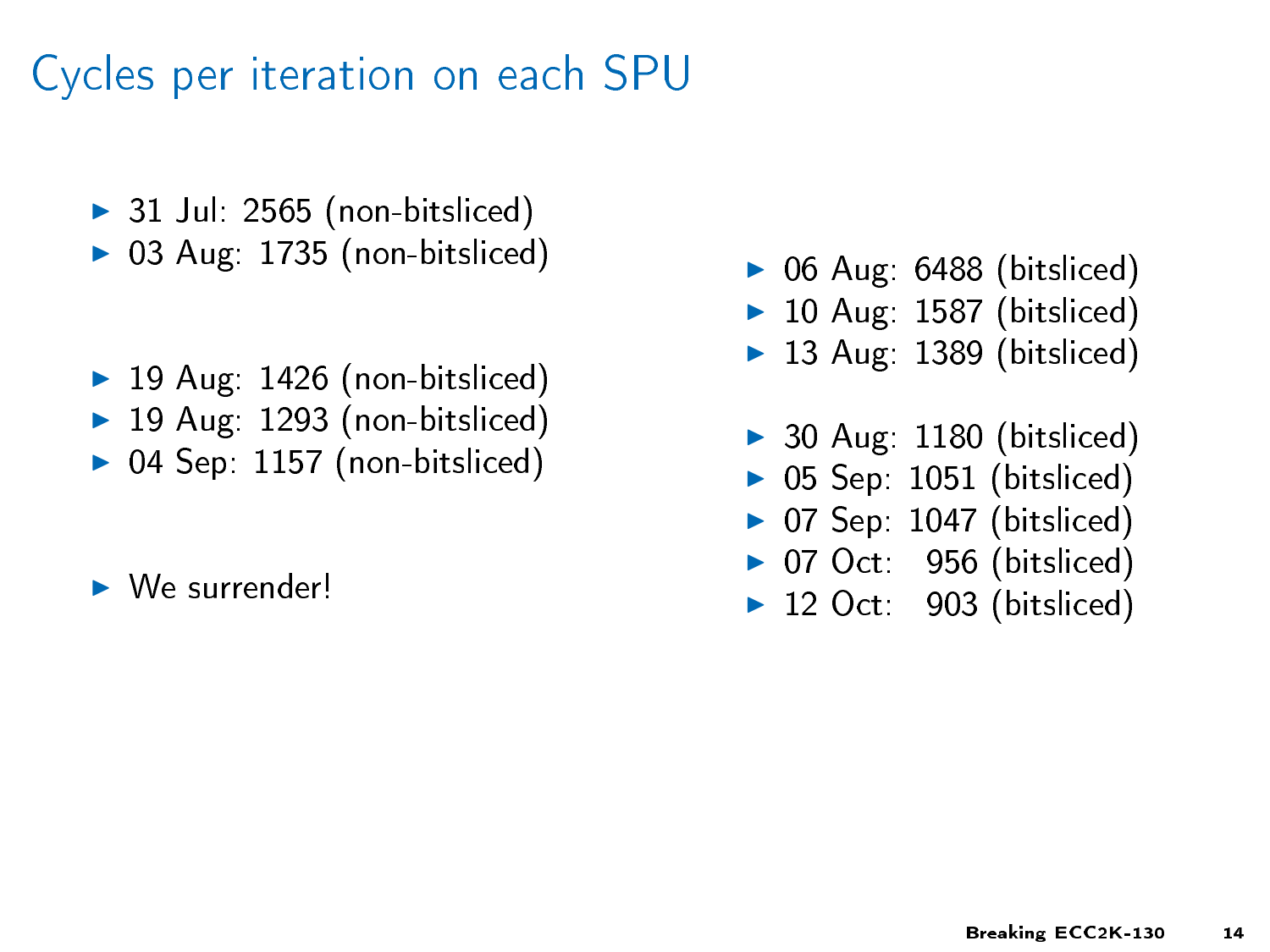- $\triangleright$  31 Jul: 2565 (non-bitsliced)
- $\triangleright$  03 Aug: 1735 (non-bitsliced)
- $\blacktriangleright$  19 Aug: 1426 (non-bitsliced)
- $\blacktriangleright$  19 Aug: 1293 (non-bitsliced)
- $\triangleright$  04 Sep: 1157 (non-bitsliced)
- $\blacktriangleright$  We surrender!
- $\triangleright$  06 Aug: 6488 (bitsliced)
- $\blacktriangleright$  10 Aug: 1587 (bitsliced)
- $\blacktriangleright$  13 Aug: 1389 (bitsliced)
- $\triangleright$  30 Aug: 1180 (bitsliced)
- $\triangleright$  05 Sep: 1051 (bitsliced)
- $\triangleright$  07 Sep: 1047 (bitsliced)
- $\triangleright$  07 Oct: 956 (bitsliced)
- $\blacktriangleright$  12 Oct: 903 (bitsliced)
- $\blacktriangleright$  13 Oct: 871 (bitsliced)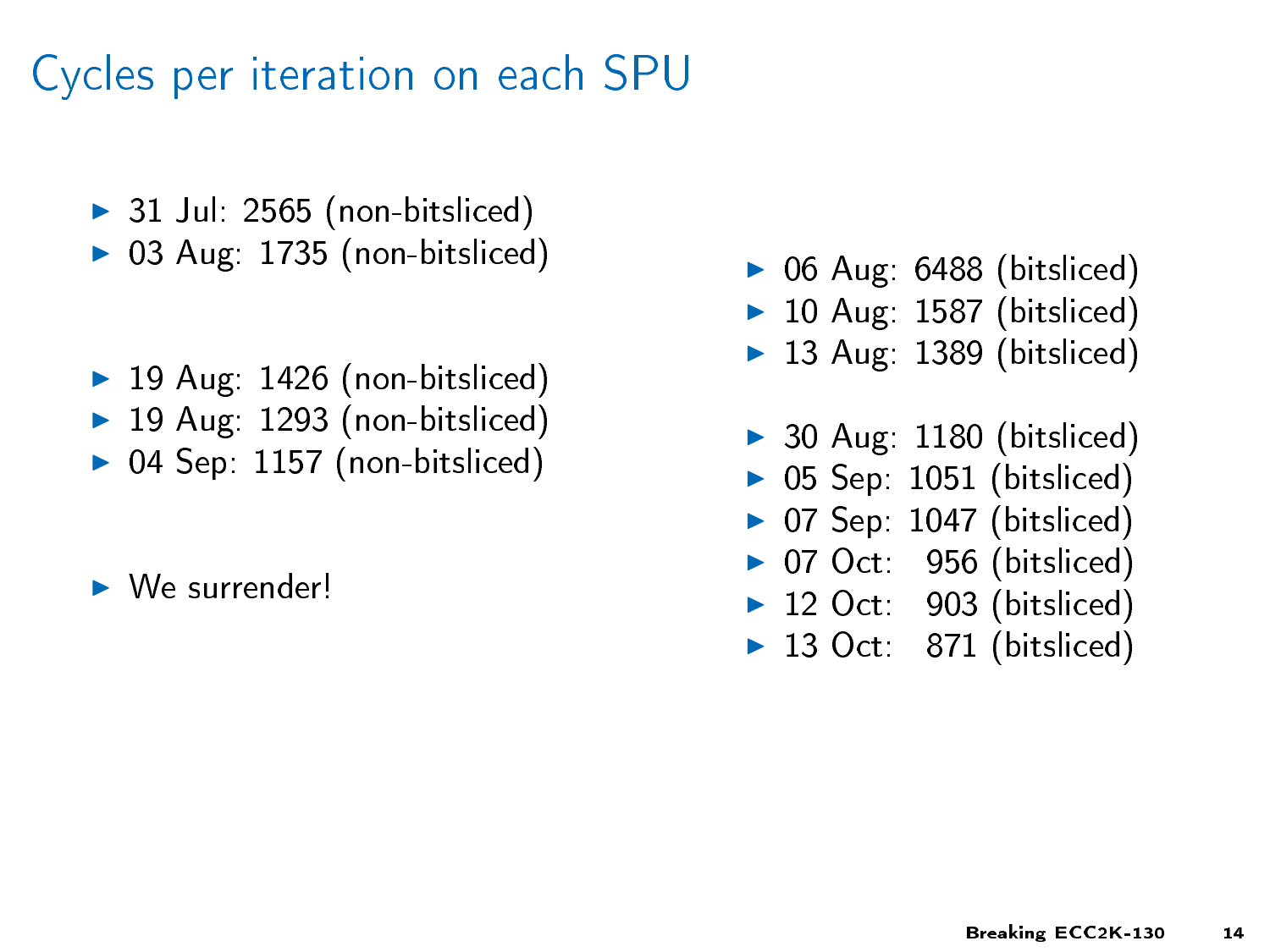- $\triangleright$  31 Jul: 2565 (non-bitsliced)
- $\triangleright$  03 Aug: 1735 (non-bitsliced)
- $\blacktriangleright$  19 Aug: 1426 (non-bitsliced)
- $\blacktriangleright$  19 Aug: 1293 (non-bitsliced)
- $\triangleright$  04 Sep: 1157 (non-bitsliced)
- $\blacktriangleright$  We surrender!
- $\triangleright$  06 Aug: 6488 (bitsliced)
- $\blacktriangleright$  10 Aug: 1587 (bitsliced)
- $\blacktriangleright$  13 Aug: 1389 (bitsliced)
- $\triangleright$  30 Aug: 1180 (bitsliced)
- $\triangleright$  05 Sep: 1051 (bitsliced)
- $\triangleright$  07 Sep: 1047 (bitsliced)
- $\triangleright$  07 Oct: 956 (bitsliced)
- $\blacktriangleright$  12 Oct: 903 (bitsliced)
- $\blacktriangleright$  13 Oct: 871 (bitsliced)
- $\blacktriangleright$  14 Oct: 844 (bitsliced)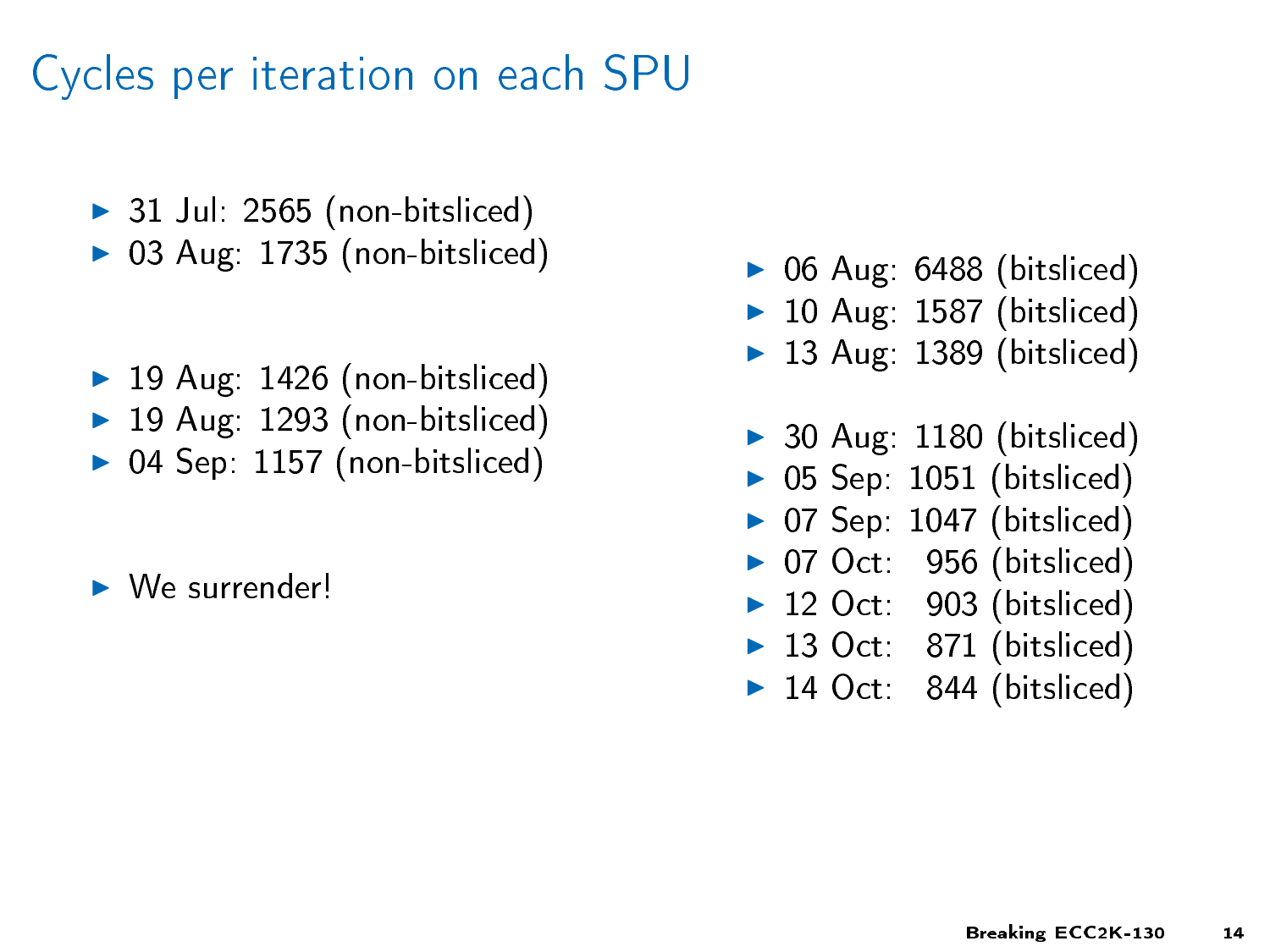- $\triangleright$  31 Jul: 2565 (non-bitsliced)
- $\triangleright$  03 Aug: 1735 (non-bitsliced)
- $\blacktriangleright$  19 Aug: 1426 (non-bitsliced)
- $\blacktriangleright$  19 Aug: 1293 (non-bitsliced)
- $\triangleright$  04 Sep: 1157 (non-bitsliced)
- $\blacktriangleright$  We surrender!
- $\triangleright$  06 Aug: 6488 (bitsliced)
- $\blacktriangleright$  10 Aug: 1587 (bitsliced)
- $\blacktriangleright$  13 Aug: 1389 (bitsliced)
- $\triangleright$  30 Aug: 1180 (bitsliced)
- $\triangleright$  05 Sep: 1051 (bitsliced)
- $\triangleright$  07 Sep: 1047 (bitsliced)
- $\triangleright$  07 Oct: 956 (bitsliced)
- $\blacktriangleright$  12 Oct: 903 (bitsliced)
- $\blacktriangleright$  13 Oct: 871 (bitsliced)
- $\blacktriangleright$  14 Oct: 844 (bitsliced)
- $\blacktriangleright$  15 Oct: 789 (bitsliced)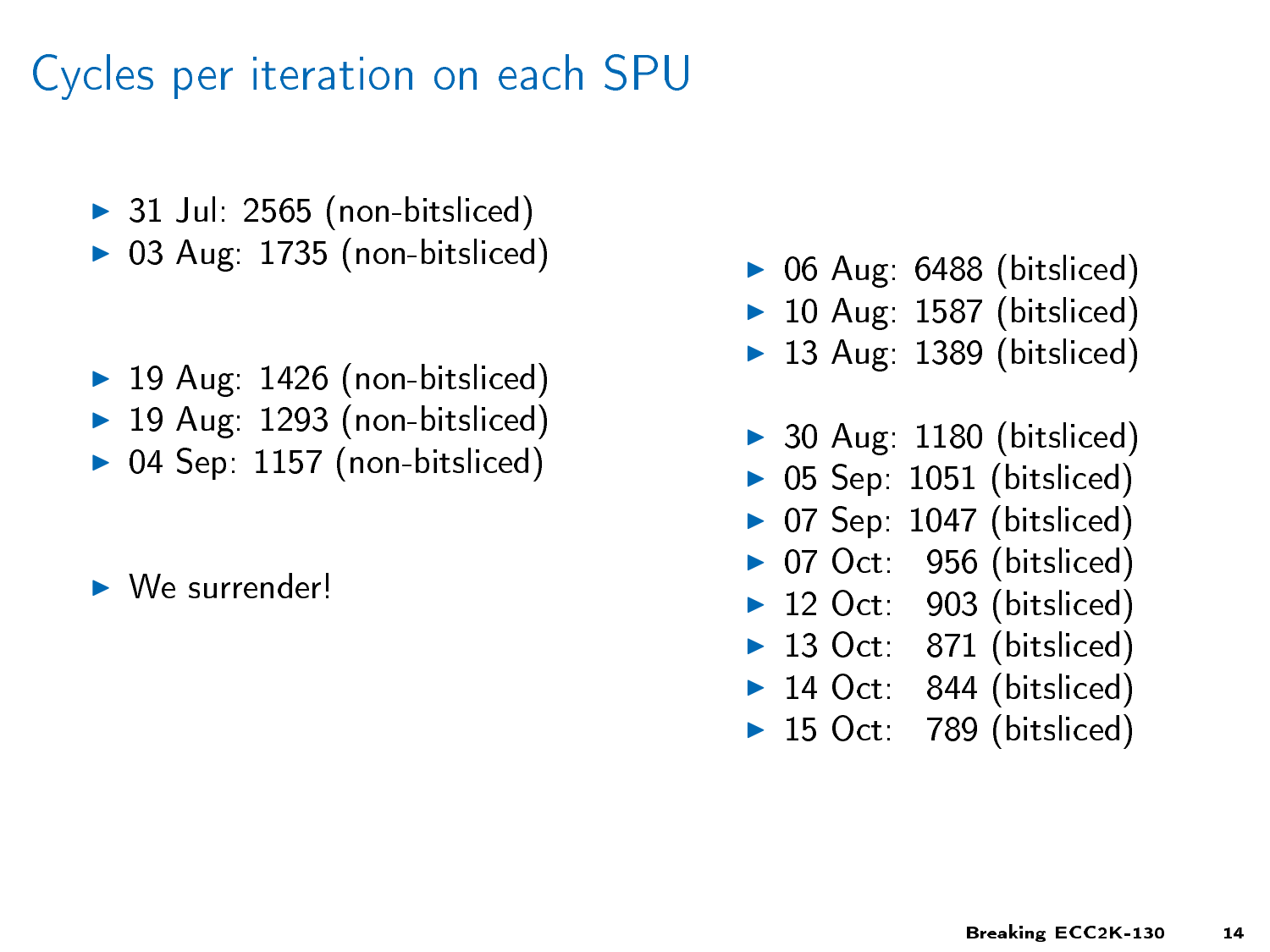- $\triangleright$  31 Jul: 2565 (non-bitsliced)
- $\triangleright$  03 Aug: 1735 (non-bitsliced)
- $\blacktriangleright$  19 Aug: 1426 (non-bitsliced)
- $\blacktriangleright$  19 Aug: 1293 (non-bitsliced)
- $\triangleright$  04 Sep: 1157 (non-bitsliced)
- $\blacktriangleright$  We surrender!
- $\triangleright$  06 Aug: 6488 (bitsliced)
- $\blacktriangleright$  10 Aug: 1587 (bitsliced)
- $\blacktriangleright$  13 Aug: 1389 (bitsliced)
- $\triangleright$  30 Aug: 1180 (bitsliced)
- $\triangleright$  05 Sep: 1051 (bitsliced)
- $\triangleright$  07 Sep: 1047 (bitsliced)
- $\triangleright$  07 Oct: 956 (bitsliced)
- $\blacktriangleright$  12 Oct: 903 (bitsliced)
- $\blacktriangleright$  13 Oct: 871 (bitsliced)
- $\blacktriangleright$  14 Oct: 844 (bitsliced)
- $\blacktriangleright$  15 Oct: 789 (bitsliced)
- $\triangleright$  29 Oct: 749 (bitsliced)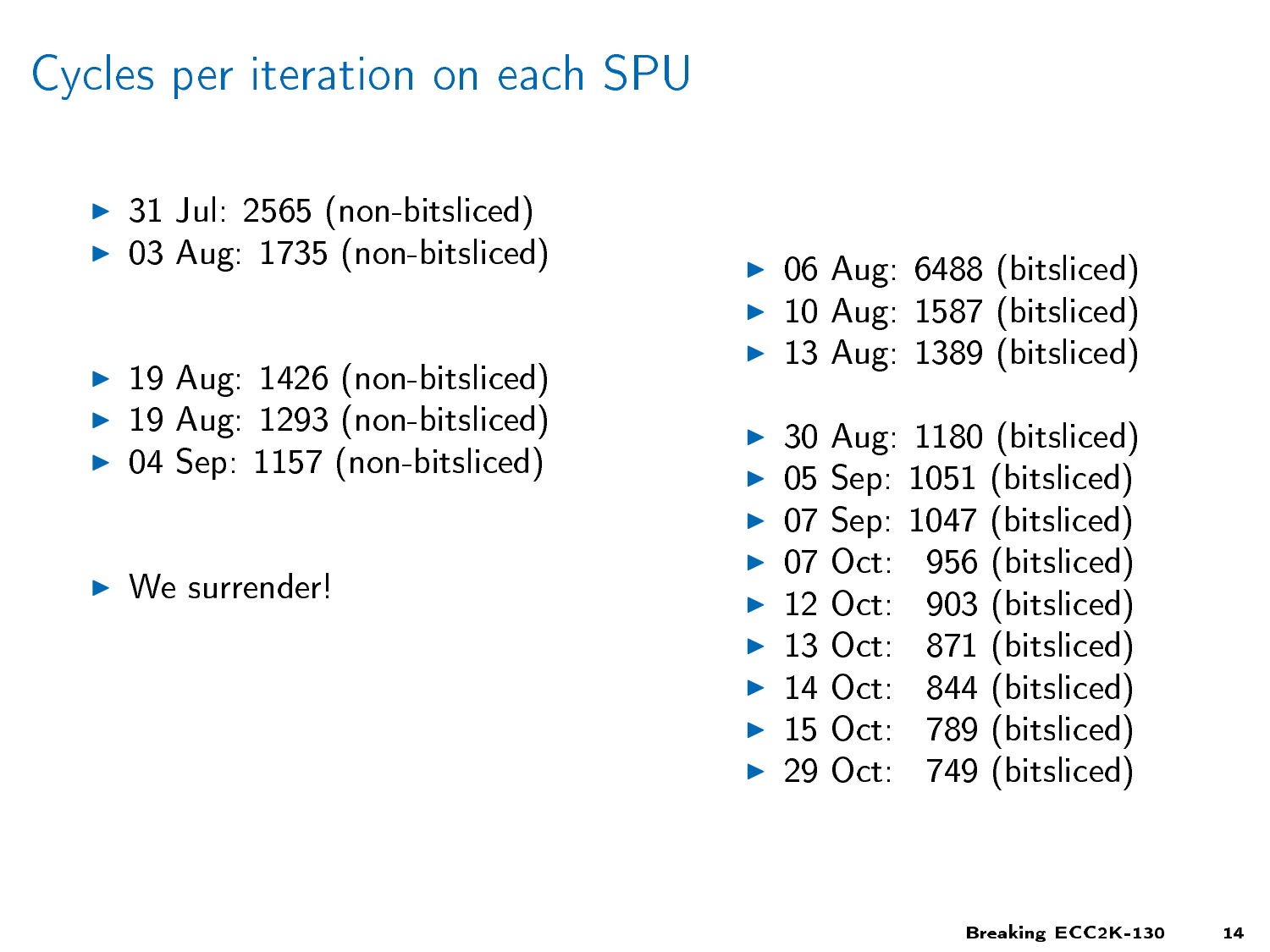#### What happened from 08/06 to 09/07? From 6488 cycles to 1047 cycles

- Start with  $C++$  implementation for the Core 2 (by Bernstein)
- $\blacktriangleright$  Port to C (6488 cycles)
- $\blacktriangleright$  Reimplement speed-critical parts in qhasm
- $\triangleright$  Most important: degree-130 polynomial multiplication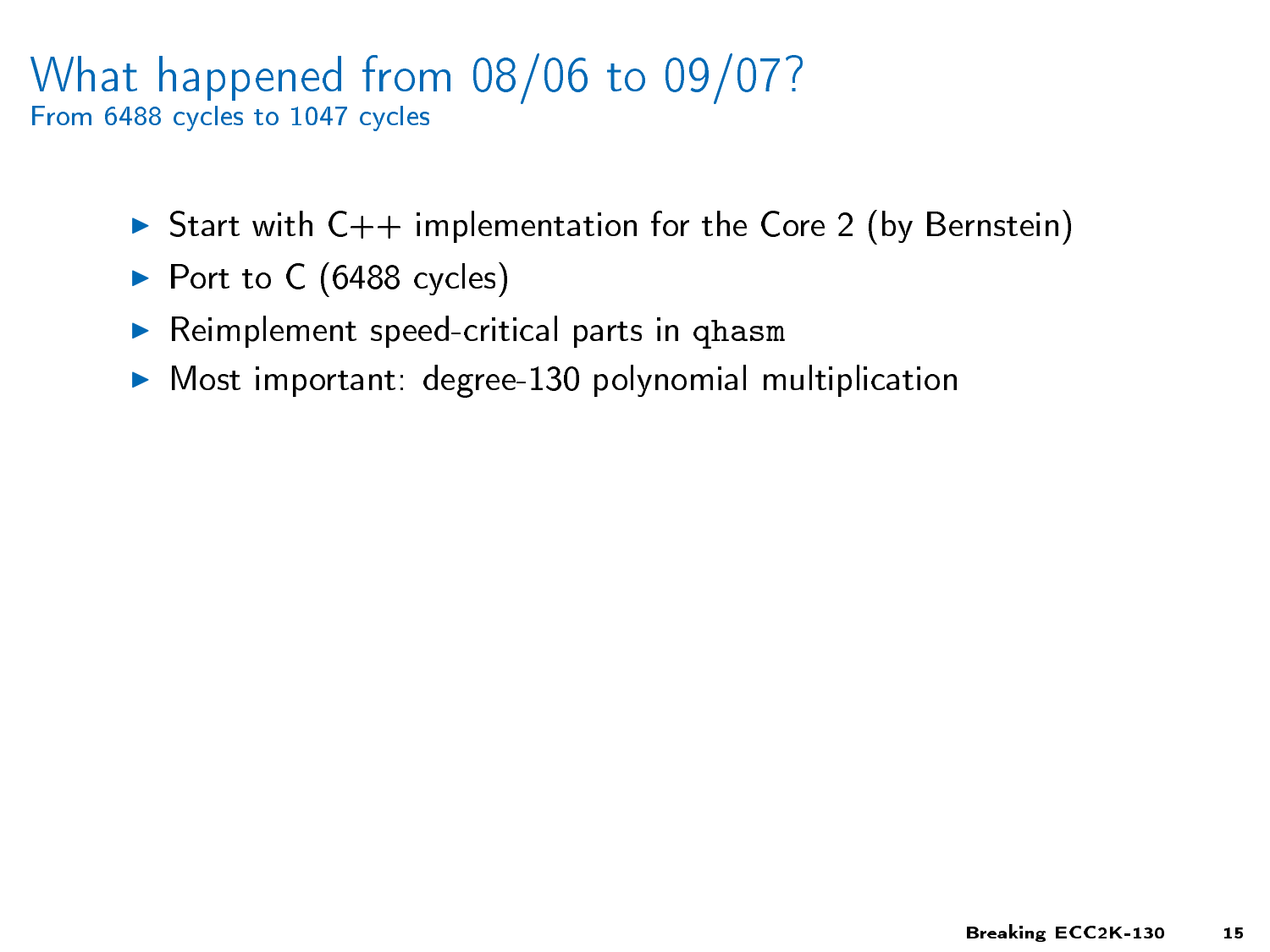#### What happened from 08/06 to 09/07? From 6488 cycles to 1047 cycles

- Start with  $C++$  implementation for the Core 2 (by Bernstein)
- $\blacktriangleright$  Port to C (6488 cycles)
- $\blacktriangleright$  Reimplement speed-critical parts in qhasm
- ▶ Most important: degree-130 polynomial multiplication
	- $\triangleright$  Minimal number of bit operations: 11961 (binary.cr.yp.to)
	- $\blacktriangleright$  Turn this into C code: doesn't compile
	- $\triangleright$  Decision: Sacrifice some bit operations
	- $\triangleright$  2 levels of Karatsuba
	- $\blacktriangleright$  Fast degree-32 polynomial multiplication (1286 bit operations)
	- $\triangleright$  Write scheduler to obtain code running in 1303 cycles (qhasm)
	- $\blacktriangleright$  In total: 14503 cycles for degree-130 polynomial multiplication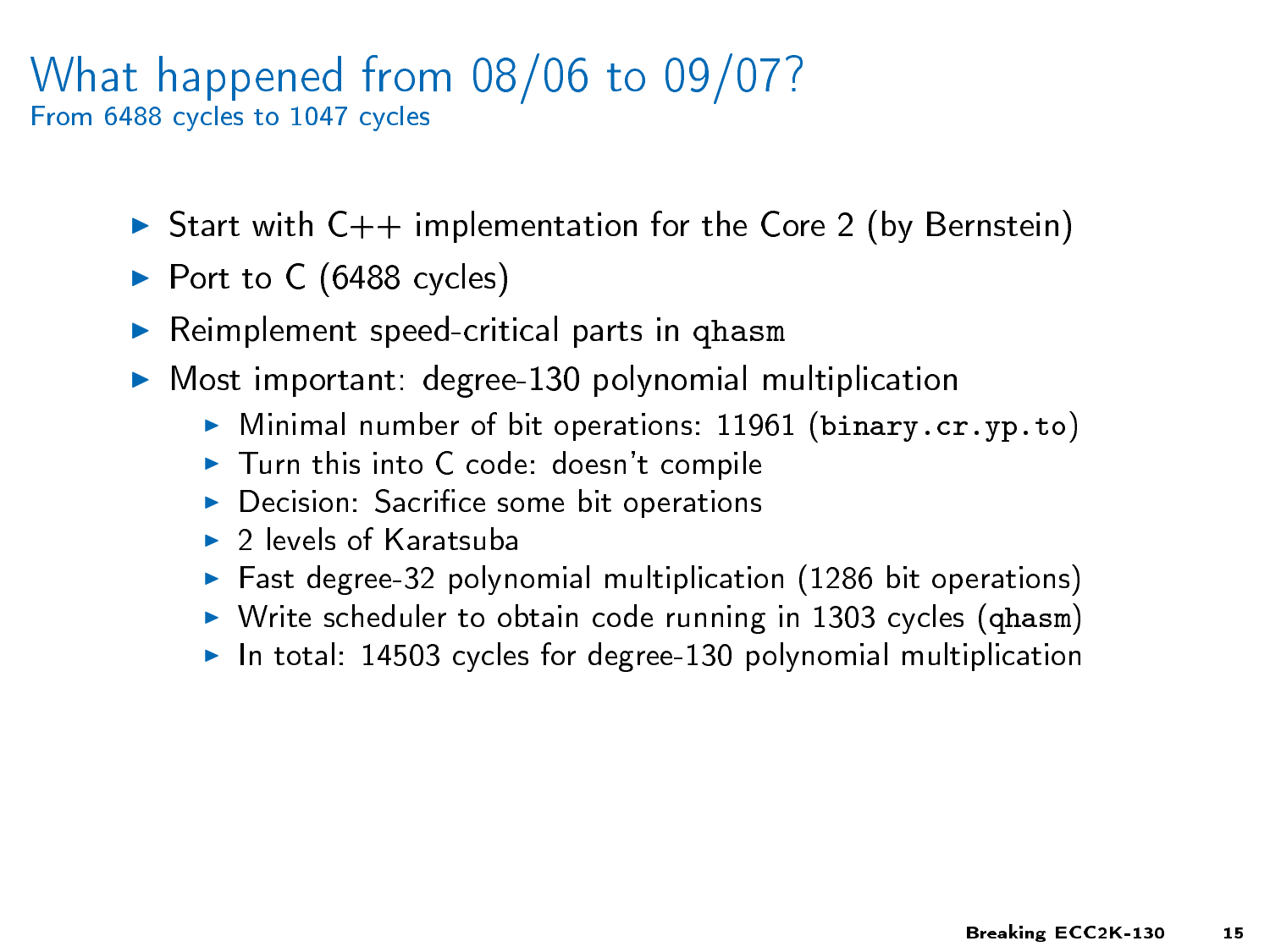#### What happened from 08/06 to 09/07? From 6488 cycles to 1047 cycles

- Start with  $C++$  implementation for the Core 2 (by Bernstein)
- $\blacktriangleright$  Port to C (6488 cycles)
- $\blacktriangleright$  Reimplement speed-critical parts in qhasm
- ▶ Most important: degree-130 polynomial multiplication
	- $\triangleright$  Minimal number of bit operations: 11961 (binary.cr.yp.to)
	- $\blacktriangleright$  Turn this into C code: doesn't compile
	- $\triangleright$  Decision: Sacrifice some bit operations
	- $\triangleright$  2 levels of Karatsuba
	- $\blacktriangleright$  Fast degree-32 polynomial multiplication (1286 bit operations)
	- $\triangleright$  Write scheduler to obtain code running in 1303 cycles (qhasm)
	- $\blacktriangleright$  In total: 14503 cycles for degree-130 polynomial multiplication
- $\blacktriangleright$  Also implement Hamming-weight computation, squarings, conditional squarings, polynomial reduction in qhasm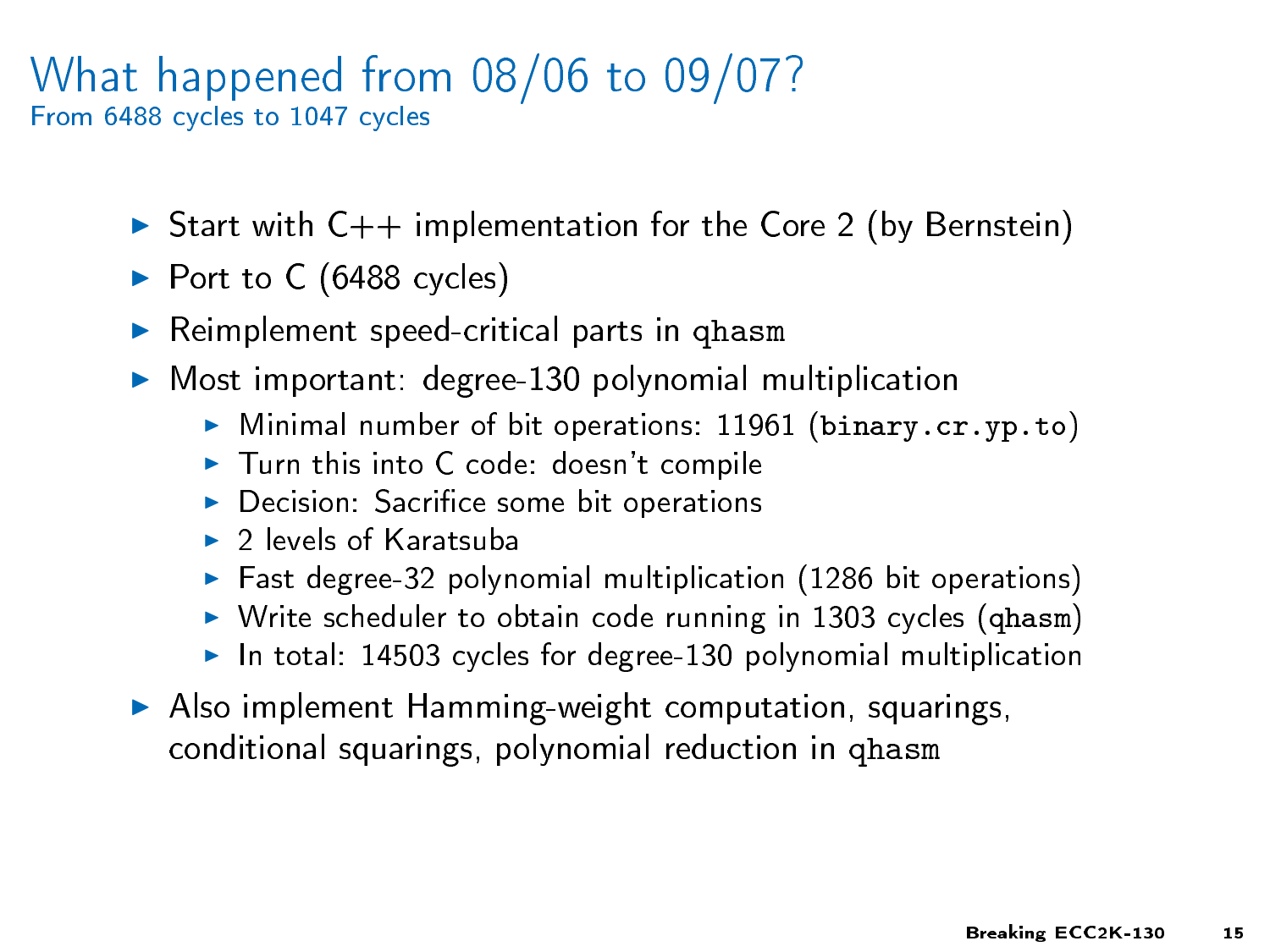#### What happened from 09/07 to 10/15? From 1047 cycles to 789 cycles

- $\triangleright$  Start with polynomial-basis representation of elements
- $\blacktriangleright$  How about normal-basis representation?
- $\blacktriangleright$  Advantages:
	- $\blacktriangleright$  m-squarings are just rotations
	- $\triangleright$  Conversion to normal-basis is free
- $\blacktriangleright$  Disadvantage: Multiplications are slower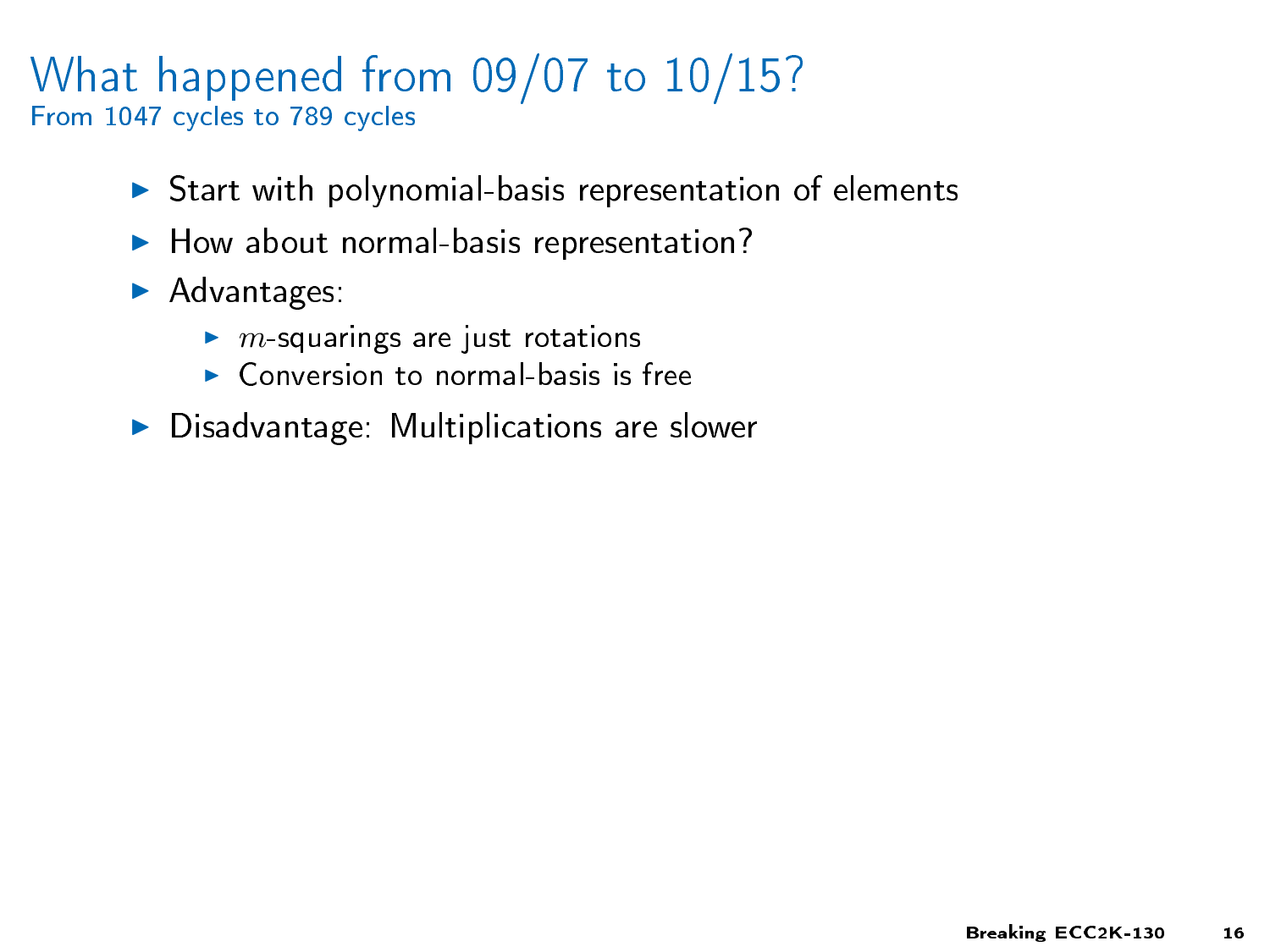#### What happened from 09/07 to 10/15? From 1047 cycles to 789 cycles

- $\triangleright$  Start with polynomial-basis representation of elements
- $\blacktriangleright$  How about normal-basis representation?
- $\blacktriangleright$  Advantages:
	- $\blacktriangleright$  m-squarings are just rotations
	- $\triangleright$  Conversion to normal-basis is free
- $\blacktriangleright$  Disadvantage: Multiplications are slower
- $\triangleright$  Shokrollahi et al.: Efficient conversion from type-2 normal basis to polynomial basis and back (WAIFI 2007), improvements by Bernstein and Lange
- $\triangleright$  Use this conversion, apply polynomial multiplcation, apply inverse conversion
- ▶ Conversion (of course) also implemented in qhasm
- $\triangleright$  Overhead for conversions is more than compensated by savings in  $m$ -squarings and basis conversion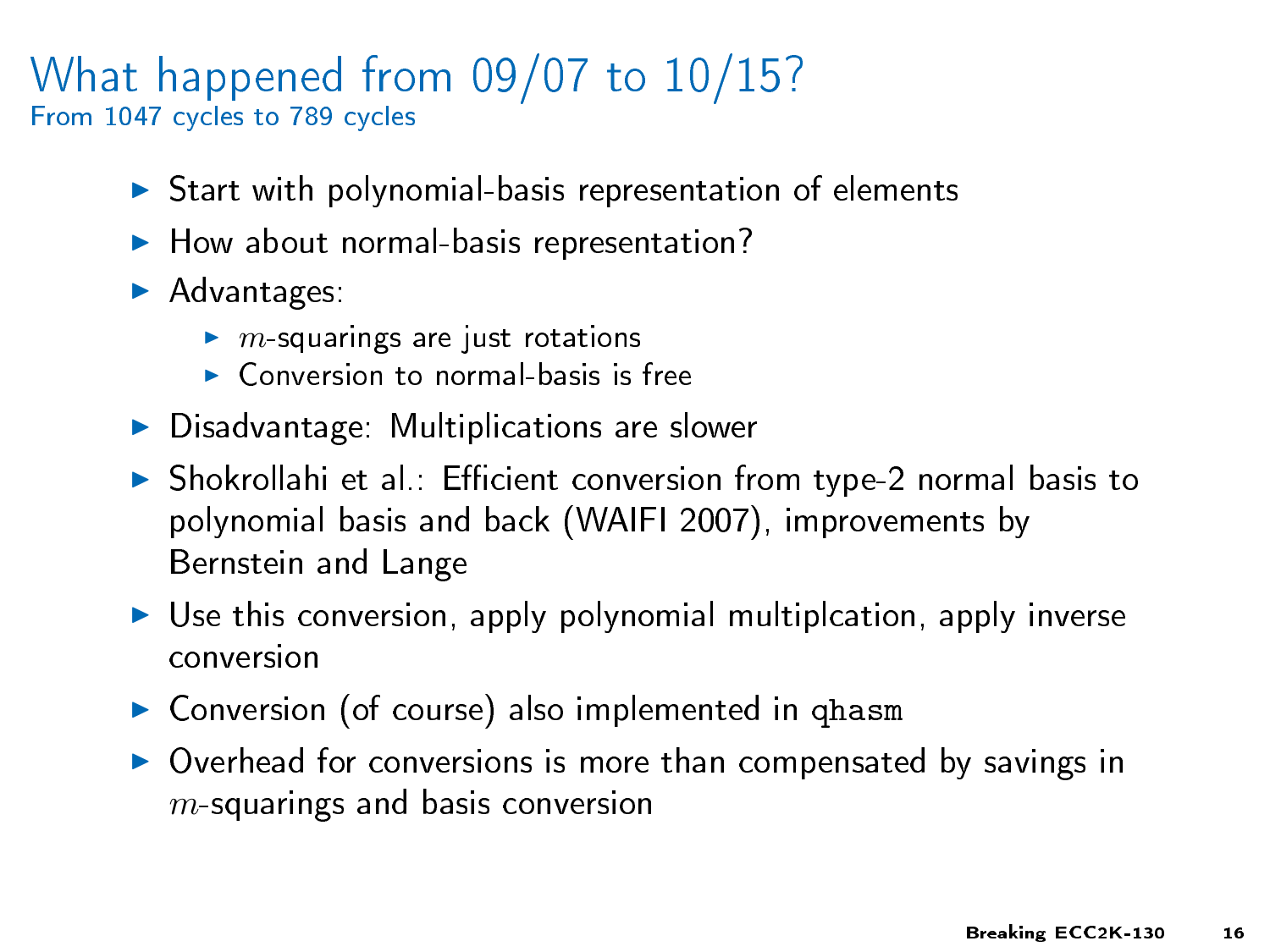#### What happened from 10/15 to 10/29? From 789 cycles to 749 cycles

- Only 256 KB of local storage (LS): Batch size for Montgomery inversions of 14
- $\blacktriangleright$  Idea: swap the active set of data between LS and main memory
- $\blacktriangleright$  Has to be done explicitely using DMA transfers
- $\triangleright$  Transfers can be interleaved with computations  $\Rightarrow$  almost no overhead
- Increase Montgomery batch size to 512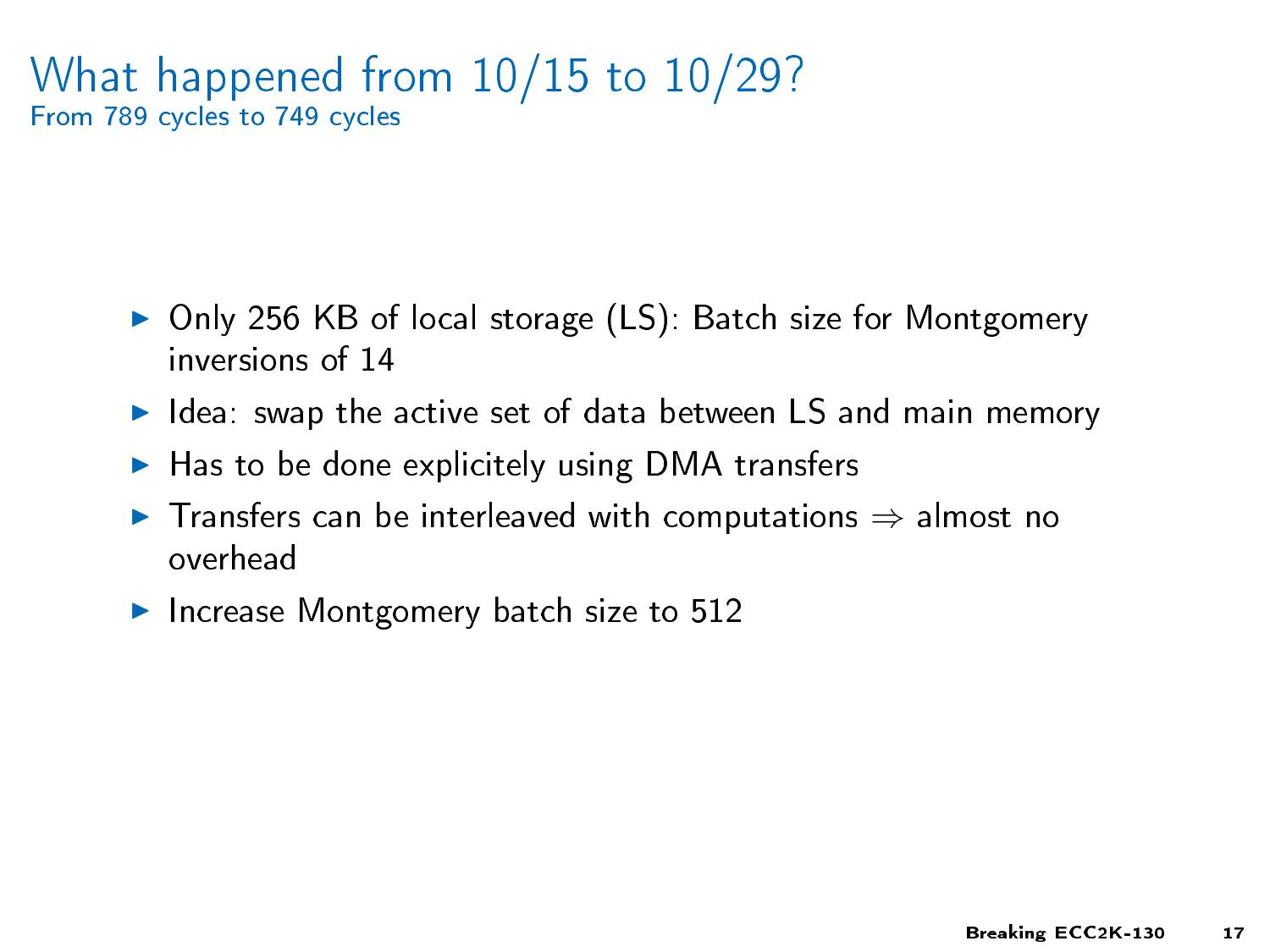# NVIDIA GPUs (work in progress)

- $\triangleright$  Started with a CUDA implementation
- $\triangleright$  Problem: CUDA compiler nvcc has problems with register allocation in large kernels
- $\triangleright$  Writing ptx doesn't help (register allocation is done after generating ptx)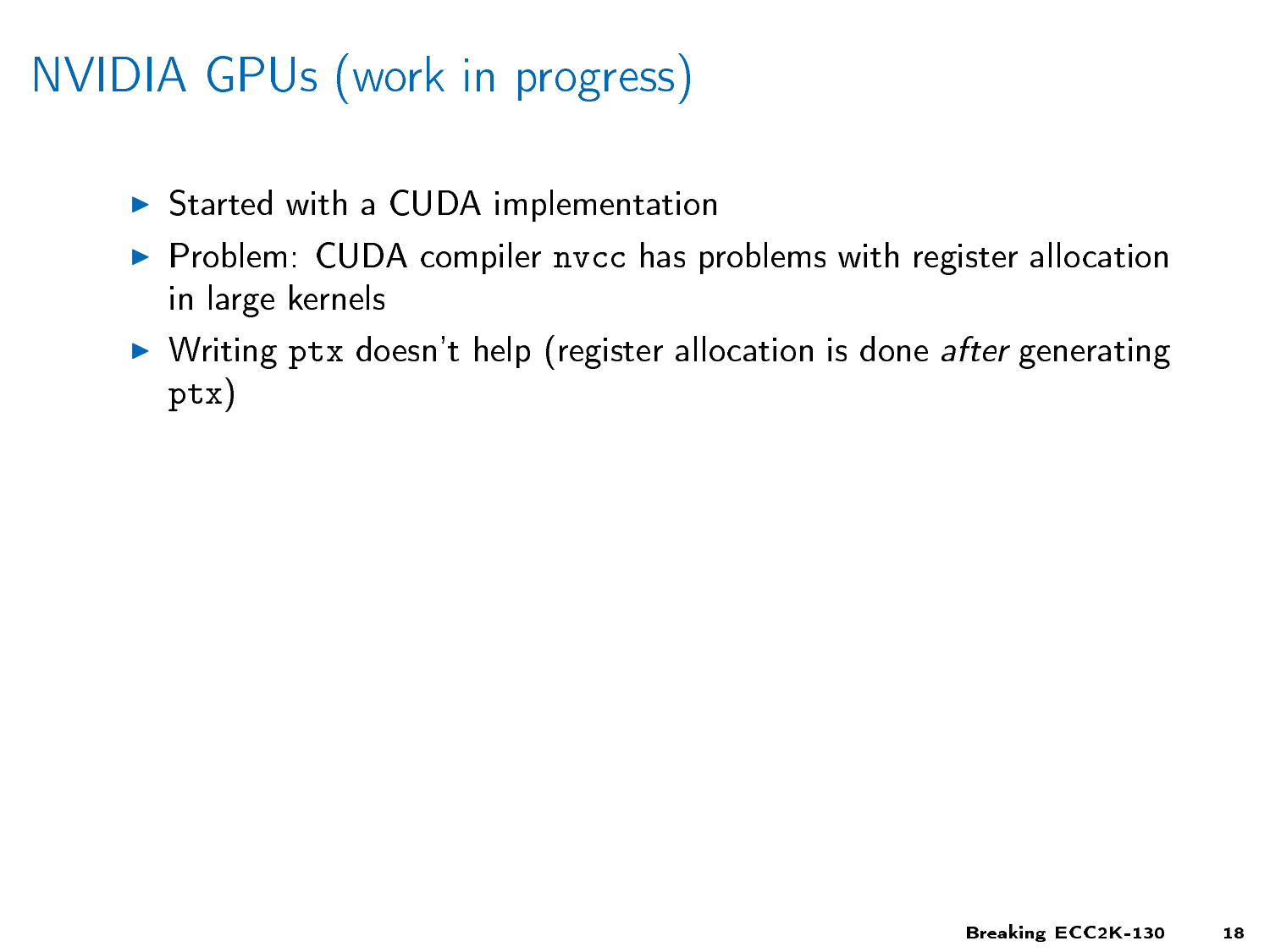# NVIDIA GPUs (work in progress)

- $\triangleright$  Started with a CUDA implementation
- **Problem: CUDA compiler nvcc has problems with register allocation** in large kernels
- In Writing ptx doesn't help (register allocation is done *after* generating ptx)
- I Idea: Use cudasm and decuda (Reverse-engineered assembler and disassembler for G8x and G9x NVIDIA GPUs)
- $\triangleright$  Of course: Make ghasm support cudasm as target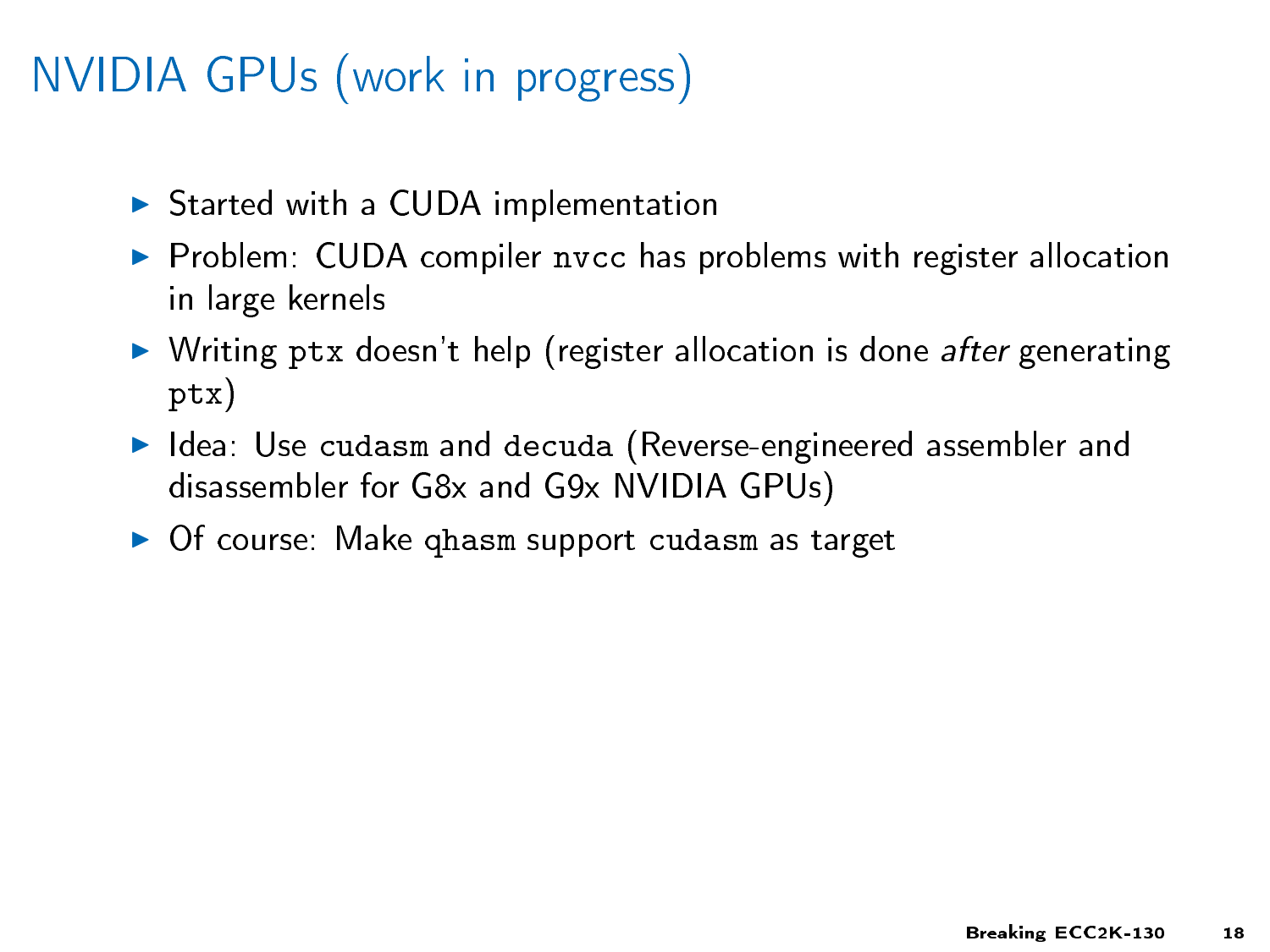# NVIDIA GPUs (work in progress)

- $\triangleright$  Started with a CUDA implementation
- **Problem: CUDA compiler nvcc has problems with register allocation** in large kernels
- In Writing ptx doesn't help (register allocation is done *after* generating ptx)
- I Idea: Use cudasm and decuda (Reverse-engineered assembler and disassembler for G8x and G9x NVIDIA GPUs)
- $\triangleright$  Of course: Make ghasm support cudasm as target
- $\blacktriangleright$  Impossible to optimize only speed-critical parts (no function calls possible!)
- $\triangleright$  Write the whole kernel (iteration function) in qhasm
- $\blacktriangleright$  Early version had 125,824 lines of assembly code
- $\triangleright$  Now at 1379 cycles per iteration (with smaller code)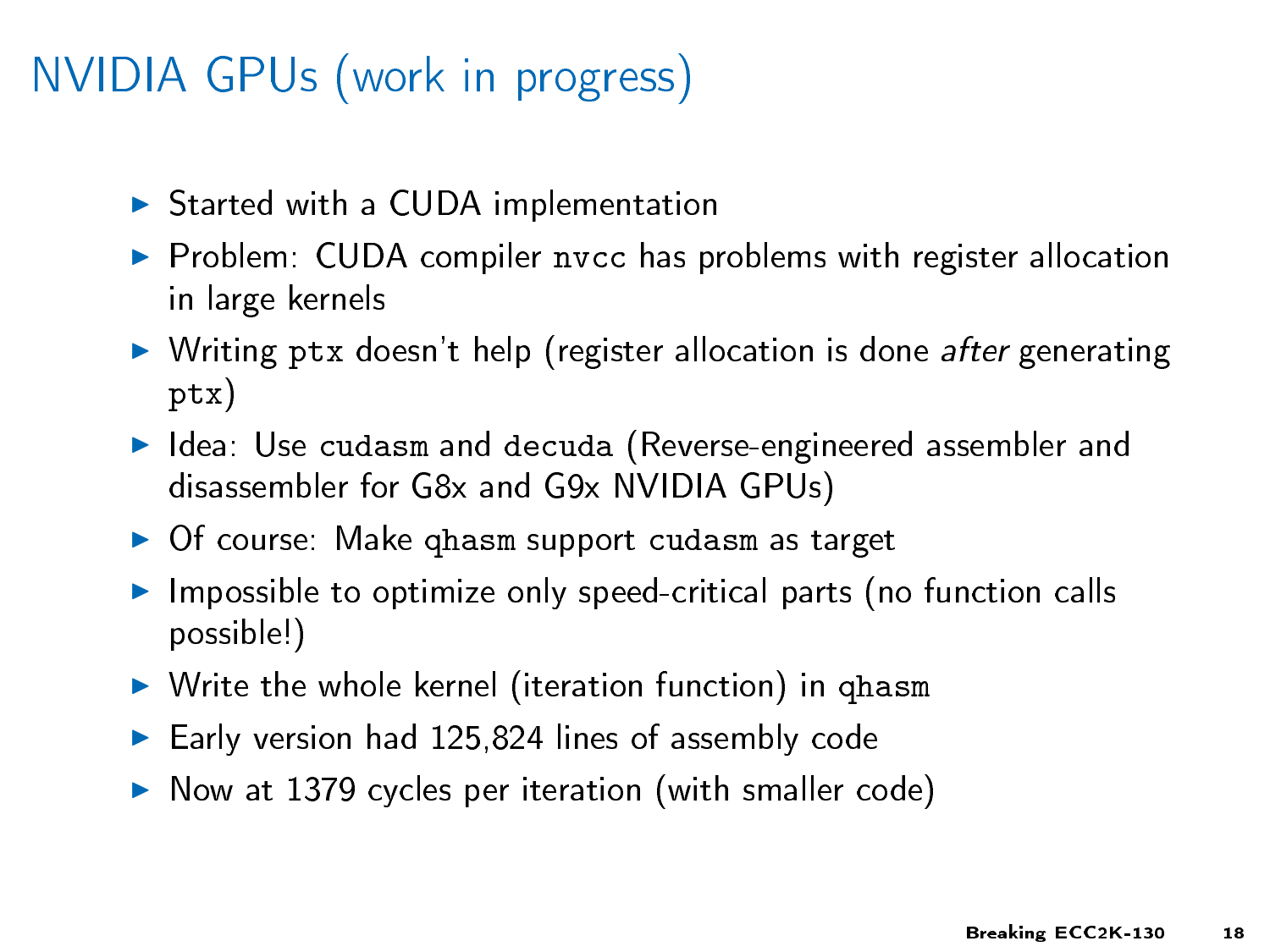### Results

Breaking ECC2K-130 in one year takes:

- ▶ 2462 Cell CPUs (Playstation 3), or
- ▶ 1262 NVIDIA GTX 295 graphic cards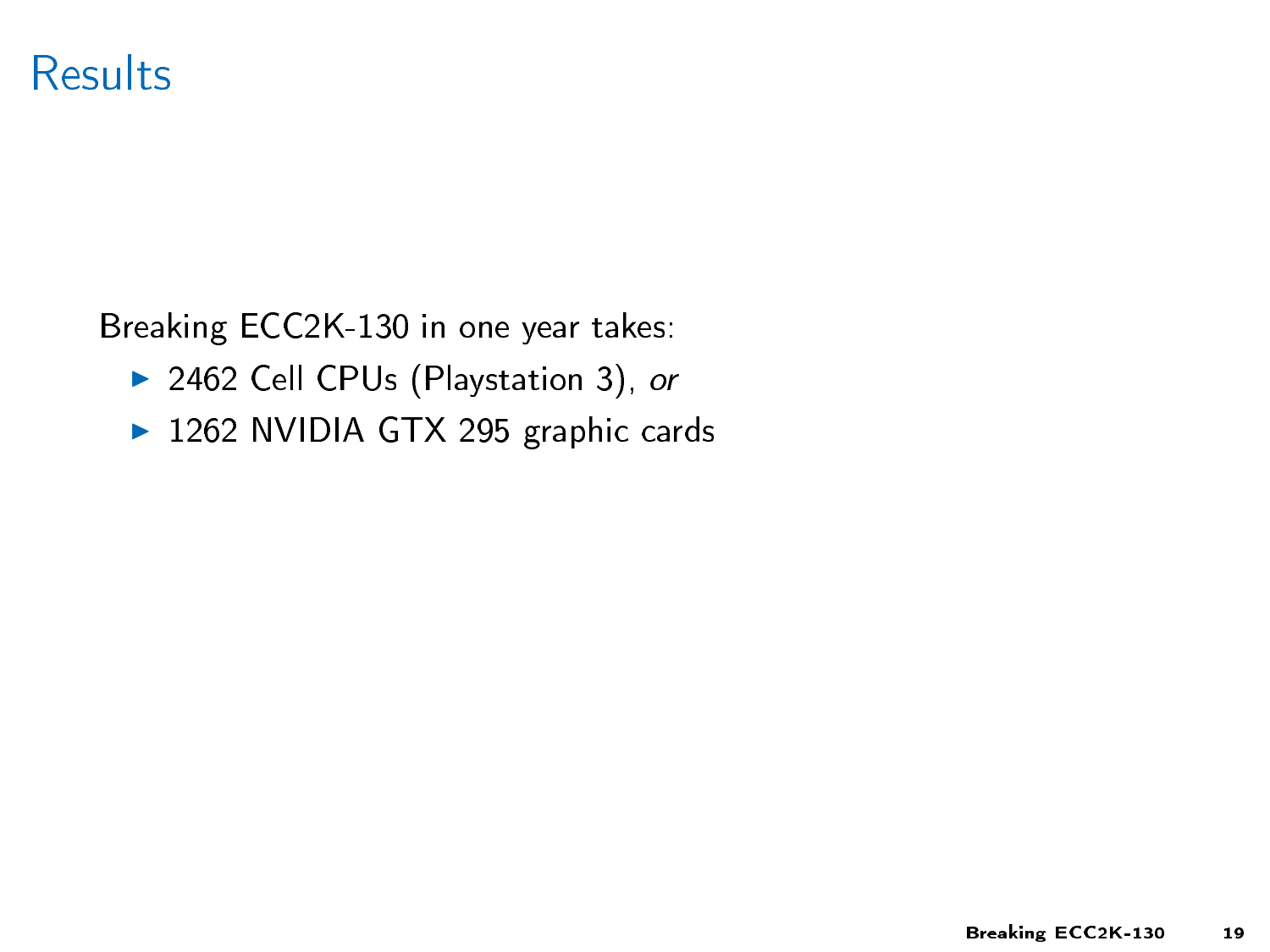### Results

Breaking ECC2K-130 in one year takes:

- ▶ 2462 Cell CPUs (Playstation 3), or
- ▶ 1262 NVIDIA GTX 295 graphic cards, or
- ▶ 3039 3-GHz Core 2 CPUs, or
- $\triangleright$  2026 XC3S5000 FPGAs.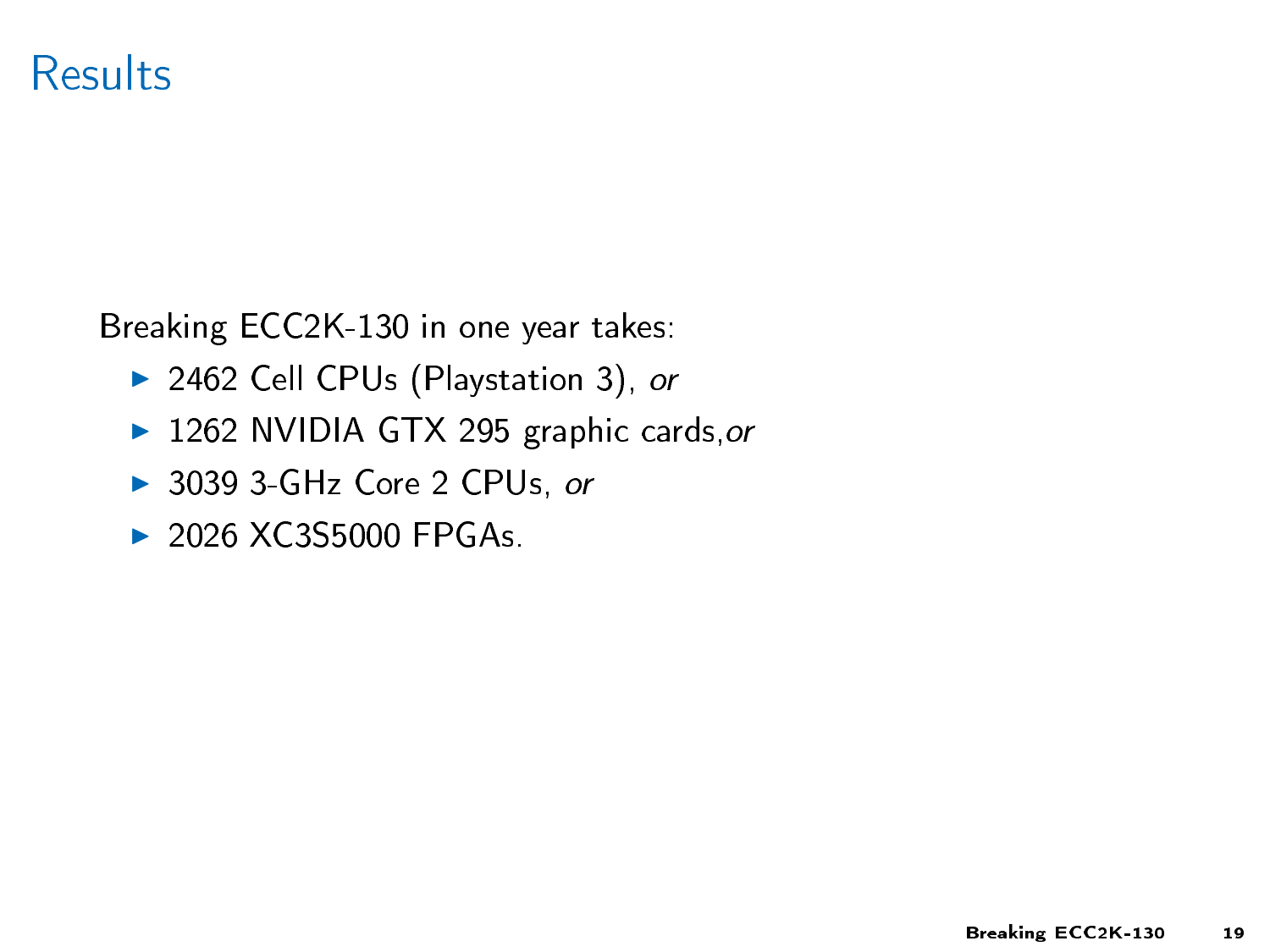### Results

Breaking ECC2K-130 in one year takes:

- ▶ 2462 Cell CPUs (Playstation 3), or
- 1262 NVIDIA GTX 295 graphic cards, or
- ▶ 3039 3-GHz Core 2 CPUs, or
- $\triangleright$  2026 XC3S5000 FPGAs.

That's what Certicom calls "infeasible"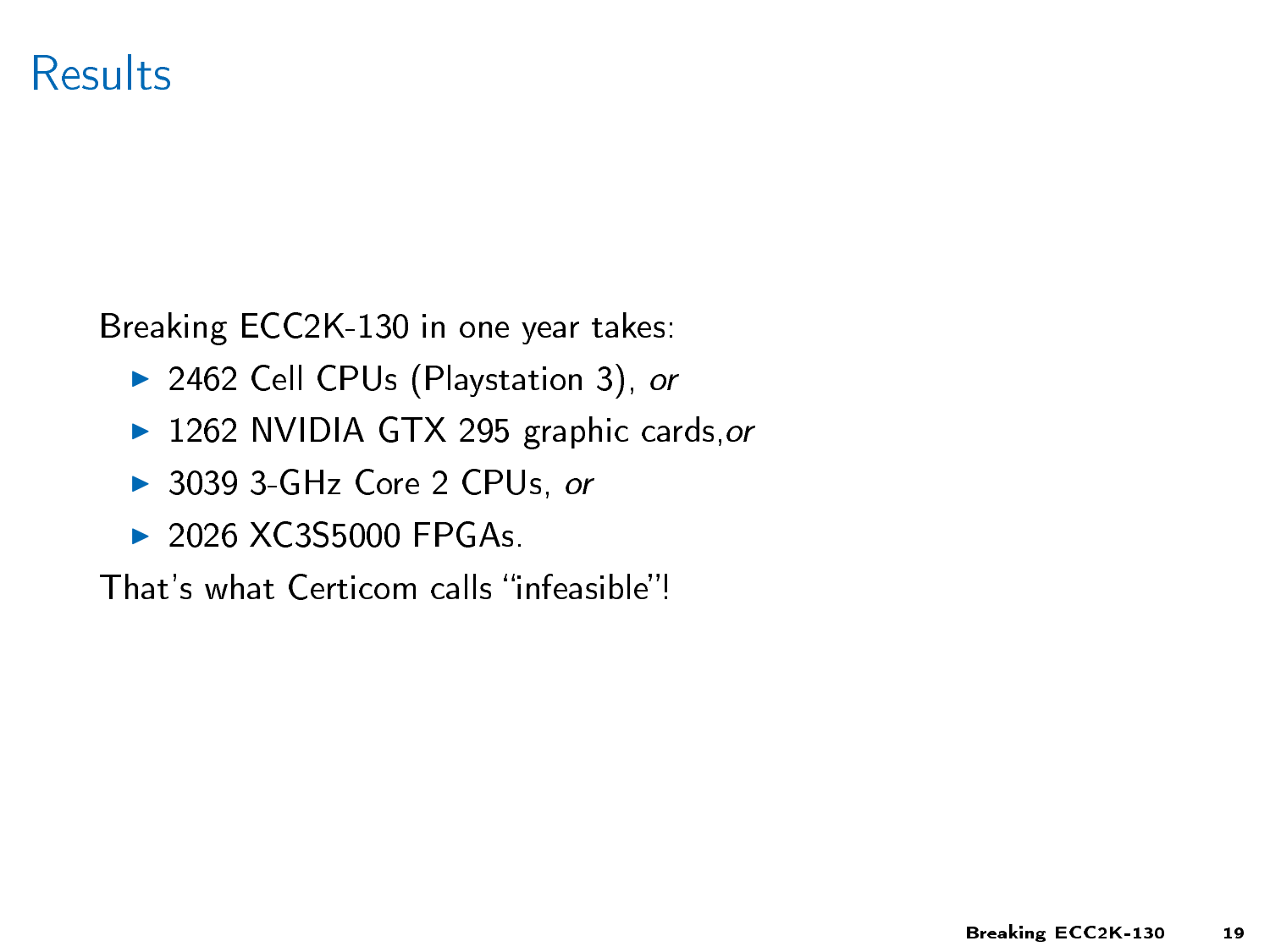# ECC2K-130 online

Progress of the attack: <http://ecc-challenge.info> News: <https://twitter.com/ECCchallenge>